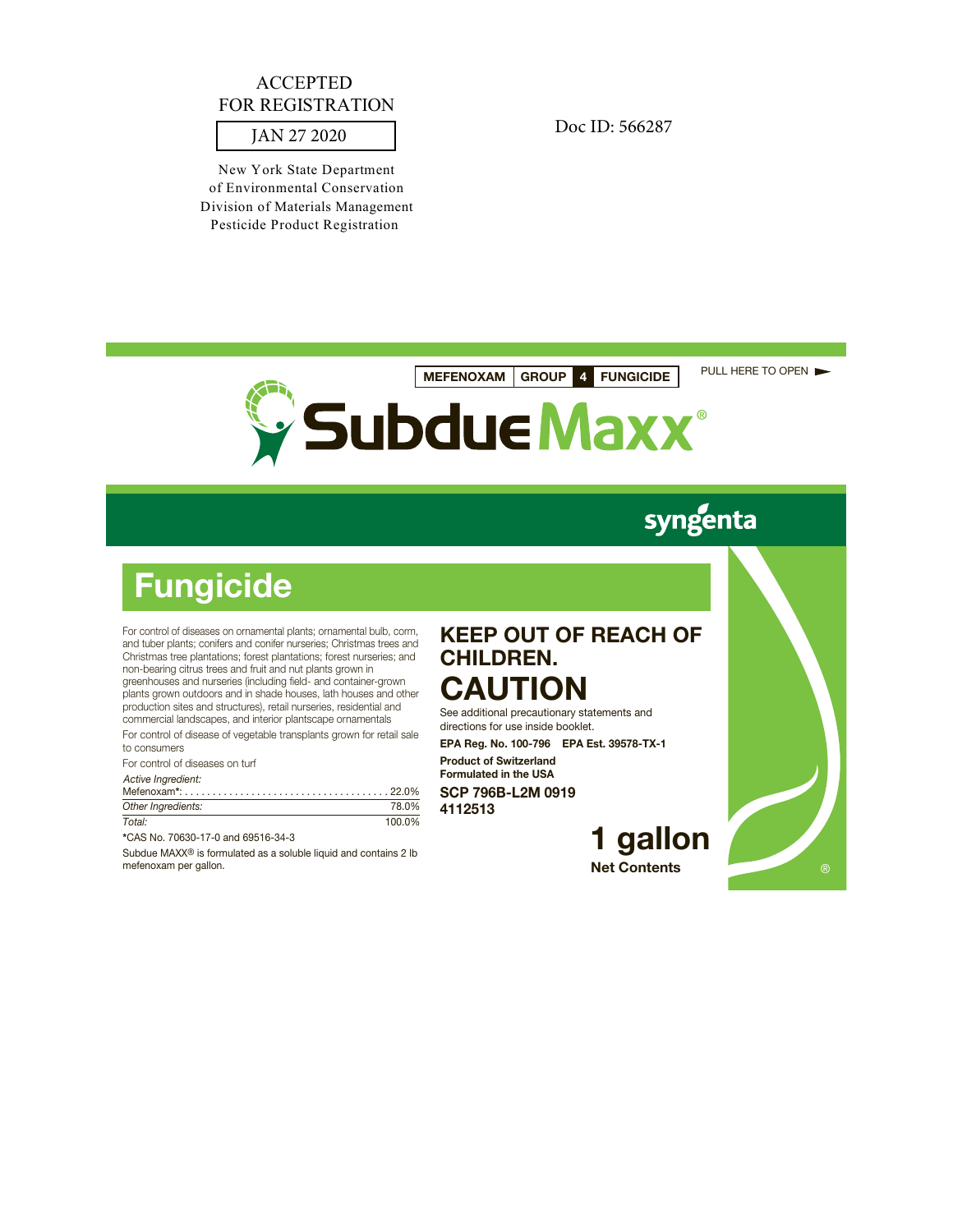## **TABLE OF CONTENTS**

#### **1.0 FIRST AID**

#### **2.0 PRECAUTIONARY STATEMENTS**

2.1 Hazards to Humans and Domestic Animals

2.2 Personal Protective Equipment (PPE)

2.3 Environmental Hazards

2.4 Physical or Chemical Hazards

## **DIRECTIONS FOR USE**

### **3.0 PRODUCT INFORMATION**

3.1 Plant Safety

3.2 Resistance Management

## **4.0 APPLICATION DIRECTIONS**

4.1 Methods of Application

4.2 Mixing Directions

4.3 Application through Irrigation Systems (Chemigation)

#### **5.0 ROTATIONAL CROP RESTRICTIONS**

## **6.0 RESTRICTIONS AND PRECAUTIONS**

6.1 Spray Drift Management

## **7.0 ORNAMENTAL USE DIRECTIONS**

## 7.1 Bedding Plants

7.2 Flowers (including Bulb, Corm, and Tuber Plants)

7.3 Foliage Plants

7.4 Woody Ornamentals

- 7.5 Citrus in Nurseries and Landscape Plantings (Non-bearing)
- 7.6 Non-Bearing Fruit and Nut Plants in Nurseries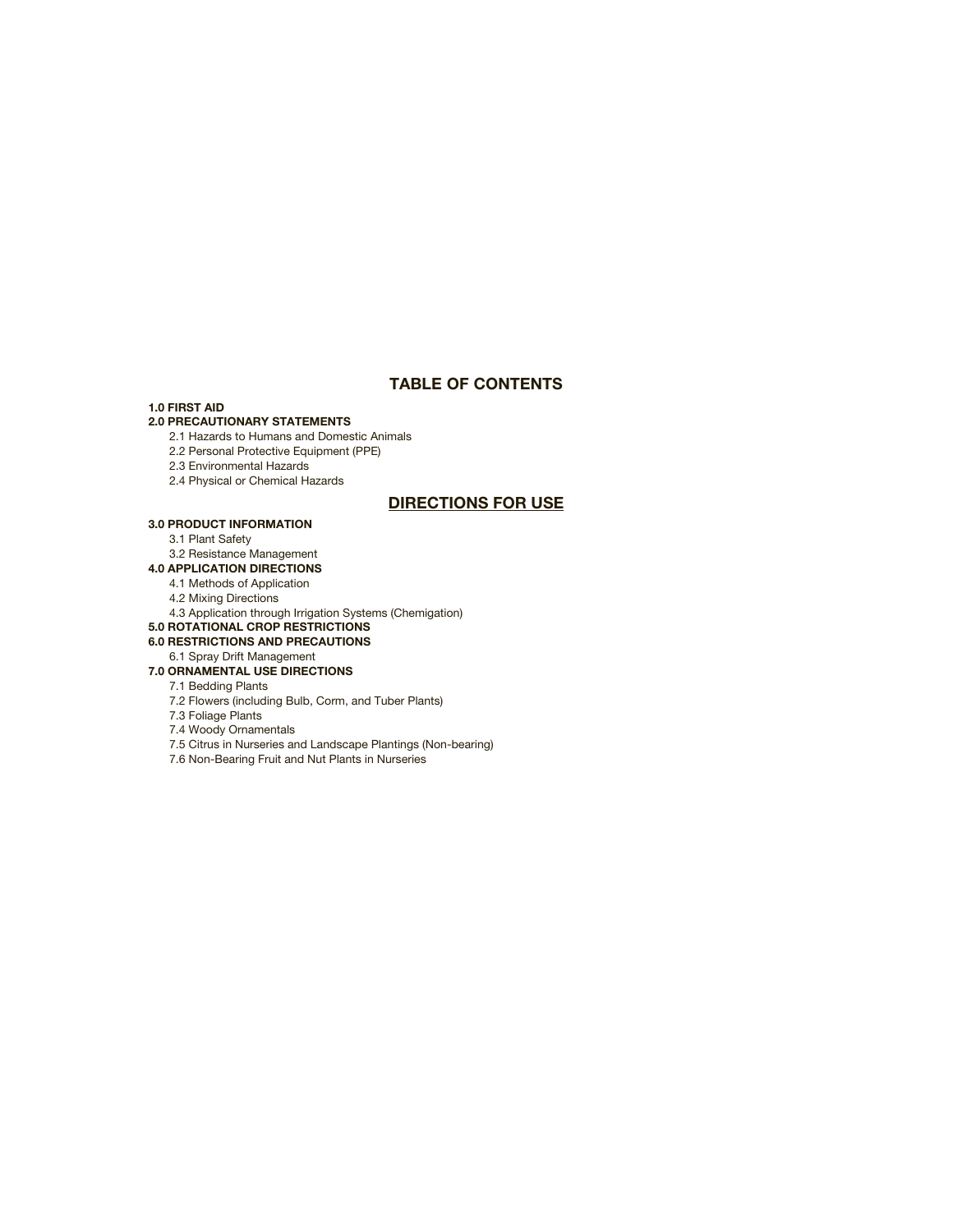## **TABLE OF CONTENTS** *(continued)* **DIRECTIONS FOR USE**

#### **8.0 CONIFER USE DIRECTIONS**

8.1 Conifers (including Christmas Trees) in Nurseries and Forest Nurseries 8.2 Conifers (including Christmas Trees) in Plantations

#### **9.0 VEGETABLE TRANSPLANTS GROWN FOR RETAIL SALES TO CONSUMERS**

9.1 Cole Crops

9.2 Cucurbits

9.3 Fruiting Vegetables (except Cucurbits)

9.4 Herbs

9.5 Leafy Vegetables (except Brassica)

9.6 Bulb Crops

9.7 Tomato

**10.0 TURF USE DIRECTIONS**

**11.0 STORAGE AND DISPOSAL**

#### **12.0 CONDITIONS OF SALE AND LIMITATION OF WARRANTY AND LIABILITY 13.0 APPENDIX**

13.1 Mixing Small Quantities of Drench Solution

## **1.0 FIRST AID**

| <b>FIRST AID</b>          |                                                                                                                                                                                                                                     |  |  |
|---------------------------|-------------------------------------------------------------------------------------------------------------------------------------------------------------------------------------------------------------------------------------|--|--|
| If in eyes                | Hold eye open and rinse slowly and gently with water for 15-20 minutes. Remove contact lenses, if present, after the first 5 minutes,<br>then continue rinsing eye.<br>Call a poison control center or doctor for treatment advice. |  |  |
| If on skin or<br>clothing | Take off contaminated clothing.<br>Rinse skin immediately with plenty of water for 15-20 minutes.<br>Call a poison control center or doctor for treatment advice.                                                                   |  |  |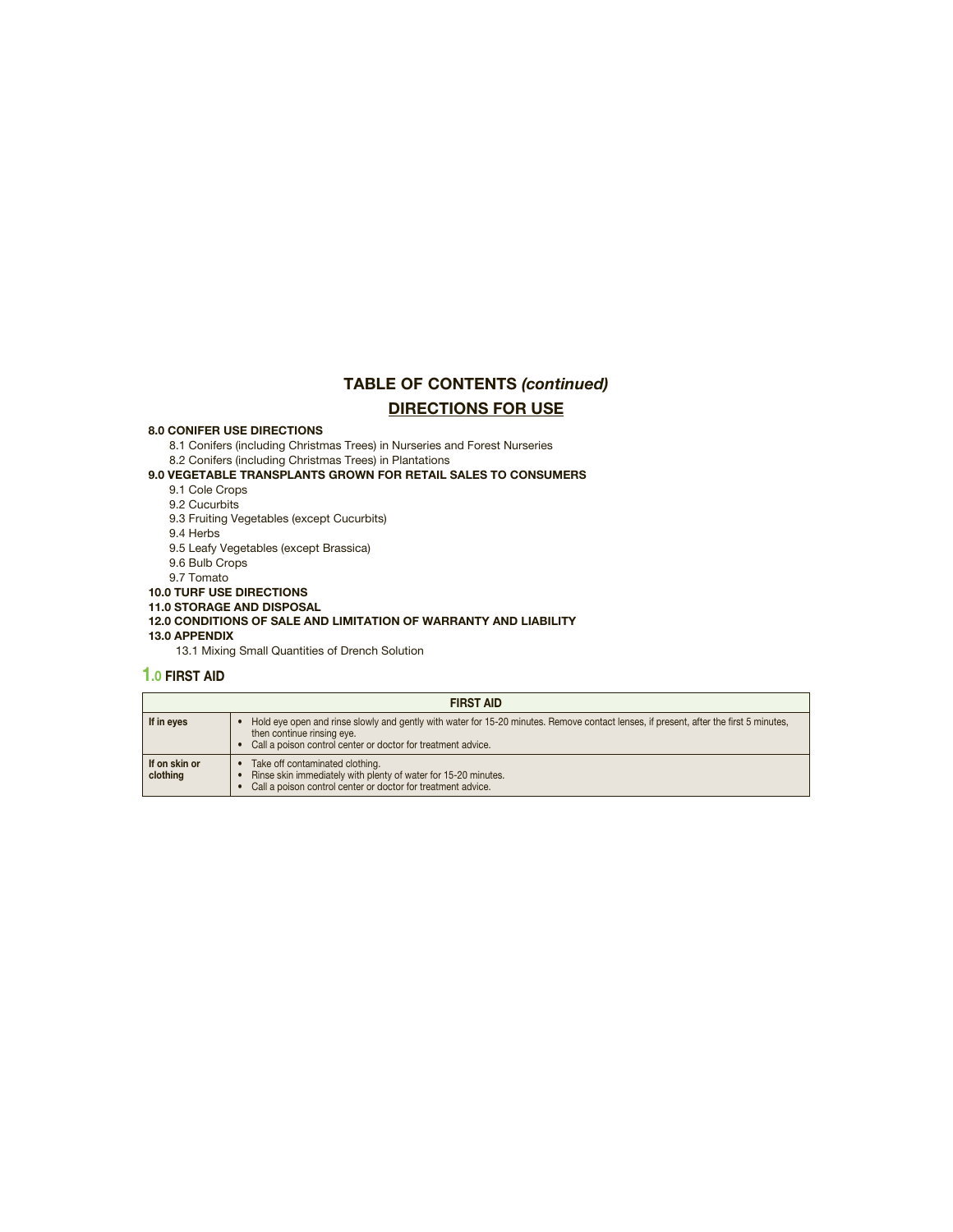|                                                                                                                                                                                      | <b>FIRST AID (continued)</b>                                                                                                                                                                                                                                              |  |  |  |
|--------------------------------------------------------------------------------------------------------------------------------------------------------------------------------------|---------------------------------------------------------------------------------------------------------------------------------------------------------------------------------------------------------------------------------------------------------------------------|--|--|--|
| If swallowed                                                                                                                                                                         | Call a poison control center or doctor immediately for treatment advice.<br>Have person sip a glass of water if able to swallow.<br>Do not induce vomiting unless told to do so by the poison control center or doctor.<br>Do not give anything to an unconscious person. |  |  |  |
|                                                                                                                                                                                      | Have the product container or label with you when calling a poison control center or doctor, or going for treatment.                                                                                                                                                      |  |  |  |
| <b>HOT LINE NUMBER</b><br>For 24-Hour Medical Emergency Assistance (Human or Animal) or<br>Chemical Emergency Assistance (Spill, Leak, Fire, or Accident),<br>Call<br>1-800-888-8372 |                                                                                                                                                                                                                                                                           |  |  |  |

## **2.0 PRECAUTIONARY STATEMENTS**

#### **2.1 Hazards to Humans and Domestic Animals**

#### **CAUTION**

Causes moderate eye irritation. Harmful if absorbed through skin or swallowed. Avoid contact with eyes, skin, or clothing. Wash thoroughly with soap and water after handling.

## **2.2 Personal Protective Equipment (PPE)**

**Applicators and other handlers must wear:**

- Long-sleeved shirt and long pants
- Chemical-resistant gloves made of barrier laminate, butyl rubber ≥ 14 mils, nitrile rubber ≥ 14 mils, neoprene rubber ≥ 14 mils, natural rubber ≥ 14 mils, polyethylene, polyvinyl chloride (PVC) ≥ 14 mils, or Viton® ≥ 14 mils • Shoes plus socks

### **2.2.1 USER SAFETY REQUIREMENTS**

Follow manufacturer's instructions for cleaning/maintaining PPE. If no such instructions for washables exist, use detergent and hot water. Keep and wash PPE separately from other laundry.

#### **2.2.2 ENGINEERING CONTROLS**

When handlers use closed systems or enclosed cabs in a manner that meets the requirements listed in the Worker Protection Standard (WPS) for agricultural pesticides [40 CFR 170.240(d)(4-6)], the handler PPE requirements may be reduced or modified as specified in the WPS.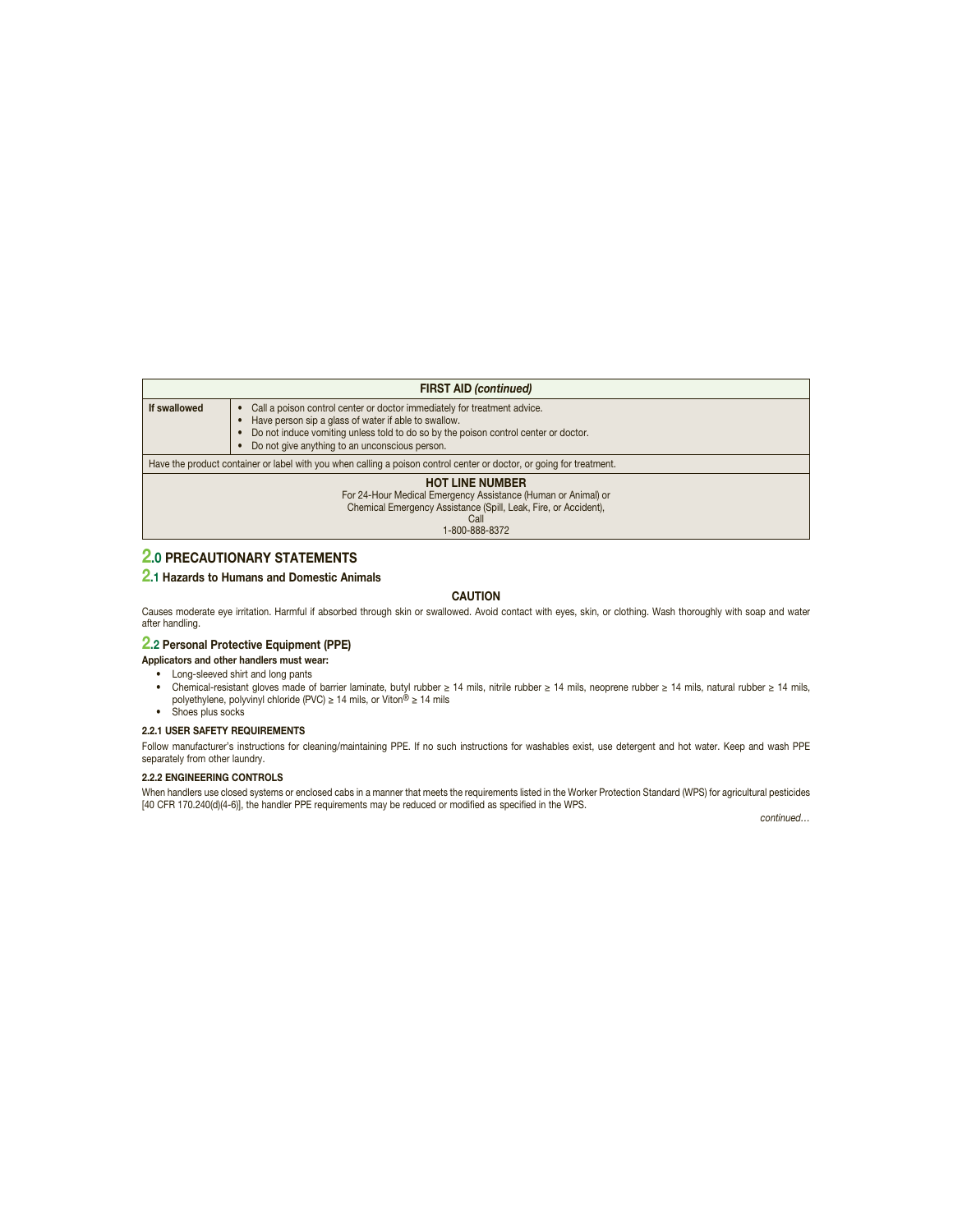#### **User Safety Recommendations**

#### **Users should:**

- Wash hands before eating, drinking, chewing gum, using tobacco, or using the toilet.
- Remove clothing/PPE immediately if pesticide gets inside. Then wash thoroughly and put on clean clothing.

• Remove PPE immediately after handling this product. Wash the outside of gloves before removing. As soon as possible, wash thoroughly and change into clean clothing.

#### **2.3 Environmental Hazards**

Do not apply directly to water, to areas where surface water is present, or to intertidal areas below the mean high water mark. Do not apply when weather conditions favor drift from treated areas. Do not contaminate water when disposing of equipment wash waters or rinsate.

#### **2.3.1 GROUNDWATER ADVISORY STATEMENT**

This chemical is known to leach through soil into ground water under certain conditions as a result of agricultural use. Use of this chemical in areas where soils are permeable, particularly where the water table is shallow, may result in ground water contamination.

#### **2.4 Physical or Chemical Hazards**

Do not use, pour, spill, or store near heat or open flame.

## **DIRECTIONS FOR USE**

It is a violation of Federal Law to use this product in a manner inconsistent with its labeling.

Do not apply this product in a way that will contact workers or other persons, either directly or through drift. Only protected handlers may be in the area during application. For any requirements specific to your State or Tribe, consult the agency responsible for pesticide regulation.

**Maximum usage when applying both metalaxyl- and mefenoxam-containing products to the same crop within the same season:** Do not apply more than the maximum yearly total application rate for the active ingredient as stated on the label of the product containing the lowest yearly total on that crop. **FAILURE TO FOLLOW THE DIRECTIONS FOR USE AND PRECAUTIONS ON THIS LABEL MAY RESULT IN POOR DISEASE CONTROL OR CROP INJURY.**

#### **AGRICULTURAL USE REQUIREMENTS**

Use this product only in accordance with its labeling and with the Worker Protection Standard, 40 CFR part 170. This Standard contains requirements for the protection of agricultural workers on farms, forests, nurseries, and greenhouses, and handlers of agricultural pesticides. It contains requirements for training, decontamination, and emergency assistance. It also contains specific instructions and exceptions pertaining to the statements on this label about personal protective<br>equipment (PPE) and restricted-entry interval. The requiremen

### **Do not enter or allow worker entry into treated areas during the restricted-entry interval (REI) of 48 hours.**

**Exception:** If the product is soil injected, soil-incorporated, or applied by soil drenching, the Worker Protection Standard, under certain circumstances, allows workers to enter the treated area if there will be no contact with anything that has been treated:

• There is no restricted-entry interval (REI) requirement following soil injection, soil incorporated, or a soil drench application to ornamentals.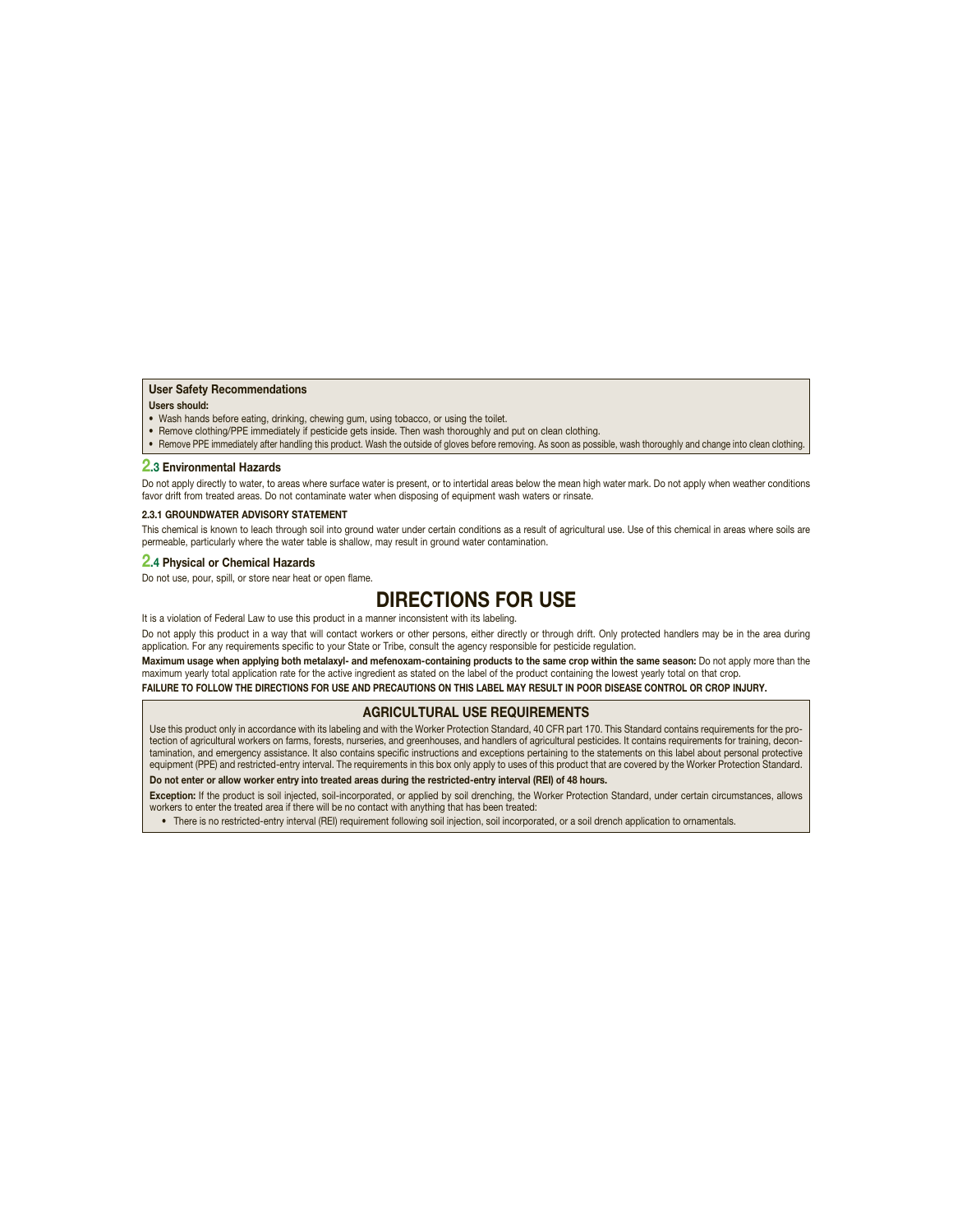#### **AGRICULTURAL USE REQUIREMENTS** *(continued)*

PPE required for early entry to treated areas that is permitted under the Worker Protection Standard and that involves contact with anything that has been treated, such as plants, soil, or water is:

- Coveralls
- Chemical-resistant gloves made of barrier laminate, butyl rubber ≥ 14 mils, nitrile rubber ≥ 14 mils, neoprene rubber ≥ 14 mils, natural rubber ≥ 14 mils, polyethylene, polyvinyl chloride (PVC) ≥ 14 mils, or Viton® ≥ 14 mils
- Shoes plus socks

#### **NON-AGRICULTURAL USE REQUIREMENTS**

The requirements in this box apply to uses of this product that are NOT within the scope of the Worker Protection Standard for agricultural pesticides (40 CFR Part 170). The WPS applies when this product is used to produce agricultural plants on farms, forests, nurseries, or greenhouses.

Do not enter or allow others to enter until sprays have dried.

#### **3.0 PRODUCT INFORMATION**

Subdue MAXX is a systemic fungicide for use on ornamental plants; ornamental bulb, corm, and tuber plants; conifers and conifer nurseries; Christmas trees and Christmas tree plantations; forest plantations; forest nurseries; and non-bearing citrus trees and fruit and nut plants grown in greenhouses and nurseries (including field- and container-grown plants grown outdoors and in shade houses, lath houses, and other production sites and structures), retail nurseries, residential and commercial landscapes, and interior plantscape ornamentals; vegetable transplants grown for retail sale to consumers; and turf.

Subdue MAXX provides control of damping off, root and stem diseases caused by Pythium and Phytophthora spp., and foliar diseases such as downy mildew and those caused by Phytophthora spp., including Phytophthora ramorum.

#### **3.1 PLANT SAFETY**

**NOTICE TO USER:** Due to the large number of species and varieties of ornamentals and nursery plants, it is impossible to test every one for tolerance to Subdue MAXX and tank mixtures with Subdue MAXX. Neither the manufacturer nor the seller has determined whether or not Subdue MAXX can be used safely on ornamental and nursery plants not specified on this label. The applicator must determine if Subdue MAXX and tank mixtures with other fungicides can be used safely prior to com-<br>mercial use. In a small area, test the labeled rates for

#### **3.2 Resistance Management**

**MEFENOXAM GROUP 4 FUNGICIDE**

For resistance management, Subdue MAXX contains a Group 4 phenylamide fungicide. Any fungal population may contain individuals naturally resistant to Subdue MAXX and other Group 4 fungicides. A gradual or total loss of pest control may occur over time if these fungicides are used repeatedly at the same use site. Appropriate resistance-management strategies should be followed.

Mefenoxam is a systemic fungicide belonging to the phenylamide class of chemistry which adversely affects fungal RNA synthesis.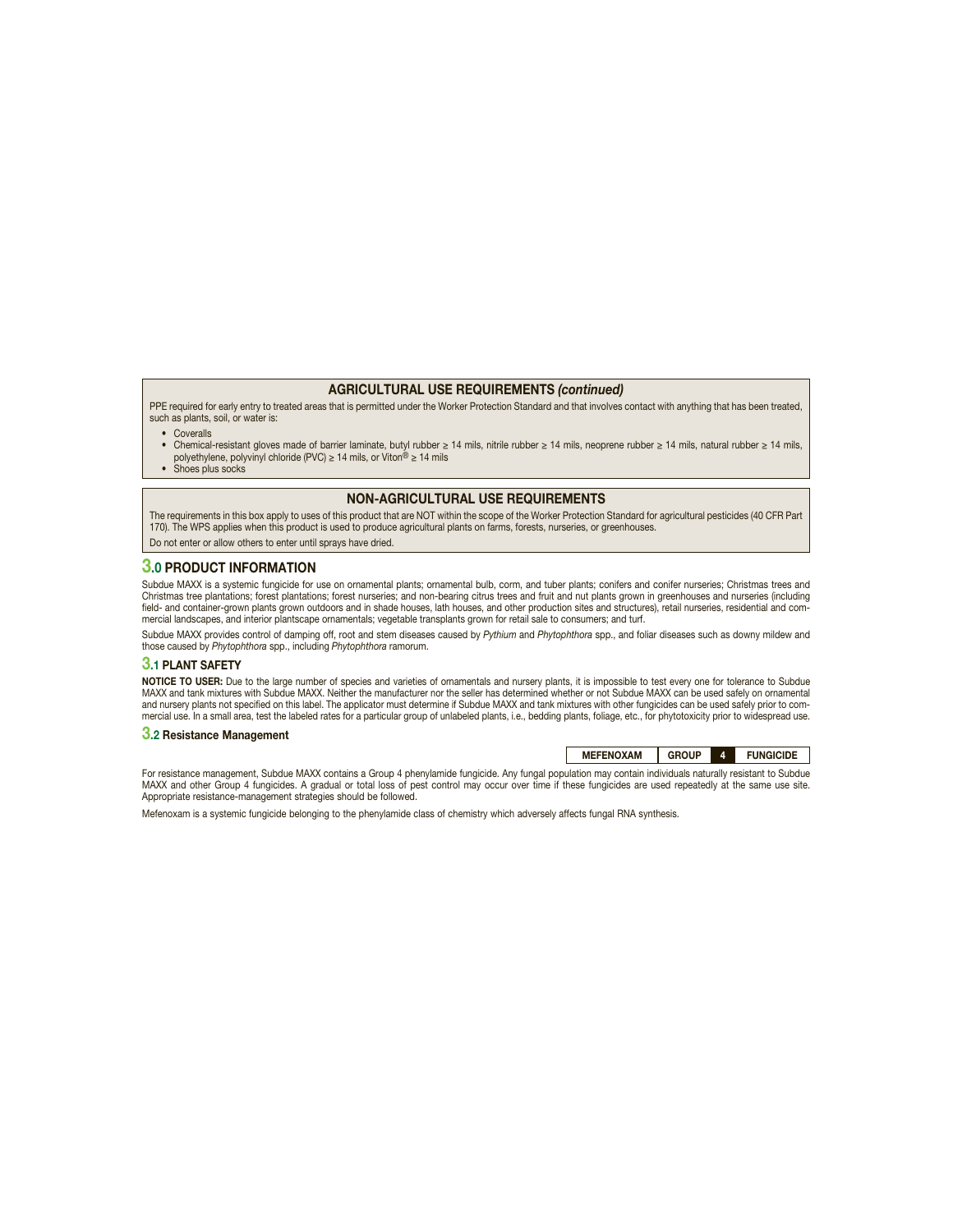To delay fungicide resistance, take one or more of the following steps:

- Rotate the use of Subdue MAXX or other Group 4 fungicides within a growing season sequence with different groups that control the same pathogens.
- Use tank mixtures with fungicides from a different group that are equally effective on the target pest when such use is permitted. Use at least the minimum application rate as labeled by the manufacturer.
- Adopt an integrated disease management program for fungicide use that includes scouting; uses historical information related to pesticide use and crop rotation; and which considers host plant resistance, impact of environmental conditions on disease development, disease thresholds, as well as cultural, biological, and other chemical control practices.
- Where possible, make use of predictive disease models to effectively time fungicide applications. Note that using predictive models alone is not sufficient to manage resistance.
- Monitor treated fungal populations for resistance development.
- Contact your local Syngenta representative, retailer, or extension specialist for any additional pesticide resistance-management and/or IPM recommendations for specific plants and pathogens.
- For further information or to report suspected resistance, contact Syngenta at 1-866-Syngent (866-796-4368). You can also contact your pesticide distributor or university extension specialist to report resistance.

Syngenta encourages responsible product stewardship to ensure effective long term control of the fungal diseases on this label.

Applications targeted for downy mildew diseases should always be in a tank mixture with a non-Group 4 fungicide.

For foliar applications to ornamentals and conifers, do not make more than one (1) application before alternating with a non-Group 4 fungicide for sequential foliar applications. For all other applications, do not make more than two (2) sequential applications of Subdue MAXX before alternating with a non-Group 4 fungicide. An example of a sound resistance management program would include two (2) Subdue MAXX applications (one could be a foliar application) followed by two (2) non-Group 4 fungicide applications.

#### **4.0 APPLICATION DIRECTIONS**

#### **4.1 Methods of Application**

Subdue MAXX may be applied through traditional spray equipment or through irrigation systems as a soil drench, soil surface (broadcast or banded), or as a stem and foliar spray. Subdue MAXX may also be incorporated into a pre-potting growing media for subsequent seeding or transplanting of ornamentals. Refer to **Sections 7.0, 8.0, and 9.0** for specific use directions in addition to those given below. Refer to **Section 4.3** for chemigation instructions.

#### **4.1.1 PRE-POTTING GROWING MEDIA MIX**

Combine the specified rate of Subdue MAXX in **Section 7.0** into 1.0 gallon of water. Uniformly mix this solution onto one (1) cubic yard of growing media. Uniform mixing can be accomplished by placing the potting mix in a rotating drum and spraying the Subdue MAXX solution onto the mix while the drum is rotating. It is recommended that this media treatment be prepared just prior to use.

#### **4.1.2 GROWING MEDIA DRENCH**

Use enough of the specified Subdue MAXX water solution to wet the root zone of plants. In general, 1.0 pt/sq ft of this solution is sufficient for ornamentals growing in containers with 4 inches of growing media. Containers with growing media depth greater than 4 inches generally require 1<sup>1</sup>/2 to 2.0 pt/sq ft of the solution.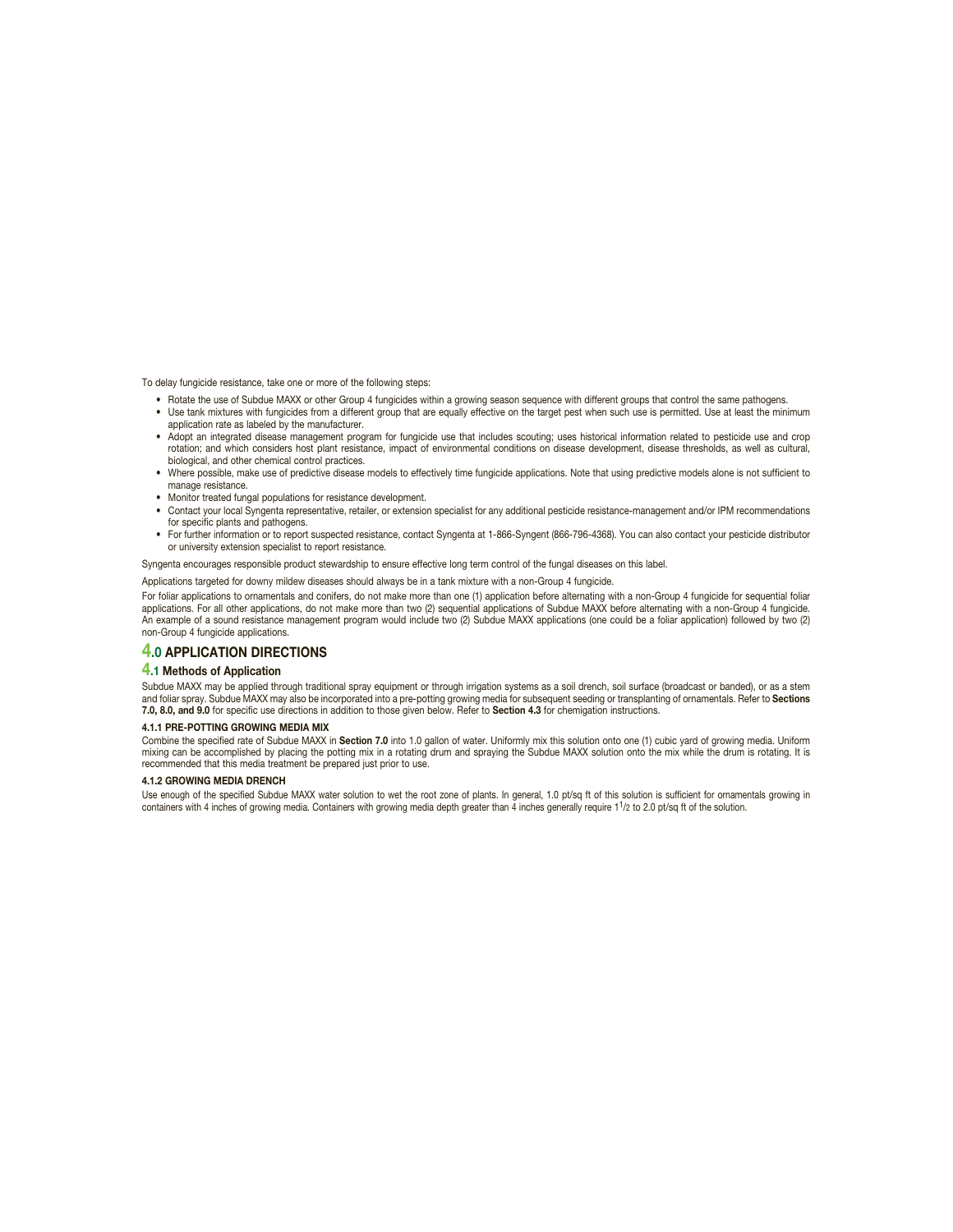#### **4.1.3 INTERIORSCAPE SOIL DRENCH APPLICATIONS AND INDIVIDUAL PLANT USE**

In situations where water volumes used are much less than 100 gallons and the area treated is small, the table in **Section 13.1** provides the Subdue MAXX rates to make small quantities of solution. Refer to the plant type for the correct amount of product to use when utilizing this table. Apply enough solution to the soil surface to wet the root area of the plants.

#### **4.1.4 SOIL SURFACE SPRAYS**

For best efficacy with soil surface applications, irrigate in with at least 1/2 inch of water within 24 hours. If applications are banded, calculate the amount of Subdue MAXX needed by using the formula below.

Band width in inches X Broadcast rate per acre = Amount needed per acre<br>Row width in inches

#### **4.1.5 FOLIAR AND STEM SPRAYS**

Apply thoroughly to all parts of the foliage and stems. For Phytophthora spp. and Pythium spp., you may apply Subdue MAXX alone. For downy mildew control (and following resistance management practices), you must apply in a tank mixture with a non-Group 4 fungicide.

#### **4.2 Mixing Directions**

- Prepare no more spray mixture than is required for the immediate operation.
- 
- Agitate the spray solution continuously during mixing and during application.<br>● Rinse the spray tank thoroughly with clean water after each day's use and dispose of pesticide rinsate by application to an already treated

#### **4.2.1 SUBDUE MAXX ALONE**

- Add  $1/4$  to  $1/2$  of the required amount of water to the spray tank.
- With the agitator running, add the Subdue MAXX to the tank.
- Continue agitation while adding the remainder of the water.
- Begin application of the spray solution after the Subdue MAXX has completely dispersed into the mix water.
- Maintain agitation until all of the mixture has been sprayed.

#### **4.2.2 TANK-MIX DIRECTIONS**

- If using Subdue MAXX in a tank mixture, observe all directions for use, crops/sites, use rates, dilution ratios, precautions, and limitations which appear on the tank-mix partner label.
- Label dosage must not be exceeded and the most restrictive label precautions and limitations must be followed.
- This product must not be mixed with any product which prohibits such mixing.
- Tank mixtures or other applications of products referenced on this label are permitted only in those states in which the products are registered.
- Test plant safety of tank mixtures on a small number of plants for safety before treating entire crop.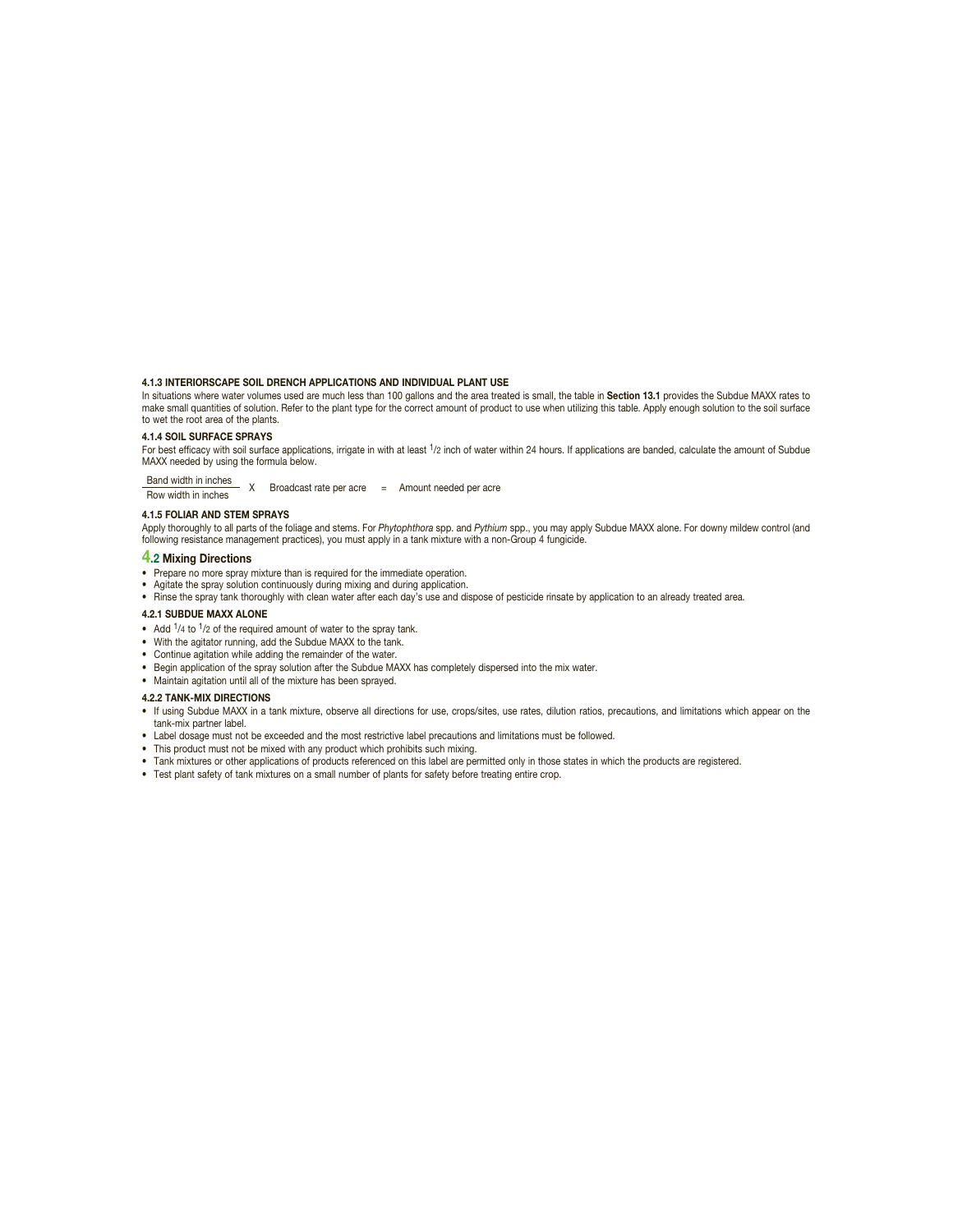#### **4.2.3 TANK-MIX COMPATIBILITY**

It is the pesticide user's responsibility to ensure that all products are registered for the intended use. Read and follow the applicable restrictions and limitations<br>and directions for use on all product labels involved i product in the tank mixture.

Subdue MAXX is usually compatible with Banner MAXX®, Daconil®, Fore®, Heritage®, and Medallion®. A jar compatibility test is recommended prior to tank-mixing with other pesticides and/or adjuvants, in order to ensure the compatibility of Subdue MAXX with other tank-mixed pesticide, adjuvant or fertilizer partners.

Always conduct a tank-mix compatibility test when mixing with new or unknown tank-mix partners before use. The following test assumes a spray volume of 25 gal/A. For other spray volumes, make appropriate changes in the components. Check tank-mix compatibility using this procedure:

- 1. Add 1 pt of carrier (i.e., water) to be used in the spray operation to each of two clear 1-qt jars with tight lids.
- 2. To **one** of the jars, add 1/4 tsp or 1.2 milliliters of a commercially available tank-mix compatibility agent approved for this use (1/4 tsp is equivalent to 2 pt/100 gallons spray). Close and seal the lid, Invert the jar, shake, or stir gently to ensure thorough mixing.
- 3. To **both** jars, add the proportionate amount of each tank-mix partner. If more than one tank-mix partner is to be used, follow the recommended mixing order listed in **Section 4.4.3** by adding dry formulations (wettable powders or water dispersible granules) first, followed by liquid flowables, capsule suspensions, emulsifiable concentrates and finally add adjuvants. After each addition, invert the jar, shake or stir gently to thoroughly mix.
- 4. After adding all ingredients, put lids on and seal the lids, Invert each jar 10 times to fully mix. Let the mixtures stand for 15-30 minutes and then assess by<br>looking for separation, large flakes, precipitates, gels, h tion is used. If the mixtures are incompatible, test the following methods of improving compatibility: (A) Slurry dry formulations in water before adding to the jar, or (B) add the compatibility agent directly into liquid formulations, before addition to the jar. If these procedures are followed but incompatibility is still observed, do not use the tank mixture.

#### **4.2.4 SUBDUE MAXX IN TANK MIXTURES**

- Add  $1/4$  to  $1/2$  of the required amount of water to the spray tank.
- Start the agitator before adding any tank-mix partners.
- **Note:** When using Subdue MAXX in tank mixtures, all products in water-soluble packaging should be added to the tank before any other tank-mix partner, including Subdue MAXX. Allow the water-soluble packaging to completely dissolve and the product(s) to completely disperse before adding any other tank-mix partner to the tank.
- In general, tank-mix partners should be added in this order:
	- 1. wettable powders
	- 2. dry flowable formulations
	- 3. liquid flowable formulations
	- 4. microencapsulated formulations, such as Subdue MAXX
	- 5. emulsifiable concentrates
- Always allow each tank-mix partner to become fully dispersed before adding the next product.
- Provide sufficient agitation while adding the remainder of the water and the Subdue MAXX to the spray tank.
- Allow the Subdue MAXX to completely disperse into the mix water.
- Maintain agitation until all of the mixture has been sprayed.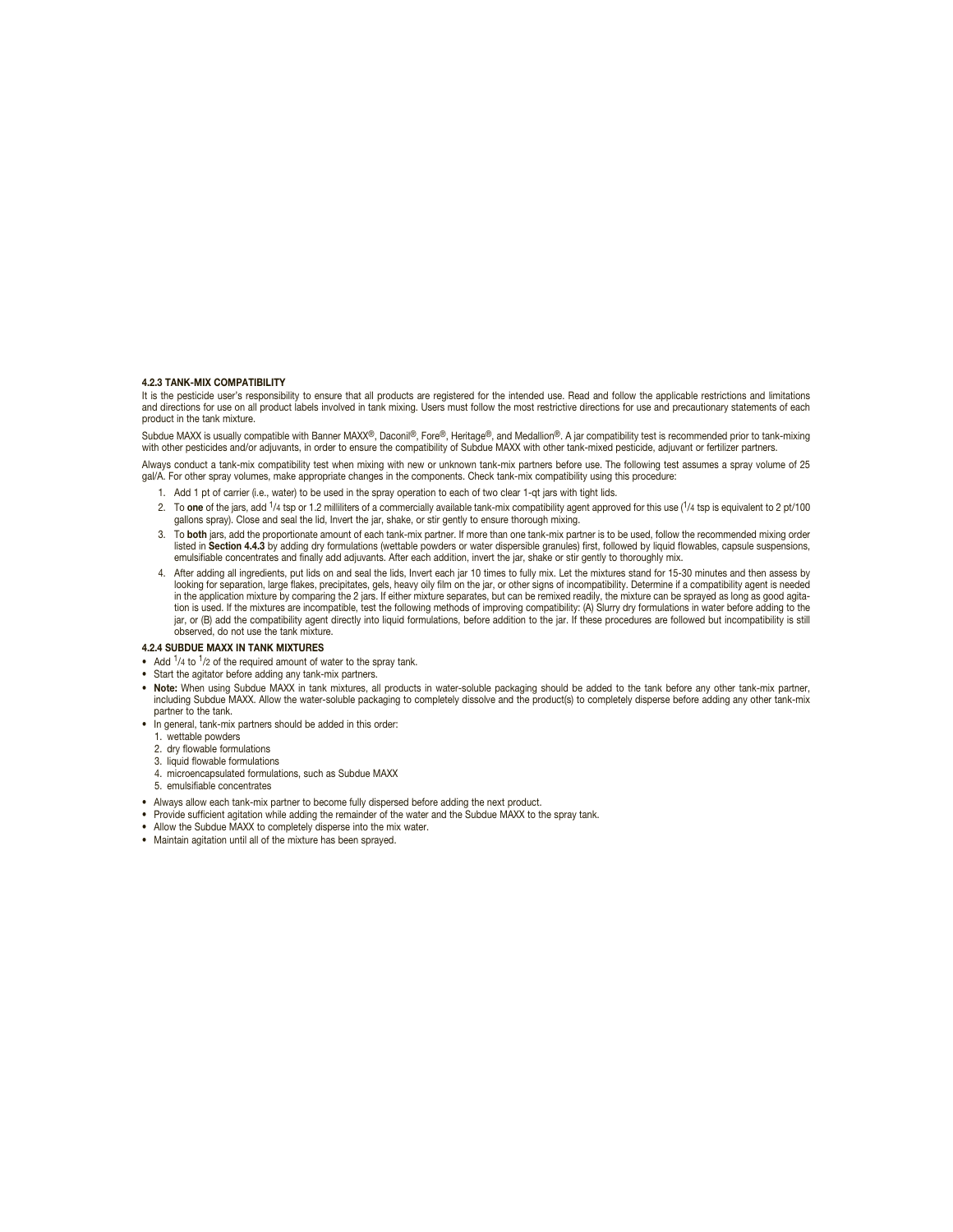#### **4.3 Application through Irrigation Systems (Chemigation)**

Subdue MAXX alone or in tank mixture with other pesticides registered for application through irrigation systems may be applied in irrigation water at rates specified on this label. This product may be applied through micro sprinkler or drip irrigation systems. Do not apply this product through any other type of irrigation system.

#### **4.3.1 CHEMIGATION PRECAUTIONS**

• Plant injury or lack of effectiveness may result from non-uniform distribution of treated water.

• If you have questions about calibration, you should contact State Extension Service specialists, equipment manufacturers, or other experts.

#### **4.3.2 CHEMIGATION RESTRICTIONS**

- Do not connect an irrigation system (including greenhouse systems) used for pesticide application to a public water system, unless the label-prescribed safety devices for public water supplies are in place.
- A person knowledgeable of the chemigation system and responsible for its operation shall shut the system down and make necessary adjustments should the need arise.

#### **4.3.3 APPLICATION DIRECTIONS FOR IRRIGATION SYSTEMS (CHEMIGATION)**

- Subdue MAXX must be applied on the schedule specified in the use recommendations, not according to the irrigation schedule.
- Only pressure injection or Venturi equipment may be used.
- The following calibration and application techniques are provided for user reference, but do not constitute a warranty of fitness for application through sprinkler irrigation equipment. Users should check with state and local regulatory agencies for potential use restrictions before applying any agricultural chemical through sprinkler irrigation equipment.
- **Calibration Instructions**
	- ° Each run of the irrigation system must be calibrated separately to determine the time it takes water to move through the system and to make sure all emitters in the system are putting out the same amount of water.
	- ° Determine the area to be treated in each irrigation run.
	- ° Measure the output of each of the emitters or drip tubes closest to and farthest from the injector site.
	- ° For calibration, substitute a concentrated detergent (such as Wisk) for the Subdue MAXX in the injector tank. It is important to use the same volume of soap solution as the planned volume of Subdue MAXX solution when calibrating the system. The detergent will bubble as it leaves the emitters. The time period over which bubbles occur should be checked for both the closest and farthest emitters. If these times are not within 2 minutes of each other, adjust the dilution ratio and/or the injection rate.

#### **• Step-by-Step Calibration and Application Instructions**

- ° Before starting to calibrate, operate the system until all the emitters are putting out at equal flow rates or until the system is operating at full pressure.
- ° Make up an indicator solution of detergent or fertilizer, using the same ratio to be used with mixing Subdue MAXX.
- ° Set the injector to apply the indicator solution at the injection rate to be used in the actual Subdue MAXX application.
- ° Attach a 5-inch length of flexible tubing over the emitter closest to the injection point, another length over the emitter farthest away. Both emitters should be monitored to determine the time intervals that the indicator solutions are observed.
- ° Begin injecting the indicator solution. Direct the flow from the tubes at the emitters into a small container. Begin timing when the indicator solution is first detected, stop timing when the indicator solutions are no longer detected.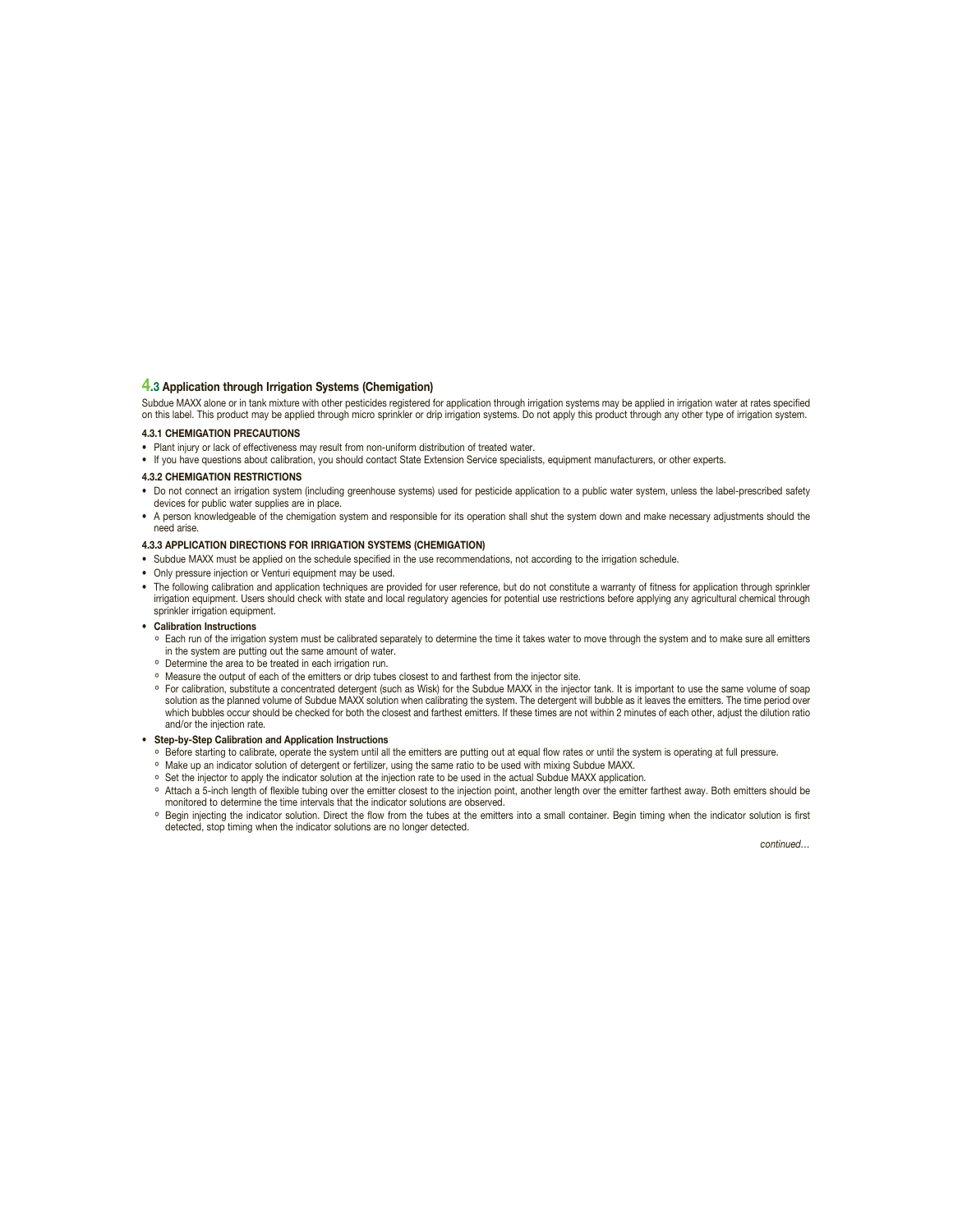- ° If the period of detection of the indicator solution between the 2 emitters are within 2 minutes of each other, comparable coverage will be obtained. If they are not, make adjustments by increasing the dilution ratio, using more water per part of Subdue MAXX, or adjust the injector to a slower flow rate.
- ° Once the system is calibrated, dilute the needed amount of Subdue MAXX with water and any other tank mix partners in the injection tank using a minimum of 15 parts water to 1 part of Subdue MAXX in the solution tank. Liquid fertilizer may replace all or part of the water. If diluted in liquid fertilizer, the pH level must be less than 7.5. Follow the directions for mixing and equipment setup in the **Mixing Instructions** section of this label.
- ° Do not begin to inject Subdue MAXX into the system until all emitters are producing equal flow rates, or until the system is at full pressure. Inject the Subdue MAXX solution at a ratio of 50:1 or greater. Injecting a larger volume of a more dilute mixture will usually allow a more accurate calibration of the metering equipment. ° Inject the Subdue MAXX into the system at the beginning of the irrigation set in 1/2 to 1 inch of irrigation water.

#### **4.3.4 SAFETY DEVICES FOR IRRIGATION SYSTEMS NOT CONNECTED TO A PUBLIC WATER SUPPLY**

- 1. The system must contain a functional check-valve, vacuum relief valve, and low pressure drain appropriately located on the irrigation pipeline to prevent water source contamination from backflow.
- 2. The pesticide injection pipeline must contain a functional, automatic, quick-closing check-valve to prevent the flow of fluid back toward the injection pump.
- 3. The pesticide injection pipeline must also contain a functional, normally closed, solenoid-operated valve located on the intake side of the injection pump and connected to the system interlock to prevent fluid from being withdrawn from the supply tank when the irrigation system is either automatically or manually shut down.
- 4. The system must contain functional interlocking controls to automatically shut off the pesticide injection pump when the water pump motor stops. 5. The irrigation line or water pump must include a functional pressure switch which will stop the water pump motor when the water pressure decreases to the point where the pesticide distribution is adversely affected.
- 6. Systems must use a metering pump, such as a positive displacement injection pump (e.g., diaphragm pump), effectively designed and constructed of materials that are compatible with pesticides and capable of being fitted with a system interlock.
- 7. Do not apply when wind speed favors drift beyond the area intended for treatment.

#### **4.3.5 SAFETY DEVICES FOR IRRIGATION SYSTEMS CONNECTED TO PUBLIC WATER SUPPLIES**

If the source of water for your irrigation system is a public water supply, follow the instructions below.

- 1. Public water system means a system for the provision to the public of piped water for human consumption if such system has at least 15 service connections or regularly serves an average of at least 25 individuals daily at least 60 days out of the year.
- 2. Chemigation systems connected to public water systems must contain a functional, reduced-pressure zone, backflow preventer (RPZ) or the functional equivalent in the water supply line upstream from the point of pesticide introduction. As an option to the RPZ, water from the public water system should be discharged into a reservoir tank prior to pesticide introduction. There shall be a complete physical break (air gap) between the outlet end of the fill pipe and the top or overflow rim of the reservoir tank of at least twice the inside diameter of the fill pipe.
- 3. The pesticide injection pipeline must contain a functional, automatic, quick-closing check-valve to prevent the flow of fluid back toward the injection pump.
- 4. The pesticide injection pipeline must contain a functional, normally closed, solenoid-operated valve located on the intake side of the injection pump and connected to the system interlock to prevent fluid from being withdrawn from the supply tank when the irrigation system is either automatically or manually shut down.
- 5. The system must contain functional interlocking controls to automatically shut off the pesticide injection pump when the water pump motor stops, or in cases where there is no water pump, when the water pressure decreases to the point where pesticide distribution is adversely affected.
- 6. Systems must use a metering pump, such as a positive displacement injection pump (e.g., diaphragm pump), effectively designed and constructed of materials that are compatible with pesticides and capable of being fitted with a system interlock.
- 7. Do not apply when wind speed favors drift beyond the area intended for treatment.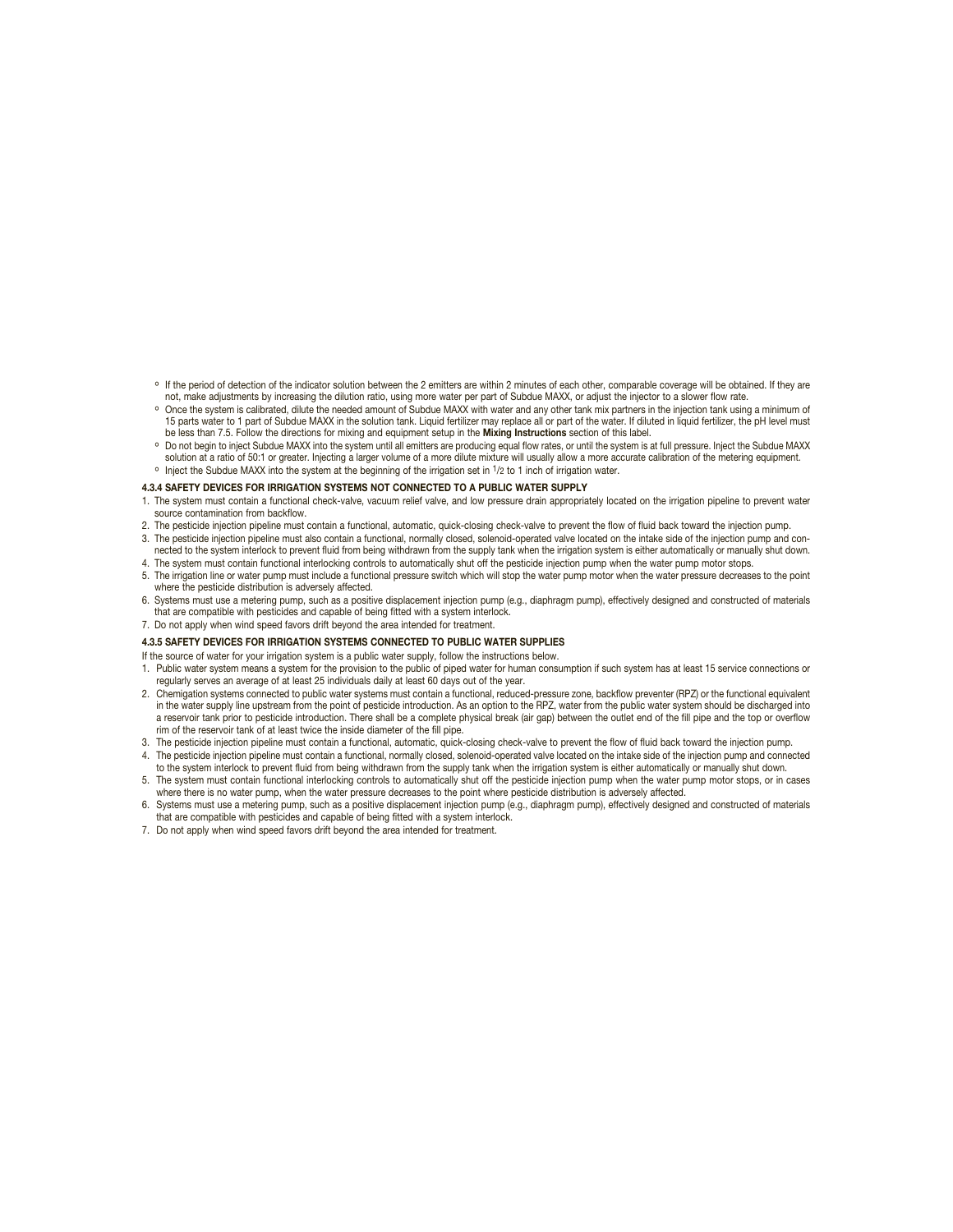### **5.0 ROTATIONAL CROP RESTRICTIONS**

Crops listed in this label may be replanted immediately in soil treated with mefenoxam. All other crops may not be planted in mefenoxam-treated soil for a period of 12 months.

## **6.0 RESTRICTIONS AND PRECAUTIONS**

#### **6.1 Spray Drift Management**

#### **SPRAY DRIFT ADVISORIES**

THE APPLICATOR IS RESPONSIBLE FOR AVOIDING OFF-SIDE SPRAY DRIFT. BE AWARE OF NEARBY NON-TARGET SITES AND ENVIRONMENTAL CONDITIONS. **IMPORTANCE OF DROPLET SIZE**

An effective way to reduce spray drift is to apply large droplets. Use the largest droplets that provide target pest control. While applying larger droplets will reduce spray drift, the potential for drift will be greater if applications are made improperly or under unfavorable environmental conditions.

#### **CONTROLLING DROPLET SIZE – GROUND BOOM**

- Volume Increasing the spray volume so that larger droplets are produced will reduce spray drift. Use the highest practical spray volume for the application. If a greater spray volume is needed, consider using a nozzle with a higher flow rate.
- Pressure Use the lowest spray pressure recommended for the nozzle to produce the target spray volume and droplet size.
- Spray Nozzle Use a spray nozzle that is designed for the intended application. Consider using nozzles designed to reduce drift.

#### **BOOM HEIGHT – GROUND BOOM**

Use the lowest boom height that is compatible with the spray nozzles that will provide uniform coverage. For ground equipment, the boom should remain level with the crop and have minimal bounce.

#### **SHIELDED SPRAYERS**

Shielding the boom or individual nozzles can reduce spray drift. Consider using shielded sprayers. Verify that the shields are not interfering with the uniform deposition of the spray on the target area.

#### **TEMPERATURE AND HUMIDITY**

When making applications in hot and dry conditions, use larger droplets to reduce effects of evaporation.

#### **TEMPERATURE INVERSIONS**

Drift potential is high during a temperature inversion. Temperature inversions are characterized by increasing temperature with altitude and are common on nights with limited cloud cover and light to no wind. The presence of an inversion can be indicated by ground fog or by the movement of smoke from a ground source or an aircraft smoke generator. Smoke that layers and moves laterally in a concentrated cloud (under low wind conditions) indicates an inversion, while smoke that moves upward and rapidly dissipates indicates good vertical air mixing. Avoid applications during temperature inversions.

#### **WIND**

Drift potential generally increases with wind speed. AVOID APPLICATIONS DURING GUSTY WIND CONDITIONS. Applicators need to be familiar with local wind patterns and terrain that could affect spray drift.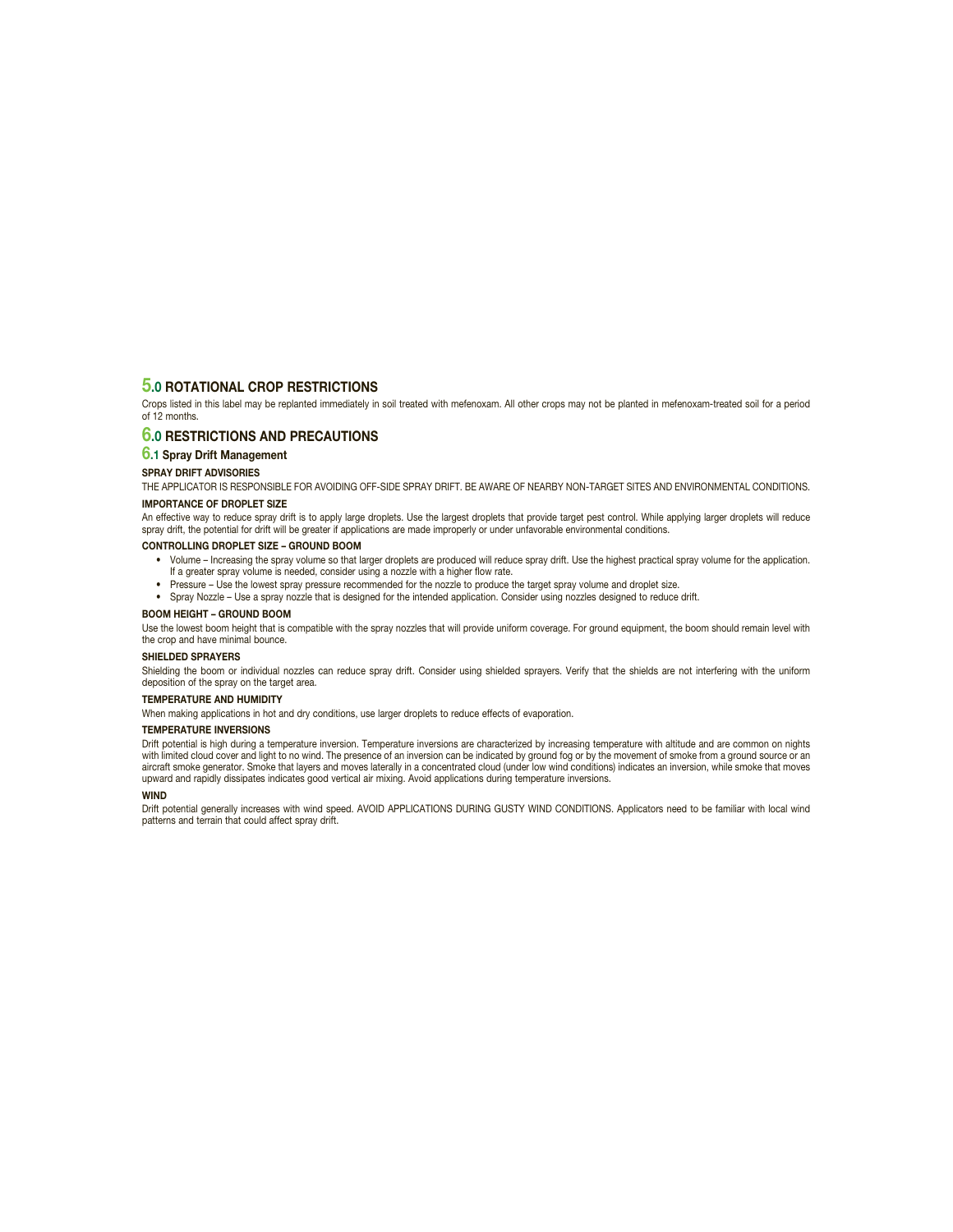7.0 ORNAMENTAL USE DIRECTIONS<br>Use Subdue MAXX on ornamentals grown in greenhouses, lath-houses and shade-houses; outdoor field and container nurseries (including non-bearing fruit and nut<br>plants); conifer plantations; and

## **7.1 Bedding Plants**

| Bedding Plants (including all cultivars, varieties, and hybrids)                                                             |                                                                                                         |                                                                                                    |                                                                                                                                                                                                                                                                                                                                                                                                                                                                                                                   |  |
|------------------------------------------------------------------------------------------------------------------------------|---------------------------------------------------------------------------------------------------------|----------------------------------------------------------------------------------------------------|-------------------------------------------------------------------------------------------------------------------------------------------------------------------------------------------------------------------------------------------------------------------------------------------------------------------------------------------------------------------------------------------------------------------------------------------------------------------------------------------------------------------|--|
| Ageratum<br>Algerian ivy<br>Artemisia<br>Aster<br>Begonia<br>Caladium<br>Carnation<br>Chrysanthemum<br>Coleus                | Daisy<br>English ivy<br>Foxglove<br>Gaillardia<br>Geranium<br>Impatiens<br>Marigold<br>Pansy<br>Petunia |                                                                                                    | Phlox<br>Pinks<br>Primrose<br>Prostrate Rosemary<br>Salvia<br>Snapdragon<br>Verbena<br>Vinca<br>Zinnia                                                                                                                                                                                                                                                                                                                                                                                                            |  |
| <b>Target Disease</b>                                                                                                        | <b>Use Rate</b>                                                                                         | <b>Application Timing</b>                                                                          | <b>Use Directions</b>                                                                                                                                                                                                                                                                                                                                                                                                                                                                                             |  |
| <b>SOIL APPLICATION</b>                                                                                                      |                                                                                                         |                                                                                                    |                                                                                                                                                                                                                                                                                                                                                                                                                                                                                                                   |  |
| Damping-off, root diseases, and<br>stem diseases caused by Pythium<br>and Phytophthora spp.<br>Foliar diseases such as downy | $0.125 - 0.25$ fl oz per<br>100 gallons of water                                                        | Apply drench at seeding.                                                                           | Apply 1.0 pt solution per sq ft to the soil surface (for soil 2-3<br>inches deep).<br>Refer to Section 4.1.3 for drench applications requiring smaller<br>water volumes.                                                                                                                                                                                                                                                                                                                                          |  |
| mildew and foliar diseases caused<br>by Phytophthora spp., including<br>P. ramorum                                           | $0.50 - 1.0$ fl oz per<br>100 gallons of water                                                          | Apply drench at transplanting.<br>Repeat applications at 1- to<br>2-month intervals, if necessary. | Apply 1.0 pt of solution per sq ft to the soil surface (for soil 2-3<br>inches deep).<br>For growing media depth greater than 4 inches, apply $1.5 - 2.0$ pt<br>of solution per sq ft to the soil surface.<br>Use the lower rate for the shortest interval listed and the higher<br>specified rate for the longest interval. Under severe disease con-<br>ditions, use the highest specified rate and the shortest interval.<br>Refer to Section 13.1 for drench applications requiring smaller<br>water volumes. |  |
|                                                                                                                              | 0.125 fl oz per cubic<br>yard of growing media                                                          | Apply just before seeding and<br>transplanting.                                                    | Apply to growing media mix just before planting and thoroughly<br>mix. Mix only enough for current use. Do not store.                                                                                                                                                                                                                                                                                                                                                                                             |  |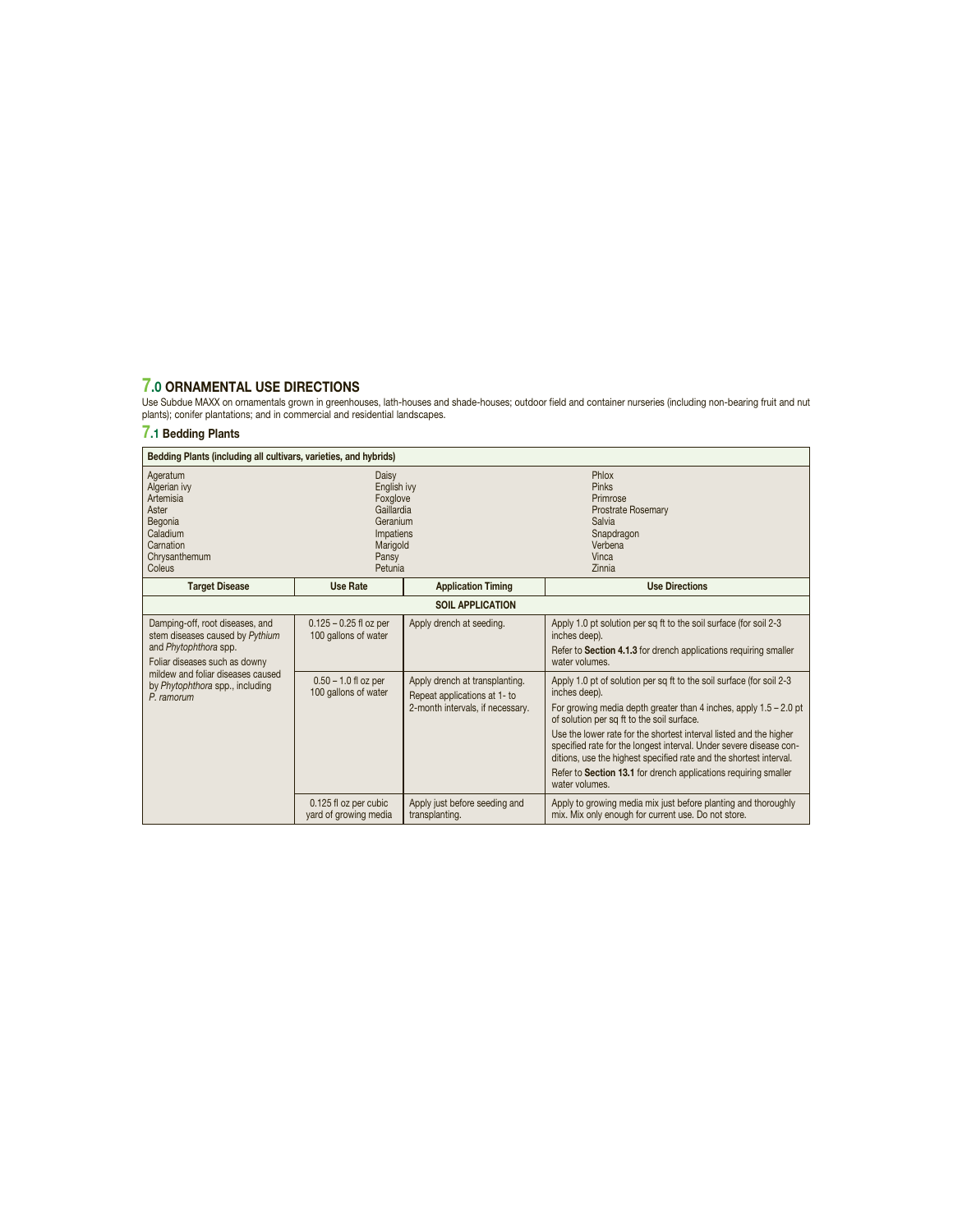| <b>Target Disease</b>                                                                                                                                                                                                                                                                                                                                                                                                    | Use Rate                       | <b>Application Timing</b> | <b>Use Directions</b>                                                                                                                                               |  |
|--------------------------------------------------------------------------------------------------------------------------------------------------------------------------------------------------------------------------------------------------------------------------------------------------------------------------------------------------------------------------------------------------------------------------|--------------------------------|---------------------------|---------------------------------------------------------------------------------------------------------------------------------------------------------------------|--|
|                                                                                                                                                                                                                                                                                                                                                                                                                          | <b>SOIL APPLICATION</b>        |                           |                                                                                                                                                                     |  |
| Damping-off, root diseases, and stem<br>diseases caused by Pythium and<br>Phytophthora spp.                                                                                                                                                                                                                                                                                                                              | 1.0 fl oz per<br>$1,000$ sq ft |                           | Apply broadcast or banded spray to the soil surface in sufficient water<br>to obtain thorough coverage of the plant root zone. Avoid application<br>to the foliage. |  |
| Foliar diseases such as downy                                                                                                                                                                                                                                                                                                                                                                                            |                                |                           | For best efficacy, irrigate in with at least <sup>1</sup> /2 inch of water within 24 hours.                                                                         |  |
| mildew and foliar diseases caused<br>by Phytophthora spp., including<br>$P$ ramorum                                                                                                                                                                                                                                                                                                                                      |                                |                           | If applications are banded, calculate the amount of product needed by<br>using the formula in Section 4.1.4.                                                        |  |
|                                                                                                                                                                                                                                                                                                                                                                                                                          | <b>FOLIAR APPLICATION</b>      |                           |                                                                                                                                                                     |  |
| Downy mildew<br>$0.5 - 1.0$ fl oz<br>Spray foliage thoroughly.<br>Phytophthora spp.<br>per 100<br>Downy mildew: Tank-mix with a non-Group 4 fungicide labeled for<br>gallons of water<br>Pythium spp.<br>downy mildew.                                                                                                                                                                                                   |                                |                           |                                                                                                                                                                     |  |
| <b>Resistance Management:</b><br>Refer to Section 3.2.<br>Make only one foliar application of Subdue MAXX (alone or in a tank mix) before alternating with a non-Group 4 fungicide for sequential foliar applications.<br>For all other applications, do not make more than two (2) sequential applications of Subdue MAXX before alternating with a non-Group 4 fungicide, which can include<br>one foliar application. |                                |                           |                                                                                                                                                                     |  |
| <b>USE RESTRICTIONS</b>                                                                                                                                                                                                                                                                                                                                                                                                  |                                |                           |                                                                                                                                                                     |  |
| <b>Drench Applications at Transplanting and after:</b> Do not apply rates of 0.75 – 1.0 fl oz per 100 gallons more often than once every 6 weeks.<br>2) Maximum Annual Rate: DO NOT apply more than 6.0 lbs ai/A/year of mefenoxam-containing products.                                                                                                                                                                  |                                |                           |                                                                                                                                                                     |  |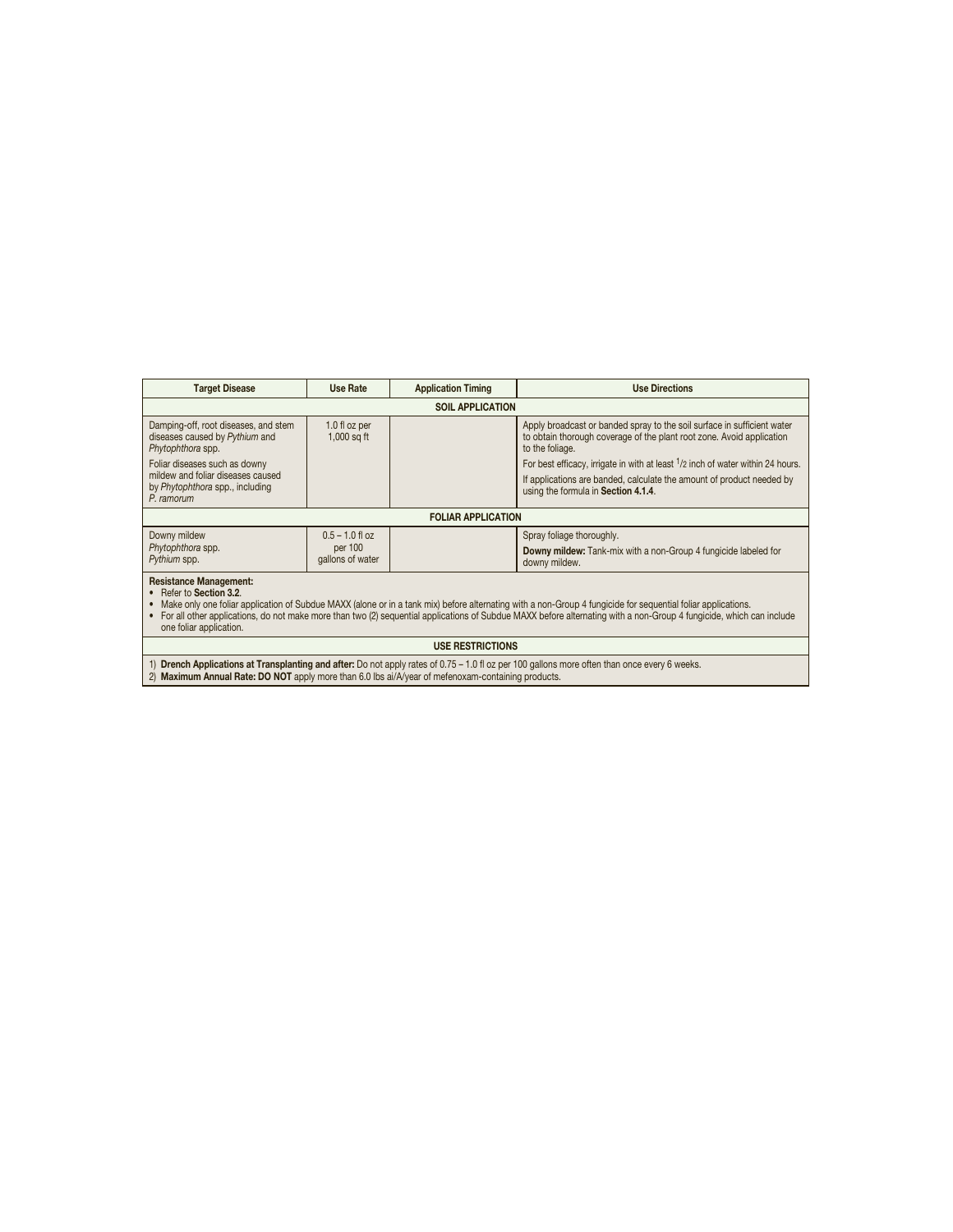## **7.2 Flowers (including Bulb, Corm, and Tuber Plants)**

| Flowers (including all cultivars, varieties, and hybrids)                                                                                                                                                          |                                                         |                                                                                                  |                                                                                                                                                                                                                                                                                                                                                                                                                                                                                 |  |
|--------------------------------------------------------------------------------------------------------------------------------------------------------------------------------------------------------------------|---------------------------------------------------------|--------------------------------------------------------------------------------------------------|---------------------------------------------------------------------------------------------------------------------------------------------------------------------------------------------------------------------------------------------------------------------------------------------------------------------------------------------------------------------------------------------------------------------------------------------------------------------------------|--|
| African violet<br>Anthurium<br>Baby's breath<br>Carnation                                                                                                                                                          | Chrysanthemum<br>Columbine<br>Delphinium<br>Easter lily |                                                                                                  | Geranium<br>Gloxinia<br>Poinsettia<br>Rose                                                                                                                                                                                                                                                                                                                                                                                                                                      |  |
| <b>Target Disease</b>                                                                                                                                                                                              | Use Rate                                                | <b>Application Timing</b>                                                                        | <b>Use Directions</b>                                                                                                                                                                                                                                                                                                                                                                                                                                                           |  |
|                                                                                                                                                                                                                    |                                                         | <b>SOIL APPLICATION</b>                                                                          |                                                                                                                                                                                                                                                                                                                                                                                                                                                                                 |  |
| Damping-off, root diseases,<br>and stem diseases caused by<br>Pythium and Phytophthora spp.<br>Foliar diseases such as downy<br>mildew and foliar diseases<br>caused by Phytophthora spp.,<br>including P. ramorum | $0.50 - 1.0$ fl oz per<br>100 gallons of water          | Apply drench at planting.<br>Repeat applications at<br>1- to 2-month intervals. if<br>necessary. | Apply 1.0 pt of solution per sq ft to the soil surface.<br>For growth media depth greater than 4 inches, apply $1.5 - 2.0$ pt of solution<br>per sq ft to the soil surface.<br>Use the lower rate for the shortest interval listed and the higher specified<br>rate for the longest interval. Under severe disease conditions, use the high-<br>est specified rate and the shortest interval.<br>Refer to Section 13.1 for drench applications requiring smaller water volumes. |  |
|                                                                                                                                                                                                                    | 0.125 fl oz per cubic<br>yard of growing media          | Apply just before seeding<br>and transplanting.                                                  | Apply to growing media mix just before planting and thoroughly mix. Mix<br>only enough for current use. Do not store.                                                                                                                                                                                                                                                                                                                                                           |  |
|                                                                                                                                                                                                                    | 1.0 fl oz per $1,000$ sq ft                             |                                                                                                  | Apply broadcast or banded spray to the soil surface in sufficient water to obtain<br>thorough coverage of the plant root zone. Avoid application to the foliage.<br>For best efficacy, irrigate in with at least <sup>1</sup> /2 inch of water within 24 hours.<br>If applications are banded, calculate the amount of product needed by<br>using the formula in Section 4.1.4.                                                                                                 |  |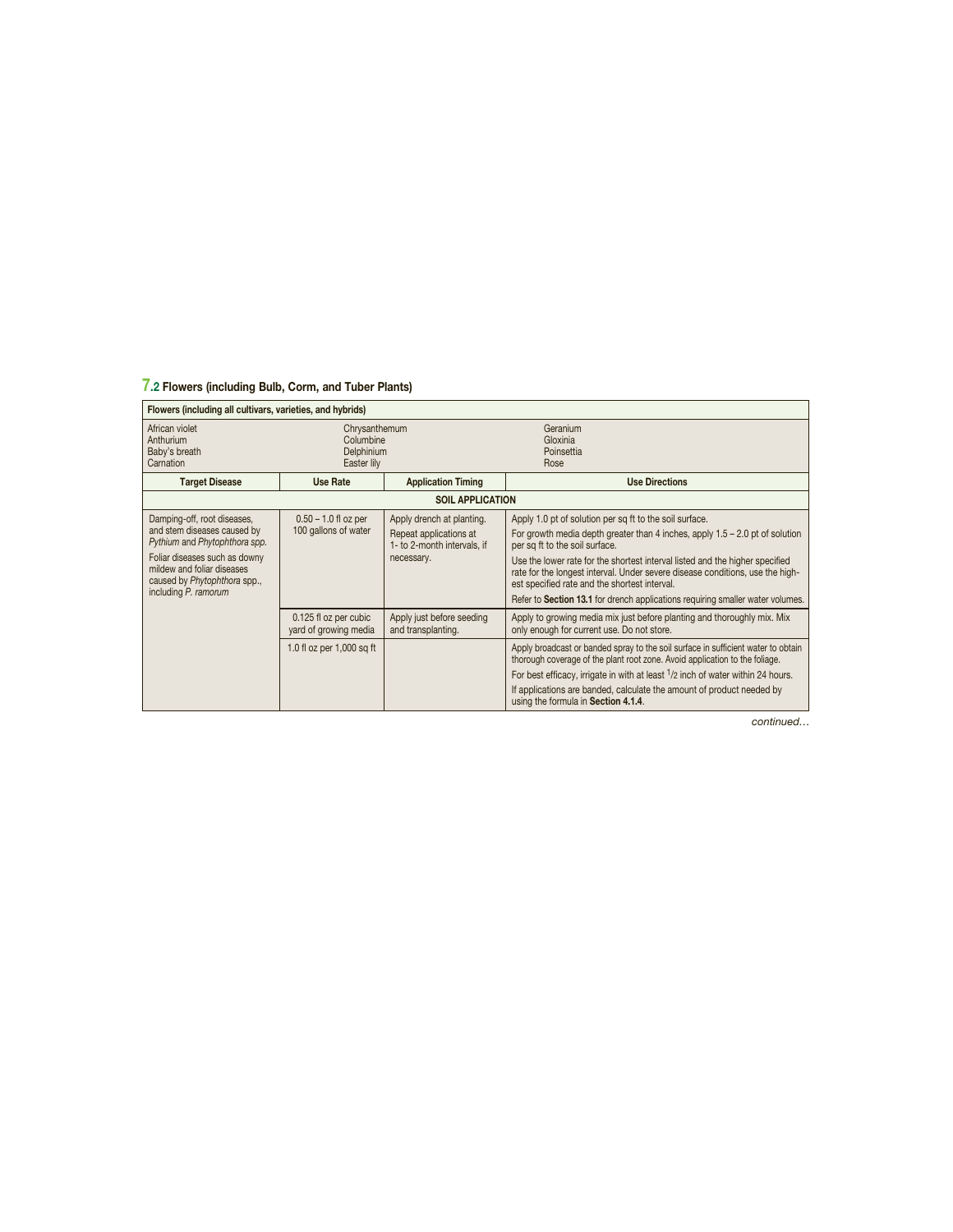| <b>Target Disease</b>                             | Use Rate                                      | <b>Application Timing</b> | <b>Use Directions</b>                                                                                         |
|---------------------------------------------------|-----------------------------------------------|---------------------------|---------------------------------------------------------------------------------------------------------------|
| <b>FOLIAR APPLICATION</b>                         |                                               |                           |                                                                                                               |
| Downy mildew<br>Phytophthora spp.<br>Pythium spp. | $0.5 - 1.0$ fl oz per<br>100 gallons of water |                           | Spray foliage thoroughly.<br>Downy mildew: Tank-mix with a non-Group 4 fungicide labeled for downy<br>mildew. |
| <b>Resistance Management:</b>                     |                                               |                           |                                                                                                               |

Resistance Management:<br>• Refer to Section 3.2.<br>« Make only one foliar application of Subdue MAXX (alone or in a tank mix) before alternating with a non-Group 4 fungicide for sequential foliar applications.<br>• For all other

#### **USE RESTRICTIONS**

1) Drench Applications: Do not apply rates of 0.75 – 1.0 fl oz per 100 gallons more often than once every 6 weeks.<br>a. Easter Lily: Do not apply more than 0.50 fl oz per 100 gallons of water. Only make one at-planting app

#### **7.3 Foliage Plants**

| Flowers (including all cultivars, varieties, and hybrids)                                                                                                                                                          |                                                                                                                                                                                  |                                                           |                                                                                                                                                                                                                                                                                                                                                                                                                                                                                    |  |
|--------------------------------------------------------------------------------------------------------------------------------------------------------------------------------------------------------------------|----------------------------------------------------------------------------------------------------------------------------------------------------------------------------------|-----------------------------------------------------------|------------------------------------------------------------------------------------------------------------------------------------------------------------------------------------------------------------------------------------------------------------------------------------------------------------------------------------------------------------------------------------------------------------------------------------------------------------------------------------|--|
| Aglaonema<br>Aphelandra<br>Dieffenbachia<br>Peperomia                                                                                                                                                              | Philodendron<br><b>Pothos</b><br>Schefflera                                                                                                                                      |                                                           | Sedum<br>Sempervivum<br>Zygocactus                                                                                                                                                                                                                                                                                                                                                                                                                                                 |  |
| <b>Target Disease</b>                                                                                                                                                                                              | Use Rate                                                                                                                                                                         | <b>Application Timing</b>                                 | <b>Use Directions</b>                                                                                                                                                                                                                                                                                                                                                                                                                                                              |  |
| <b>SOIL APPLICATION</b>                                                                                                                                                                                            |                                                                                                                                                                                  |                                                           |                                                                                                                                                                                                                                                                                                                                                                                                                                                                                    |  |
| Damping-off, root diseases, and<br>stem diseases caused by Pythium<br>and Phytophthora spp.<br>Foliar diseases such as downy<br>mildew and foliar diseases caused<br>by Phytophthora spp., including<br>P. ramorum | $0.3 - 0.6$ fl oz per<br>100 gallons of water<br>Philodendron: $0.5 - 1.0$<br>fl oz per 100 gallons<br>of water<br><b>Pothos:</b> $0.3 - 0.38$ fl oz<br>per 100 gallons of water | Apply drench at 2- to 3-month<br>intervals, if necessary. | Apply 1.0 pt of solution per sq ft to the soil surface.<br>For growth media depth greater than 4 inches, apply $1.5 - 2.0$ pt<br>of solution per sq ft to the soil surface.<br>Use the lower rate for the shortest interval listed and the higher<br>specified rate for the longest interval. Under severe disease con-<br>ditions, use the highest specified rate and the shortest interval.<br>Refer to Section 13.1 for drench applications requiring smaller<br>water volumes. |  |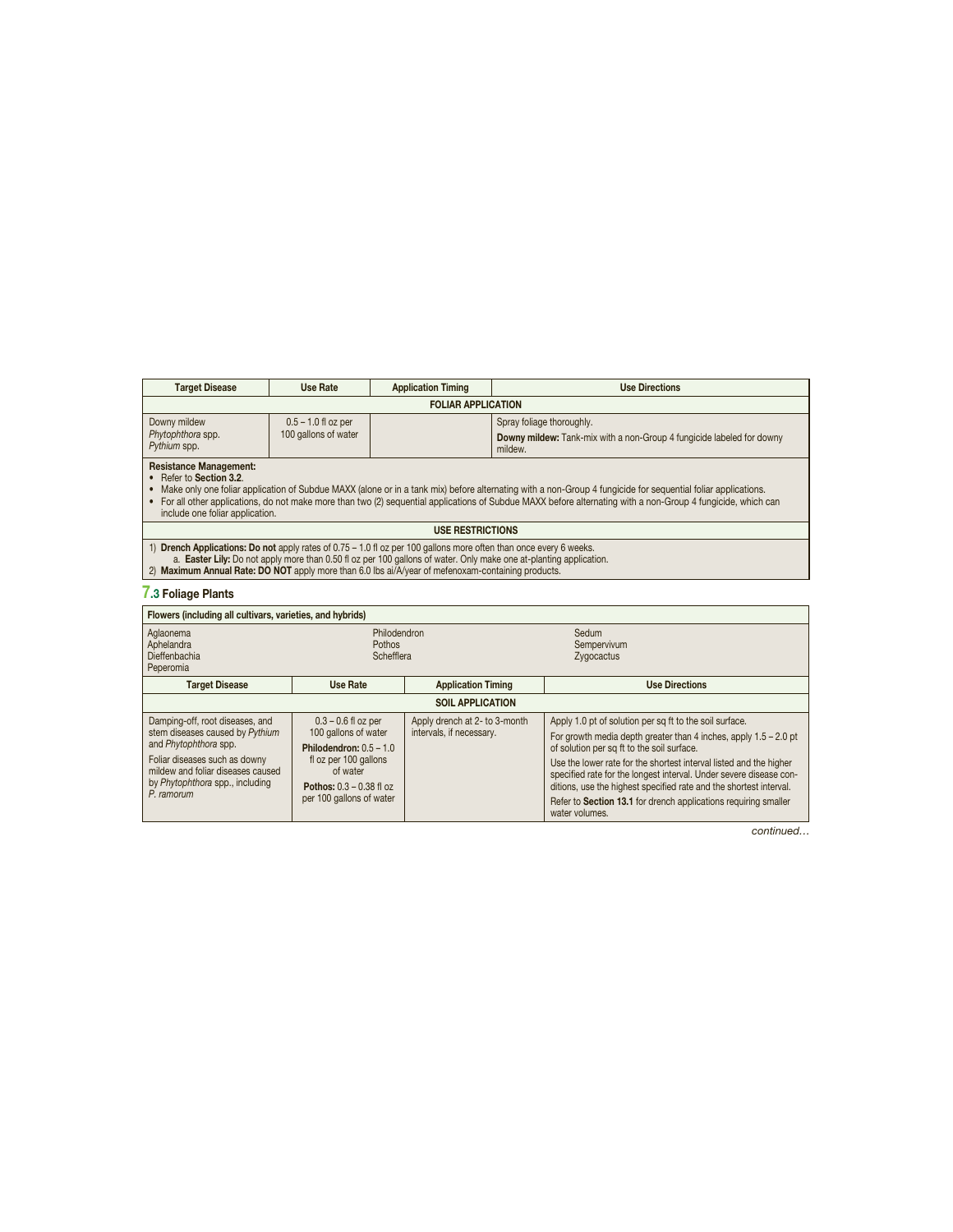## **7.3 Foliage Plants** *(continued)*

| <b>Target Disease</b>                                                                                                                                                                                                                                                                                                                                                                                                          | <b>Use Rate</b>                                    | <b>Application Timing</b>   | <b>Use Directions</b>                                                                                                                                               |  |
|--------------------------------------------------------------------------------------------------------------------------------------------------------------------------------------------------------------------------------------------------------------------------------------------------------------------------------------------------------------------------------------------------------------------------------|----------------------------------------------------|-----------------------------|---------------------------------------------------------------------------------------------------------------------------------------------------------------------|--|
|                                                                                                                                                                                                                                                                                                                                                                                                                                |                                                    | <b>SOIL APPLICATION</b>     |                                                                                                                                                                     |  |
| Damping-off, root diseases, and<br>stem diseases caused by Pythium                                                                                                                                                                                                                                                                                                                                                             | 0.125 fl oz per cubic yard<br>of growing media     | Apply just before planting. | Apply to growing media mix just before planting and thoroughly<br>mix. Mix only enough for current use. Do not store.                                               |  |
| Foliar diseases such as downy<br>mildew and foliar diseases caused                                                                                                                                                                                                                                                                                                                                                             | and Phytophthora spp.<br>1.0 fl oz per 1,000 sq ft |                             | Apply broadcast or banded spray to the soil surface in sufficient<br>water to obtain thorough coverage of the plant root zone. Avoid<br>application to the foliage. |  |
| by Phytophthora spp., including<br>P. ramorum                                                                                                                                                                                                                                                                                                                                                                                  |                                                    |                             | For best efficacy, irrigate in with at least $1/2$ inch of water within<br>24 hours.                                                                                |  |
|                                                                                                                                                                                                                                                                                                                                                                                                                                |                                                    |                             | If applications are banded, calculate the amount of product<br>needed by using the formula in Section 4.1.4.                                                        |  |
|                                                                                                                                                                                                                                                                                                                                                                                                                                | <b>FOLIAR APPLICATION</b>                          |                             |                                                                                                                                                                     |  |
| Downy mildew                                                                                                                                                                                                                                                                                                                                                                                                                   | $0.5 - 1.0$ fl oz per                              |                             | Spray foliage thoroughly.                                                                                                                                           |  |
| Phytophthora spp.<br>Pythium spp.                                                                                                                                                                                                                                                                                                                                                                                              | 100 gallons of water                               |                             | <b>Downy mildew:</b> Tank-mix with a non-Group 4 fungicide labeled<br>for downy mildew.                                                                             |  |
| <b>Resistance Management:</b><br>• Refer to Section 3.2.<br>• Make only one foliar application of Subdue MAXX (alone or in a tank mix) before alternating with a non-Group 4 fungicide for sequential foliar applications.<br>• For all other applications, do not make more than two (2) sequential applications of Subdue MAXX before alternating with a non-Group 4 fungicide, which can include<br>one foliar application. |                                                    |                             |                                                                                                                                                                     |  |
| Precaution:<br>• Drench application to Pothos: To minimize the potential for injury, use the rates listed in the table and do not apply more frequently than once every 3 months.                                                                                                                                                                                                                                              |                                                    |                             |                                                                                                                                                                     |  |
| <b>USE RESTRICTIONS</b>                                                                                                                                                                                                                                                                                                                                                                                                        |                                                    |                             |                                                                                                                                                                     |  |
|                                                                                                                                                                                                                                                                                                                                                                                                                                |                                                    |                             |                                                                                                                                                                     |  |

1) **Drench Applications: Do not** apply rates of 0.75 – 1.0 fl oz per 100 gallons more often than once every 6 weeks.<br>2) **Maximum Annual Rate: DO NOT** apply more than 6.0 lbs ai/A/year of mefenoxam-containing products.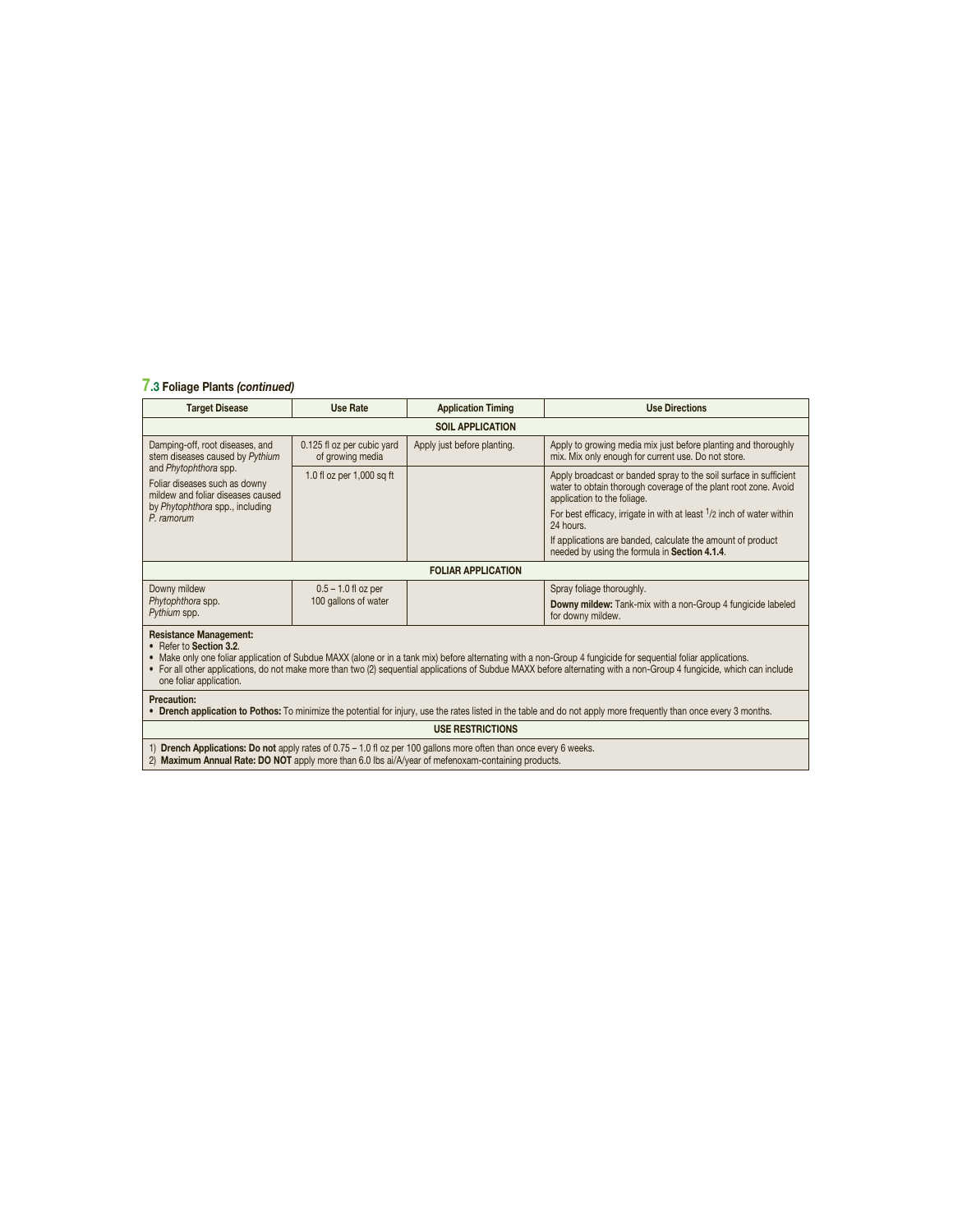#### **7.4 Woody Ornamentals 7.4.1 AZALEAS**

| Azaleas (including all cultivars, varieties, and hybrids) |                                                 |                                                           |                                                                                                                                                                                                                                                                                                                                                                                             |  |
|-----------------------------------------------------------|-------------------------------------------------|-----------------------------------------------------------|---------------------------------------------------------------------------------------------------------------------------------------------------------------------------------------------------------------------------------------------------------------------------------------------------------------------------------------------------------------------------------------------|--|
| <b>Target Disease</b>                                     | <b>Use Rate</b>                                 | <b>Application Timing</b>                                 | <b>Use Directions</b>                                                                                                                                                                                                                                                                                                                                                                       |  |
|                                                           |                                                 | <b>SOIL APPLICATION</b>                                   |                                                                                                                                                                                                                                                                                                                                                                                             |  |
| Pythium and Phytophthora<br>root and crown rot            | $0.63 - 1.25$ fl oz per<br>100 gallons of water | Apply drench at 2- to 4-month<br>intervals, if necessary. | Apply 1.0 pt of solution per sq ft to the soil surface.<br>For growth media depth greater than 4 inches, apply $1.5 - 2.0$ pt of solution per<br>sq ft to the soil surface.<br>Use the lower rate for the shortest interval listed and the higher specified rate<br>for the longest interval. Under severe disease conditions, use the highest<br>specified rate and the shortest interval. |  |
|                                                           |                                                 |                                                           | Refer to Section 13.1 for drench applications requiring smaller water volumes.                                                                                                                                                                                                                                                                                                              |  |
|                                                           | $1.25 - 2.50$ fl oz per<br>$1,000$ sq ft        |                                                           | Apply broadcast or banded spray to the soil surface in sufficient water to obtain<br>thorough coverage of the plant root zone. Avoid application to the foliage.<br>For best efficacy, irrigate in with at least 1/2 inch of water within 24 hours.                                                                                                                                         |  |
|                                                           |                                                 |                                                           | If applications are banded, calculate the amount of product needed by using<br>the formula in Section 4.1.4.                                                                                                                                                                                                                                                                                |  |
|                                                           | <b>FOLIAR APPLICATION</b>                       |                                                           |                                                                                                                                                                                                                                                                                                                                                                                             |  |
| Phytophthora spp.<br>Pythium spp.                         | $0.5 - 1.0$ fl oz per<br>100 gallons of water   |                                                           | Spray foliage thoroughly.                                                                                                                                                                                                                                                                                                                                                                   |  |
| <b>Resistance Management:</b>                             |                                                 |                                                           |                                                                                                                                                                                                                                                                                                                                                                                             |  |

**Resistance Management:** • Refer to **Section 3.2**.

• Make only one toliar application of Subdue MAXX (alone or in a tank mix) before alternating with a non-Group 4 fungicide for sequential foliar applications.<br>• For all other applications, do not make more than two (2) seq one foliar application.

**Precautions:** • Use the lower rate for "Coral Bell" variety.

#### **USE RESTRICTIONS**

1) Soil Applications: DO NOT apply repeat soil application of 1.25 fl oz per 100 gallons closer than every 3 months, and do not exceed a total of 2.5 fl oz in 6 months.<br>2) Maximum Annual Rate: DO NOT apply more than 6.0 lb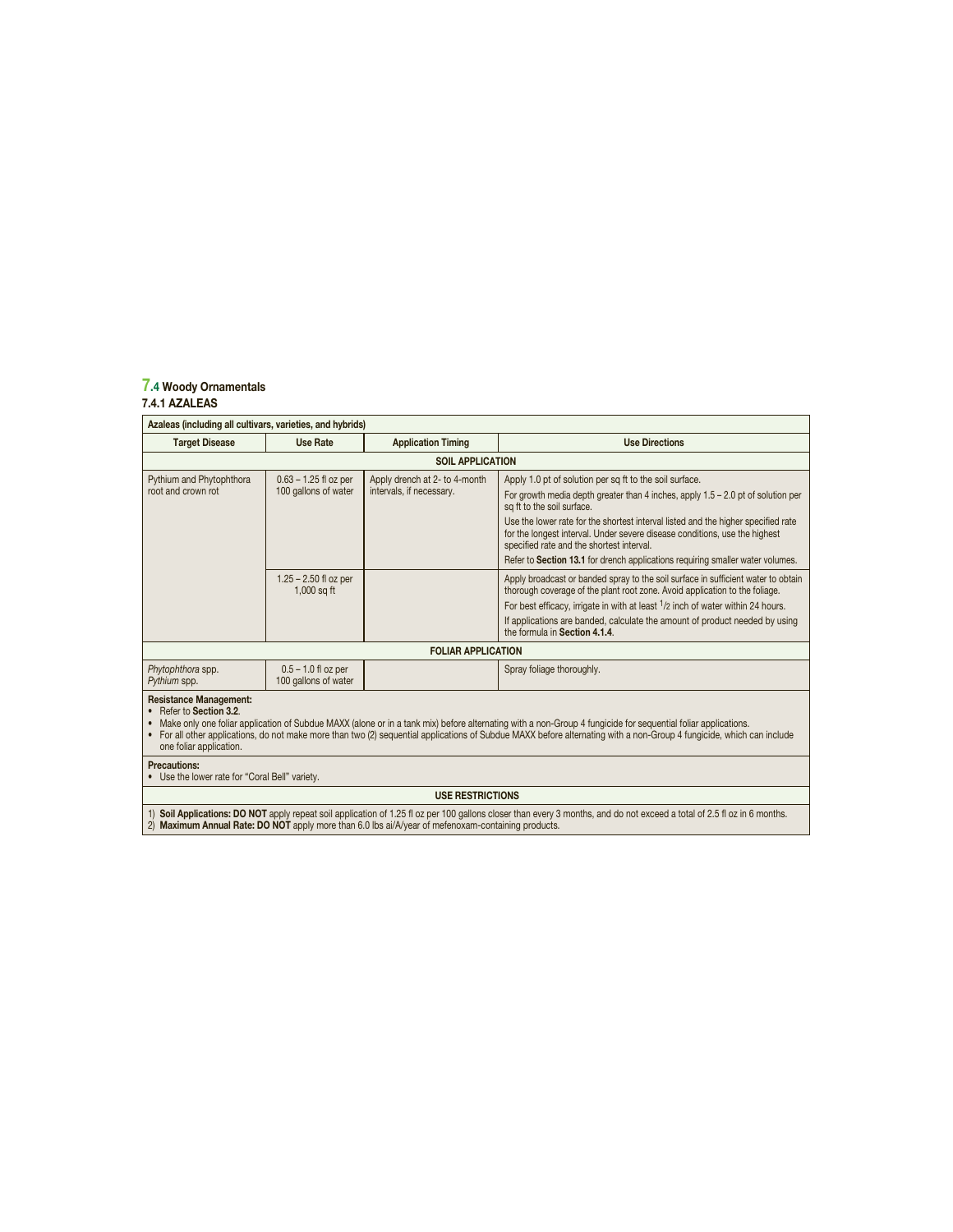#### **7.4.2 WOODY ORNAMENTALS OTHER THAN AZALEAS**

Ï

| Woody Ornamentals (including all cultivars, varieties, and hybrids)             |                                                                                                               |                                                                                                                                                                                                                                                                                                                                                                                                                                                                                |                                                                                                                                                                                                                                                                                                                                                                                 |
|---------------------------------------------------------------------------------|---------------------------------------------------------------------------------------------------------------|--------------------------------------------------------------------------------------------------------------------------------------------------------------------------------------------------------------------------------------------------------------------------------------------------------------------------------------------------------------------------------------------------------------------------------------------------------------------------------|---------------------------------------------------------------------------------------------------------------------------------------------------------------------------------------------------------------------------------------------------------------------------------------------------------------------------------------------------------------------------------|
| Aucuba japonica<br>Arborvitae<br>Boxwood<br>Ceanothus<br>Cotoneaster<br>Dogwood | Ficus<br>"Halls" Honeysuckle<br><b>llex</b><br>Juniperus spp.<br>Photinia<br>Pieris japonica                  |                                                                                                                                                                                                                                                                                                                                                                                                                                                                                | Pinus spp.<br>Pittosporum<br>Rhododendron<br>White cedar<br>White pine<br>Yew                                                                                                                                                                                                                                                                                                   |
| <b>Target Disease</b>                                                           | <b>Use Rate</b>                                                                                               | <b>Application Timing</b>                                                                                                                                                                                                                                                                                                                                                                                                                                                      | <b>Use Directions</b>                                                                                                                                                                                                                                                                                                                                                           |
|                                                                                 |                                                                                                               | <b>SOIL APPLICATION</b>                                                                                                                                                                                                                                                                                                                                                                                                                                                        |                                                                                                                                                                                                                                                                                                                                                                                 |
| Pythium and Phytophthora<br>root and crown rot                                  | Apply drench at 2- to<br>$1.0 - 2.0$ fl oz per<br>100 gallons of water<br>3-month intervals, if<br>necessary. | Apply 1.0 pt of solution per sq ft to the soil surface.<br>For growth media depth greater than 4 inches, apply $1.5 - 2.0$ pt of solution per<br>sq ft to the soil surface.<br>Use the lower rate for the shortest interval listed and the higher specified rate<br>for the longest interval. Under severe disease conditions, use the highest speci-<br>fied rate and the shortest interval<br>Refer to Section 13.1 for drench applications requiring smaller water volumes. |                                                                                                                                                                                                                                                                                                                                                                                 |
|                                                                                 | $1.25 - 2.50$ fl oz per<br>$1,000$ sq ft                                                                      |                                                                                                                                                                                                                                                                                                                                                                                                                                                                                | Apply broadcast or banded spray to the soil surface in sufficient water to obtain<br>thorough coverage of the plant root zone. Avoid application to the foliage.<br>For best efficacy, irrigate in with at least <sup>1</sup> /2 inch of water within 24 hours.<br>If applications are banded, calculate the amount of product needed by using<br>the formula in Section 4.1.4. |
|                                                                                 |                                                                                                               | <b>FOLIAR APPLICATION</b>                                                                                                                                                                                                                                                                                                                                                                                                                                                      |                                                                                                                                                                                                                                                                                                                                                                                 |
| Downy mildew                                                                    | $0.50 - 2.0$ fl oz per<br>100 gallons of water                                                                |                                                                                                                                                                                                                                                                                                                                                                                                                                                                                | Tank-mix with a non-Group 4 fungicide labeled for downy mildew and spray<br>foliage thoroughly.                                                                                                                                                                                                                                                                                 |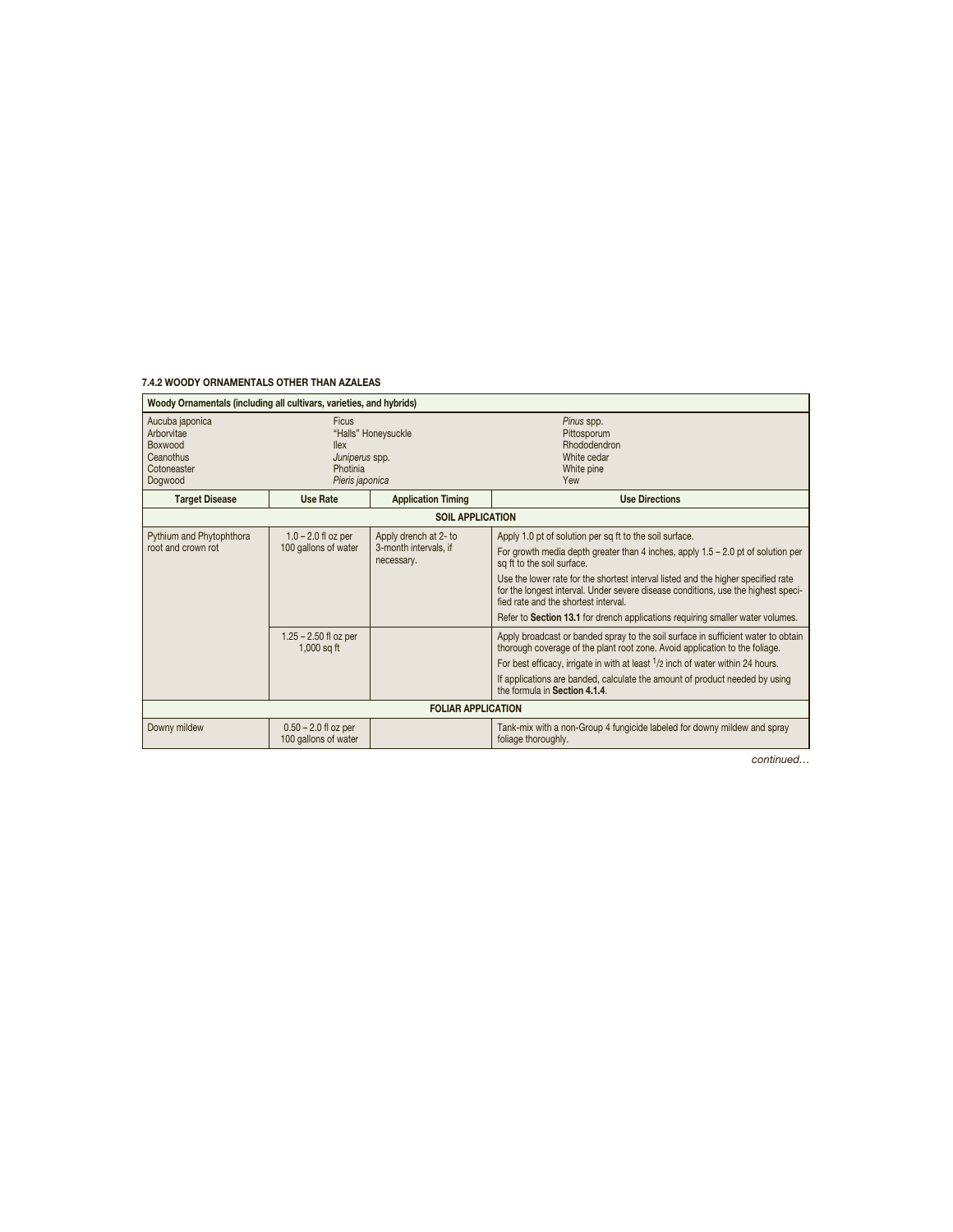| <b>Target Disease</b>                                                                                                                                                                                                                                                                                                                                                                                                          | Use Rate                  | <b>Application Timing</b> | <b>Use Directions</b> |  |
|--------------------------------------------------------------------------------------------------------------------------------------------------------------------------------------------------------------------------------------------------------------------------------------------------------------------------------------------------------------------------------------------------------------------------------|---------------------------|---------------------------|-----------------------|--|
|                                                                                                                                                                                                                                                                                                                                                                                                                                | <b>FOLIAR APPLICATION</b> |                           |                       |  |
| Spray foliage thoroughly.<br>Phytophthora spp.<br>$0.5 - 1.0$ fl oz per<br>100 gallons of water<br>Pythium spp.                                                                                                                                                                                                                                                                                                                |                           |                           |                       |  |
| <b>Resistance Management:</b><br>• Refer to Section 3.2.<br>• Make only one foliar application of Subdue MAXX (alone or in a tank mix) before alternating with a non-Group 4 fungicide for sequential foliar applications.<br>• For all other applications, do not make more than two (2) sequential applications of Subdue MAXX before alternating with a non-Group 4 fungicide, which can<br>include one foliar application. |                           |                           |                       |  |

#### **USE RESTRICTIONS**

1) **Drench Applications: Do not** apply rates of 2.0 fl oz per 100 gallons more often than every 10 weeks. 2) **Maximum Annual Rate: DO NOT** apply more than 6.0 lbs ai/A/year of mefenoxam-containing products.

## **7.5 Citrus in Nurseries and Landscape Plantings (Non-Bearing)**

| <b>Target Disease</b>                                                         | Use Rate                                                                                             | <b>Application Timing</b>                                                                                                                               | <b>Use Directions</b>                                                                                                                                                                                        |
|-------------------------------------------------------------------------------|------------------------------------------------------------------------------------------------------|---------------------------------------------------------------------------------------------------------------------------------------------------------|--------------------------------------------------------------------------------------------------------------------------------------------------------------------------------------------------------------|
| Citrus foot rot, root rot, and<br>trunk canker caused by<br>Phytophthora spp. | $2.0 - 3.0$ fl oz per<br>100 gallons of water<br>growing.<br>$1.25 - 2.5$ fl oz per<br>$1,000$ sq ft | Make the first application at the<br>time of planting.<br>Make repeat applications at<br>3-month intervals during the<br>period when trees are actively | Apply as a drench to the soil at the rate of 100-250 gallons of solution per<br>1.000 ft of row.                                                                                                             |
|                                                                               |                                                                                                      |                                                                                                                                                         | The width of the drench treatment should be wide enough to cover the root<br>systems of the plants.                                                                                                          |
|                                                                               |                                                                                                      |                                                                                                                                                         | Use the lower rate for the shortest interval listed and the higher specified rate<br>for the longest interval. Under severe disease conditions, use the highest<br>specified rate and the shortest interval. |
|                                                                               |                                                                                                      |                                                                                                                                                         | Refer to Section 13.1 for drench applications requiring smaller water volumes.                                                                                                                               |
|                                                                               |                                                                                                      |                                                                                                                                                         | Apply as a broadcast or banded surface spray to seedbeds, liner, or bedded<br>stock in sufficient water to obtain uniform coverage.                                                                          |
|                                                                               |                                                                                                      |                                                                                                                                                         | For best efficacy, <sup>1</sup> /2 inch irrigation or rainfall is required within 24 hours after<br>application.                                                                                             |
|                                                                               |                                                                                                      |                                                                                                                                                         | If applications are banded, the treated area should be wide enough to cover<br>the root systems of the plants. Calculate the amount of product needed by<br>using the formula in Section 4.1.4.              |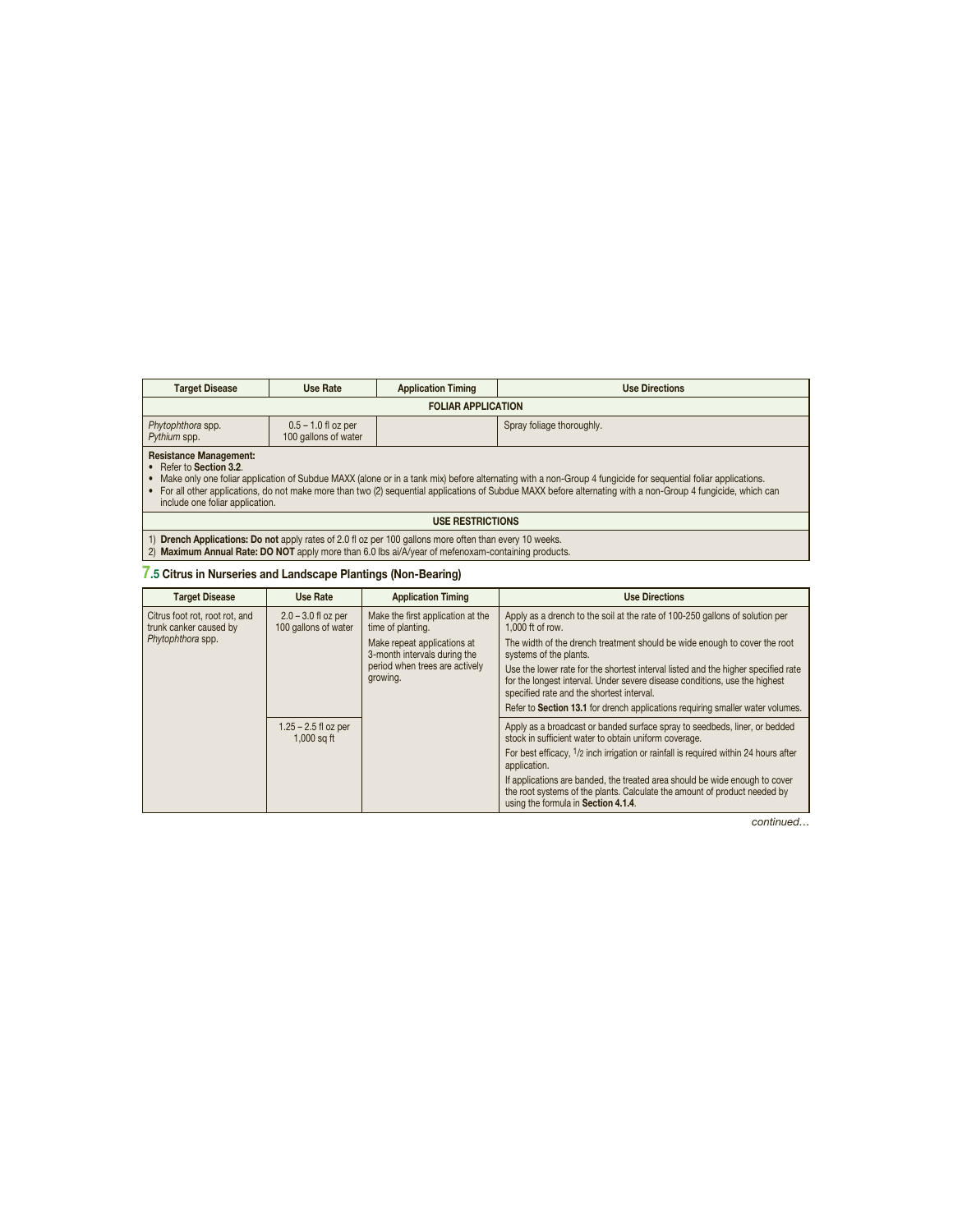## **7.5 Citrus in Nurseries and Landscape Plantings (Non-Bearing)** *(continued)*

| <b>Target Disease</b>                                                                                                                                                                            | <b>Use Rate</b>              | <b>Application Timing</b>                                                                                                                                  | <b>Use Directions</b>                          |  |  |
|--------------------------------------------------------------------------------------------------------------------------------------------------------------------------------------------------|------------------------------|------------------------------------------------------------------------------------------------------------------------------------------------------------|------------------------------------------------|--|--|
| Citrus foot rot, root rot, and<br>trunk canker caused by<br>Phytophthora spp.                                                                                                                    | 2.0 fl oz per<br>100 gallons | Make the first application at the time of planting.<br>Make repeat applications at 3-month intervals<br>during the period when trees are actively growing. | Apply directed spray to the base of the plant. |  |  |
| <b>Resistance Management:</b><br>• Refer to Section 3.2.<br>• Do not make more than two (2) sequential applications of Subdue MAXX before alternating with a non-Group 4 fungicide.              |                              |                                                                                                                                                            |                                                |  |  |
| <b>Precaution:</b><br>• Avoid application to the foliage.                                                                                                                                        |                              |                                                                                                                                                            |                                                |  |  |
| <b>USE RESTRICTIONS</b>                                                                                                                                                                          |                              |                                                                                                                                                            |                                                |  |  |
| 1) DO NOT use in greenhouse citrus nursery stock intended for commercial fruit production.<br>2) Maximum Annual Rate: DO NOT apply more than 6.0 lbs ai/A/year of mefenoxam-containing products. |                              |                                                                                                                                                            |                                                |  |  |

## **7.6 Non-Bearing Fruit and Nut Plants in Nurseries**

| <b>Target Disease</b>                                           | Use Rate                       | <b>Application Timing</b>                                                                           | <b>Use Directions</b>                                                                                                                                                                                                                                                                                                                                             |
|-----------------------------------------------------------------|--------------------------------|-----------------------------------------------------------------------------------------------------|-------------------------------------------------------------------------------------------------------------------------------------------------------------------------------------------------------------------------------------------------------------------------------------------------------------------------------------------------------------------|
| Phytophthora root, crown,<br>and collar rot<br>Pythium root rot | 3.0 fl oz per<br>$1,000$ sq ft | Additional applications may be made as necessary<br>at 3-month intervals during the growing season. | Apply as a soil surface spray in sufficient water to obtain<br>thorough coverage of the soil under the canopy of the trees.<br>Treat sufficient surface area in nurseries to cover the root<br>zone of the plants.<br>For best efficacy, $1/2$ inch irrigation or rainfall is required<br>within 24 hours after application.<br>Avoid application to the foliage. |
| $\sim$                                                          |                                |                                                                                                     |                                                                                                                                                                                                                                                                                                                                                                   |

**Resistance Management:**

• Refer to **Section 3.2**. • Do not make more than two (2) sequential applications of Subdue MAXX before alternating with a non-Group 4 fungicide.

#### **USE RESTRICTIONS**

1) **DO NOT** apply to plants that will bear harvestable fruit within 12 months of the last application. 2) **Maximum Annual Rate: DO NOT** apply more than 6.0 lbs ai/A/year of mefenoxam-containing products.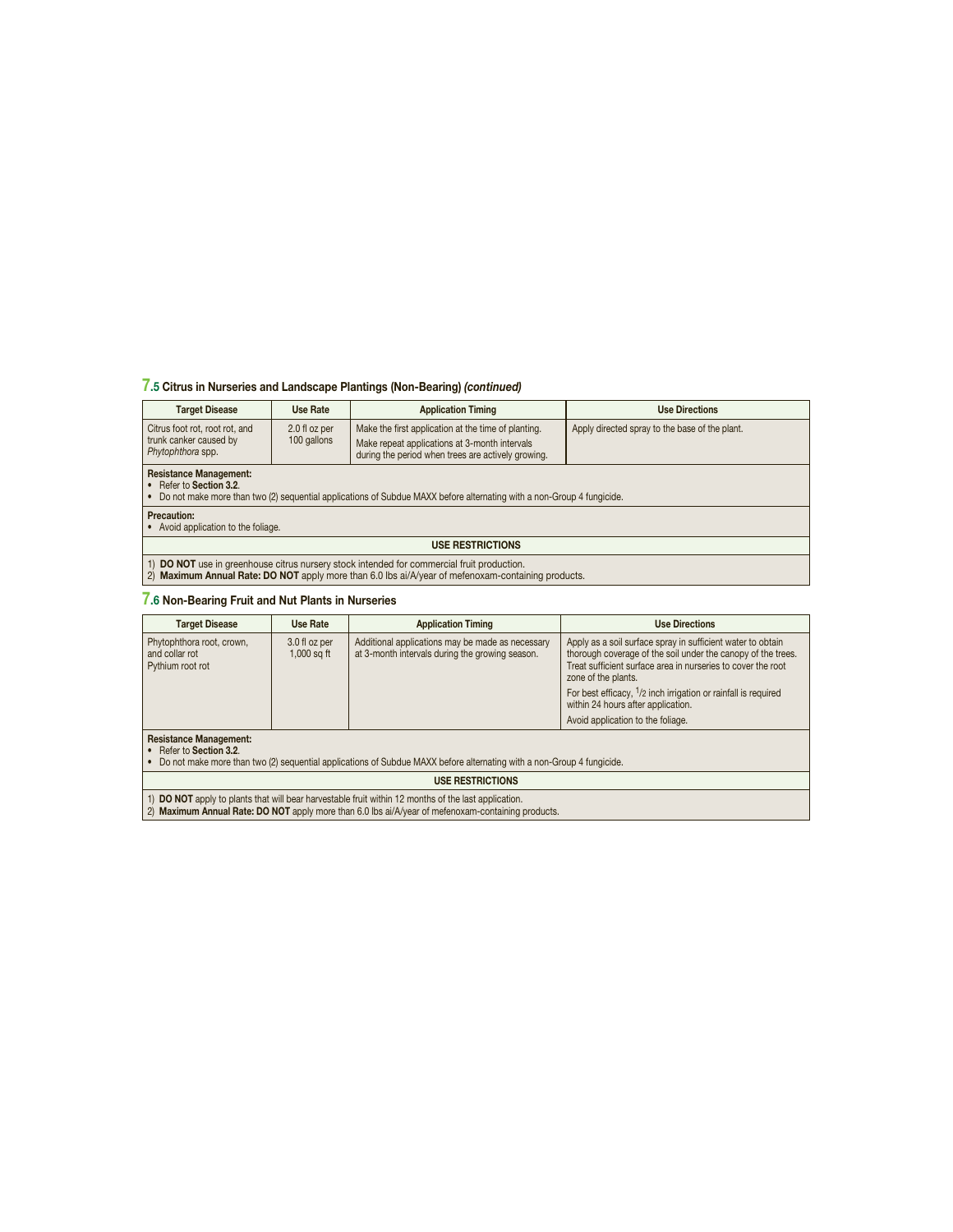## **8.0 CONIFER USE DIRECTIONS (INCLUDING CHRISTMAS TREES)**

## **8.1 Conifers (including Christmas Trees) in Nurseries and Forest Nurseries**

| <b>Target Disease</b>                                                                                                                                                                             | Use Rate                                      | <b>Application Timing</b>                                                        | <b>Use Directions</b>                                                                                                                                                                       |  |
|---------------------------------------------------------------------------------------------------------------------------------------------------------------------------------------------------|-----------------------------------------------|----------------------------------------------------------------------------------|---------------------------------------------------------------------------------------------------------------------------------------------------------------------------------------------|--|
| Phytophthora root and<br>stem diseases                                                                                                                                                            | 1.25 $pt/A$                                   | Apply to seedbeds and plug-<br>plantings in the spring and<br>again in the fall. | Apply as a soil surface spray in at least 50 gallons of water per acre.<br>For best efficacy, <sup>1</sup> /2 inch irrigation or rainfall is required within 24 hours after<br>application. |  |
|                                                                                                                                                                                                   | $2.5$ pt/A                                    | Apply to 2-0 transplants in the<br>spring and again in the fall.                 |                                                                                                                                                                                             |  |
| Phytophthora foliar<br>diseases                                                                                                                                                                   | 1.0 fl oz per<br>100 gallons of water         | Apply to seedbeds and plug-<br>plantings.                                        | Apply as a foliar spray until runoff.<br>For best efficacy, <sup>1</sup> /2 inch irrigation or rainfall is required within 24 hours after                                                   |  |
|                                                                                                                                                                                                   | $1.0 - 2.0$ fl oz per<br>100 gallons of water | Apply to 2-0 transplants.                                                        | application.                                                                                                                                                                                |  |
| <b>Resistance Management:</b><br>• Refer to Section 3.2.<br>• Make only one foliar application of Subdue MAXX before alternating with a non-Group 4 fungicide for sequential foliar applications. |                                               |                                                                                  |                                                                                                                                                                                             |  |
| <b>USE RESTRICTIONS</b>                                                                                                                                                                           |                                               |                                                                                  |                                                                                                                                                                                             |  |
| 1) Maximum Annual Rate: DO NOT apply more than 6.0 lbs ai/A/year of mefenoxam-containing products.                                                                                                |                                               |                                                                                  |                                                                                                                                                                                             |  |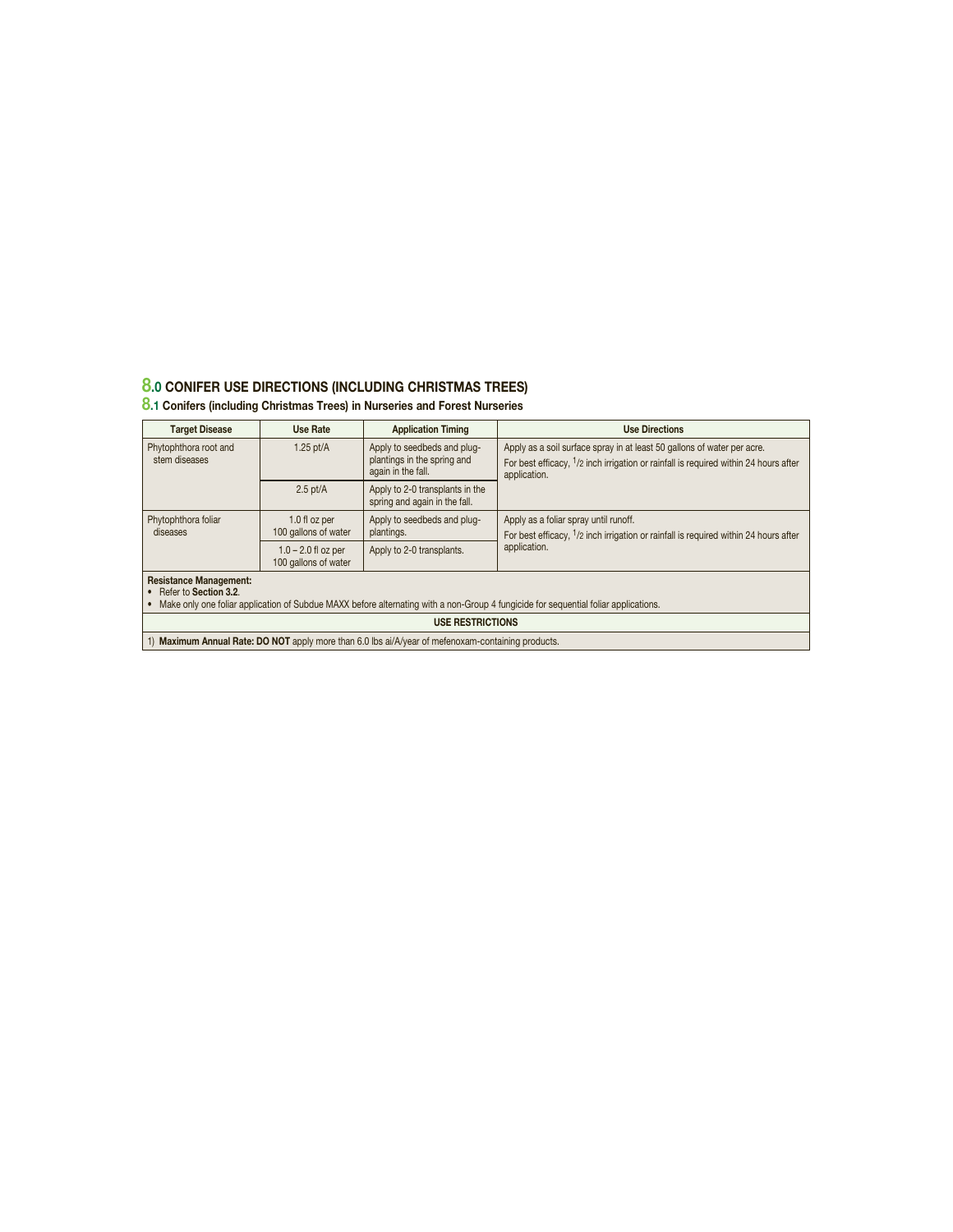## **8.2 Conifers (including Christmas Trees) in Plantations**

| <b>Target Disease</b>                                                                                                                                                                                                                                                                                   | Use Rate                                                                                                                                                       | <b>Application Timing</b>                                     | <b>Use Directions</b>                                                                                                  |  |  |
|---------------------------------------------------------------------------------------------------------------------------------------------------------------------------------------------------------------------------------------------------------------------------------------------------------|----------------------------------------------------------------------------------------------------------------------------------------------------------------|---------------------------------------------------------------|------------------------------------------------------------------------------------------------------------------------|--|--|
| Phytophthora root, stem,<br>and foliar diseases                                                                                                                                                                                                                                                         | $0.625 - 1.25$ gal/A                                                                                                                                           | Apply in early spring before<br>growth starts and in the fall | Apply as a directed soil surface spray in at least 50 gallons of water per acre.<br>Avoid applications to the foliage. |  |  |
|                                                                                                                                                                                                                                                                                                         |                                                                                                                                                                | before the ground freezes.                                    | For best efficacy, <sup>1</sup> /2 inch irrigation or rainfall is required within 24 hours after<br>application.       |  |  |
|                                                                                                                                                                                                                                                                                                         |                                                                                                                                                                |                                                               | If applications are banded, calculate the amount of product needed by using<br>the formula in Section 4.1.4.           |  |  |
| Foliar diseases caused                                                                                                                                                                                                                                                                                  | $1.0 - 2.0$ fl oz per                                                                                                                                          |                                                               | Apply as a foliar spray until runoff.                                                                                  |  |  |
| including P. ramorum                                                                                                                                                                                                                                                                                    | 100 gallons of water<br>by Phytophthora spp.,                                                                                                                  |                                                               | For best efficacy, <sup>1</sup> /2 inch irrigation or rainfall is required within 24 hours after<br>application.       |  |  |
| <b>Resistance Management:</b>                                                                                                                                                                                                                                                                           |                                                                                                                                                                |                                                               |                                                                                                                        |  |  |
|                                                                                                                                                                                                                                                                                                         | • Refer to Section 3.2.<br>Make only one foliar application of Subdue MAXX before alternating with a non-Group 4 fungicide for sequential foliar applications. |                                                               |                                                                                                                        |  |  |
| <b>Precautions:</b>                                                                                                                                                                                                                                                                                     |                                                                                                                                                                |                                                               |                                                                                                                        |  |  |
| • Use of Subdue MAXX will aid in the control of Phytophthora root, stem, and foliar disease when used in conjunction with good cultural practices.<br>• The use of Subdue MAXX will not overcome poor management practices, such as planting on sites that are prone to flooding or are poorly drained. |                                                                                                                                                                |                                                               |                                                                                                                        |  |  |
| • Subdue MAXX fungicide will not revitalize trees showing moderate to severe disease symptoms.                                                                                                                                                                                                          |                                                                                                                                                                |                                                               |                                                                                                                        |  |  |
| <b>USE RESTRICTIONS</b>                                                                                                                                                                                                                                                                                 |                                                                                                                                                                |                                                               |                                                                                                                        |  |  |

1) Maximum Annual Rate: DO NOT apply more than 6.0 lbs ai/A/year of mefenoxam-containing products.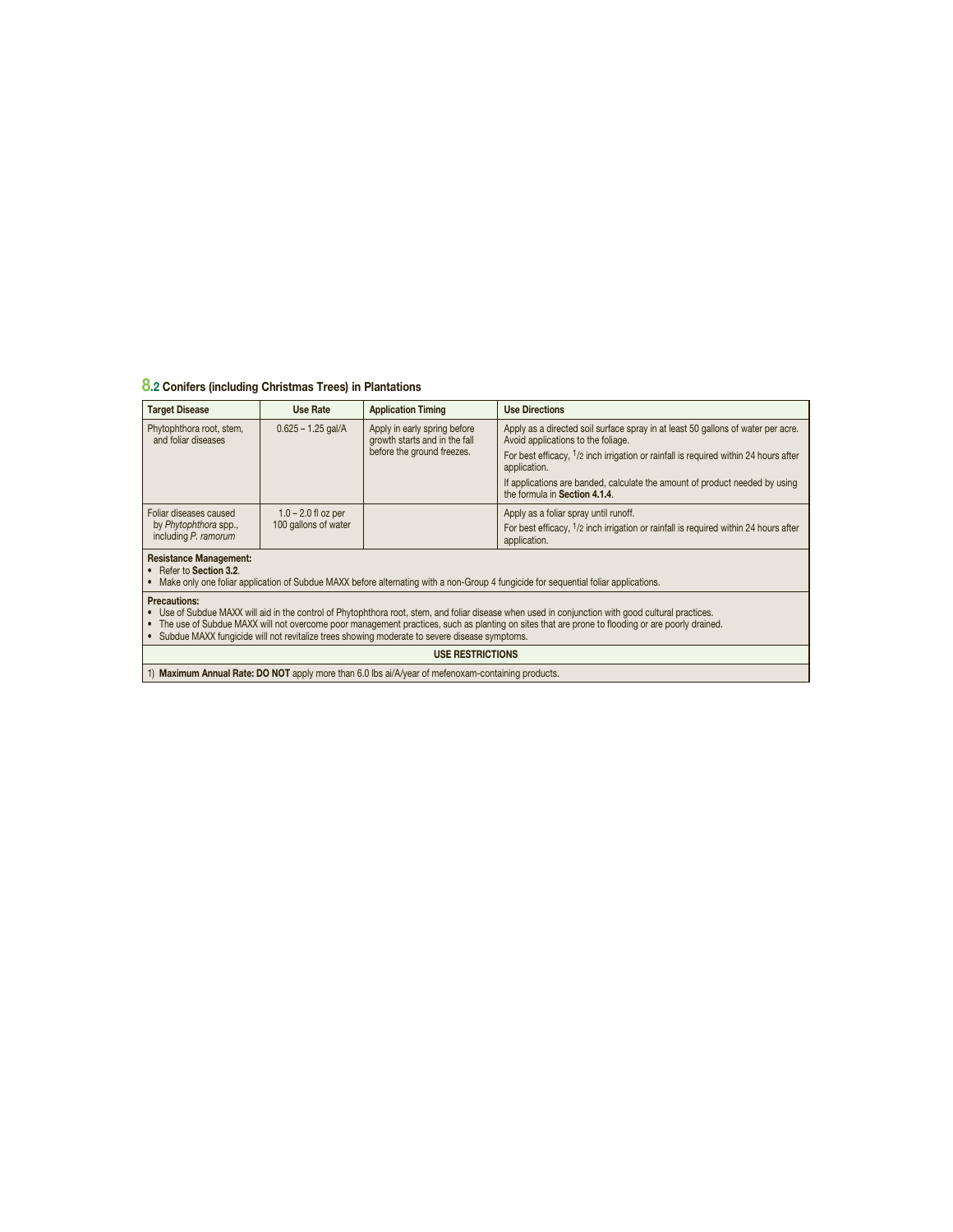## **9.0 VEGETABLE TRANSPLANTS GROWN FOR RETAIL SALES TO CONSUMERS**

## **9.1 Cole Crops**

| Crops (including all cultivars, varieties, and hybrids of these)                                                                                |                                                                                                                                                                                                                                                                           |                                                                                                                                         |                                                                                                                                                                               |  |
|-------------------------------------------------------------------------------------------------------------------------------------------------|---------------------------------------------------------------------------------------------------------------------------------------------------------------------------------------------------------------------------------------------------------------------------|-----------------------------------------------------------------------------------------------------------------------------------------|-------------------------------------------------------------------------------------------------------------------------------------------------------------------------------|--|
| <b>Broccoli</b><br>Broccoli raab (rapini)<br><b>Brussels Sprouts</b><br>Cabbage<br>Cauliflower<br>Cavalo broccoli<br>Chinese broccoli (gai Ion) | Chinese cabbage (bok choy and napa)<br>Chinese mustard cabbage (gai choy)<br>Collards<br>Kale                                                                                                                                                                             |                                                                                                                                         | Kohlrabi<br>Mizuna<br>Mustard greens<br>Mustard spinach<br>Rape greens<br>Turnip greens (greens only)                                                                         |  |
| <b>Target Disease</b>                                                                                                                           | Use Rate                                                                                                                                                                                                                                                                  | <b>Application Timing</b>                                                                                                               | <b>Use Directions</b>                                                                                                                                                         |  |
| Basal stem rot<br>(Phytophthora spp.)                                                                                                           | 21.7 - 43.5 ml/1,000 sq ft<br>$(2.0 - 4.0)$ pt/A;<br>$0.5 - 1.0$ lbs mefenoxam)                                                                                                                                                                                           | Apply at seeding.                                                                                                                       | Apply as a soil surface spray or a soil treatment.<br>Irrigate lightly after application to move product into the root zone.                                                  |  |
| Damping off<br>(Pythium spp.)                                                                                                                   | 5.4 - 10.9 ml/1,000 sq ft<br>$(0.5 - 1.0 \text{ pt/A})$<br>$0.125 - 0.25$ lbs mefenoxam)                                                                                                                                                                                  |                                                                                                                                         |                                                                                                                                                                               |  |
| Downy mildew<br>(Peronospora parasitica)                                                                                                        | 2.7 - 5.4 ml/1,000 sq ft<br>$(0.25 - 0.50)$ pt/A;<br>$0.063 - 0.125$ lbs mefenoxam)                                                                                                                                                                                       | Apply when conditions are favor-<br>able for disease, but before infec-<br>tion, on a 14-day schedule.                                  | Foliar spray must be used in a tank mix with other fungicides<br>registered for control of downy mildew. Apply with the full label<br>rate of the tank-mix partner fungicide. |  |
| <b>Resistance Management:</b><br>• Refer to Section 3.2.                                                                                        |                                                                                                                                                                                                                                                                           |                                                                                                                                         |                                                                                                                                                                               |  |
| <b>USE RESTRICTIONS</b>                                                                                                                         |                                                                                                                                                                                                                                                                           |                                                                                                                                         |                                                                                                                                                                               |  |
| 3)<br>5) Maximum Annual Rate:                                                                                                                   | 2) Do not apply foliar sprays of Subdue MAXX without a labeled tank-mix partner.<br>Do not apply the Subdue MAXX mixture where downy mildew is already established.<br>4) Do not apply within 7 days of harvest, unless tank mix partner requires a more restrictive PHI. | 1) Foliar applications to turnip plants may not be made to dual-purpose turnip cultivars or varieties which produce a harvestable root. | a. Plants Grown Outdoors in Nurseries (including outdoor growing structures): When multiple crops are produced in the same production area, do not apply more                 |  |

a. **Plants Grown Outdoors in Nurseries (including outdoor growing structures):** When multiple crops are produced in the same production area, **do not** apply more<br> than 1.0 Ib ai/A/year of soil-applied and 0.50 Ib ai/A/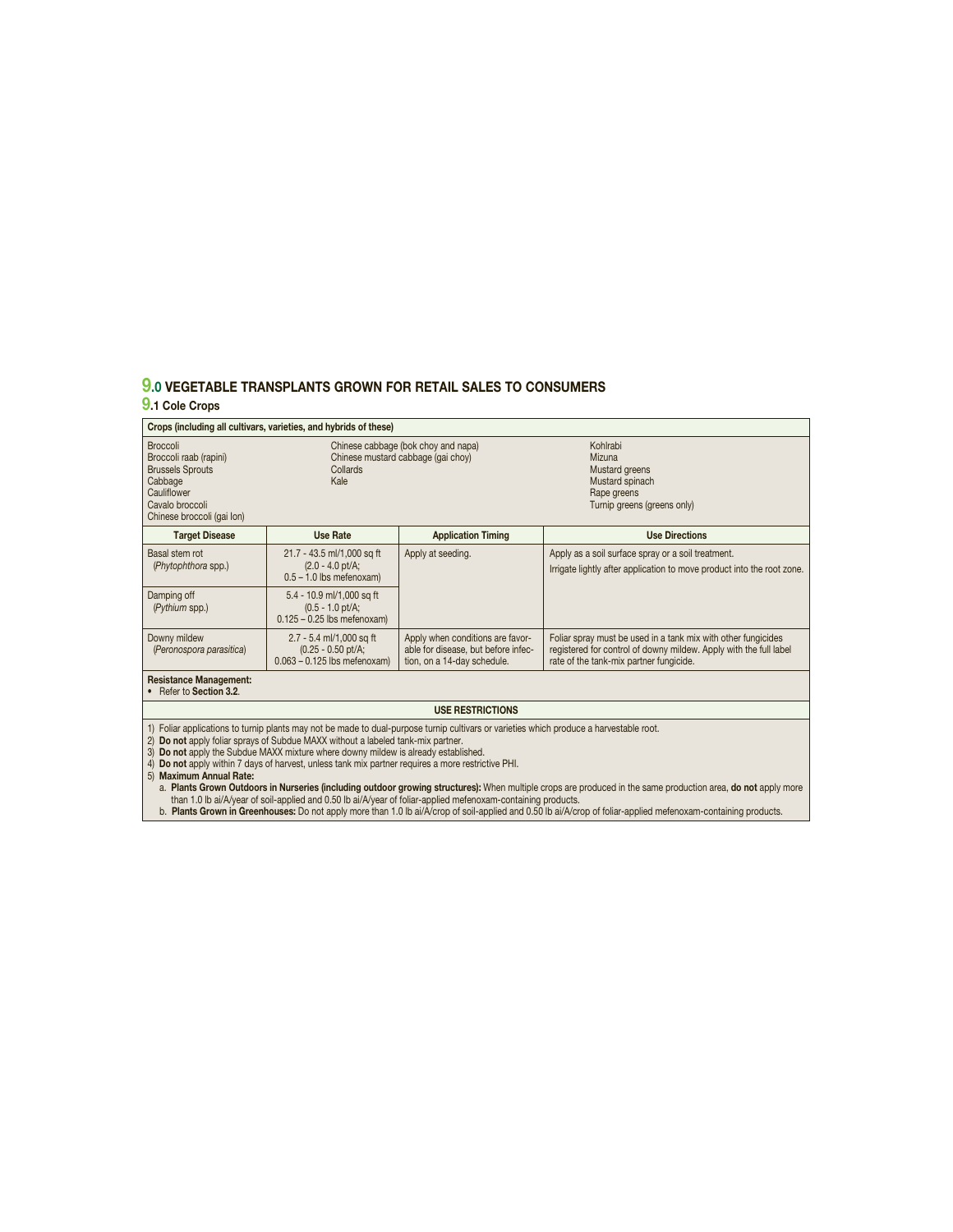# **9.2 Cucurbits**

|                                                                                                                                                                                                                   | Crops (including all cultivars, varieties, and hybrids of these)                                                                                                                   |                                                                                                                        |                                                                                                                                                              |  |
|-------------------------------------------------------------------------------------------------------------------------------------------------------------------------------------------------------------------|------------------------------------------------------------------------------------------------------------------------------------------------------------------------------------|------------------------------------------------------------------------------------------------------------------------|--------------------------------------------------------------------------------------------------------------------------------------------------------------|--|
| Cantaloupe<br>Chayote<br>Chinese Waxgourd<br><b>Citron Melon</b><br>Cucumber<br>Gherkin<br>Gourd (edible)<br>Honeydew<br>Momordica spp.<br>Balsam apple<br>Balsam pear<br><b>Bitter melon</b><br>Chinese cucumber | <b>Muskmelons</b><br>Casaba melon<br>Crenshaw melon<br>Golden Pershaw melon<br>Honey balls<br>Mango melon<br>Persian melon<br>Pineapple melon<br>Santa Claus melon<br>Snake melons |                                                                                                                        | Pumpkin<br>Squash, Summer<br>Squash, Winter<br>Watermelon                                                                                                    |  |
| <b>Target Disease</b>                                                                                                                                                                                             | <b>Use Rate</b>                                                                                                                                                                    | <b>Application Timing</b>                                                                                              | <b>Use Directions</b>                                                                                                                                        |  |
| Damping off<br>(Pythium spp.)<br><b>Suppression:</b><br>Phytophthora blight<br>(Phytophthora capsici)                                                                                                             | 21.7 - 43.5 ml/1,000 sq ft<br>$(2.0 - 4.0 \text{ pt/A})$<br>$0.5 - 1.0$ lbs mefenoxam)                                                                                             | Apply at seeding.                                                                                                      | Apply as a soil surface spray or a soil treatment.<br>Irrigate lightly after application to move product into the root zone.                                 |  |
| <b>Resistance Management:</b><br>• Refer to Section 3.2.                                                                                                                                                          |                                                                                                                                                                                    |                                                                                                                        |                                                                                                                                                              |  |
| <b>USE RESTRICTIONS</b>                                                                                                                                                                                           |                                                                                                                                                                                    |                                                                                                                        |                                                                                                                                                              |  |
| 1) Do not apply within 7 days of harvest.<br>2) Maximum Annual Rate:                                                                                                                                              | than 1.0 lb ai/A/year of soil-applied mefenoxam-containing products.                                                                                                               | b. Plants Grown in Greenhouses: Do not apply more than 1.0 lb ai/A/crop of soil-applied mefenoxam-containing products. | a. Plant Grown Outdoors in Nurseries (including outdoor growing structures): When multiple crops are produced in the same production area, do not apply more |  |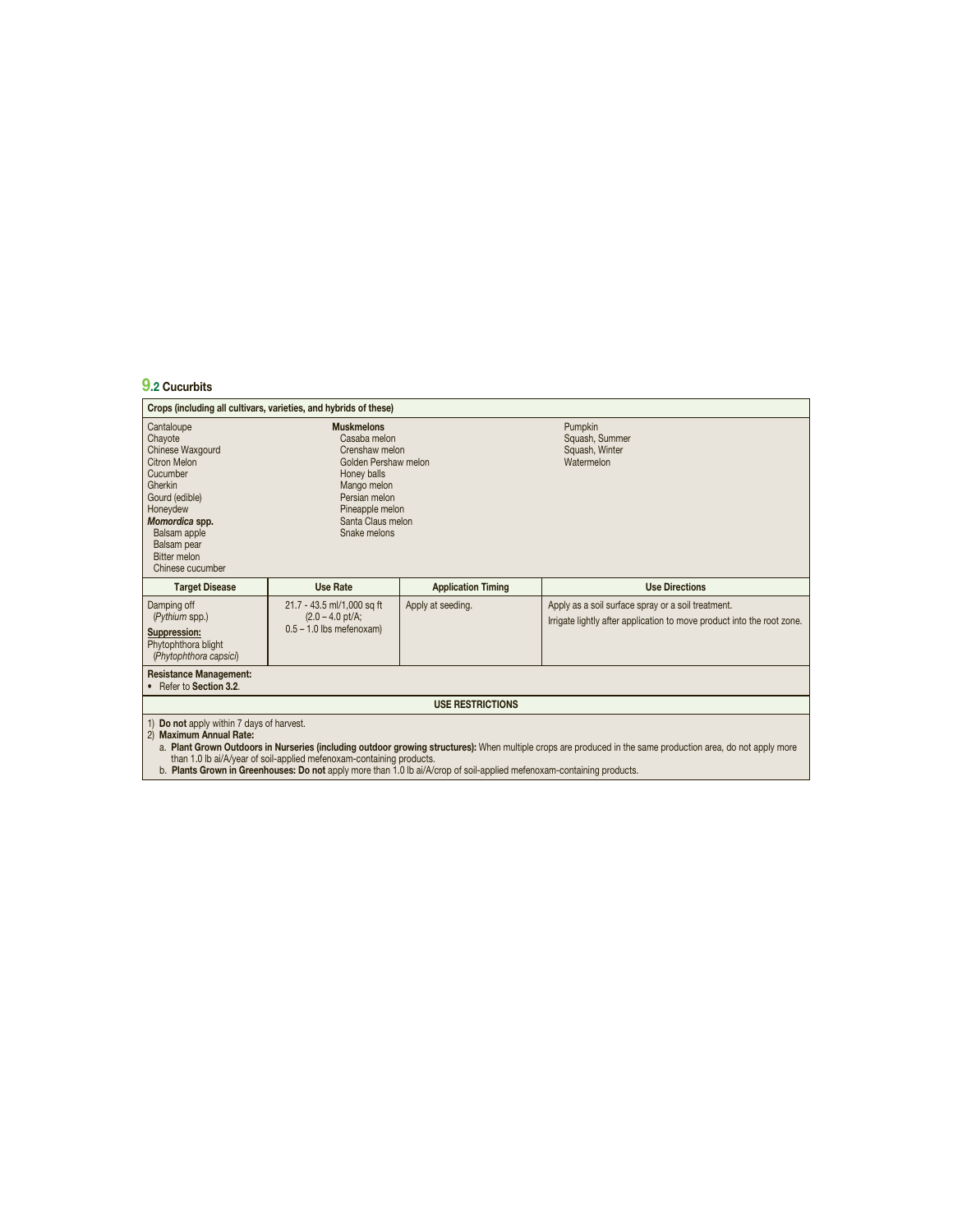## **9.3 Fruiting Vegetables (except Cucurbits)**

| Crops (including all cultivars, varieties, and hybrids of these)                                                                                                                                                                          |                                                                                    |                                                                                                                                                                                  |                                                                                                                              |  |
|-------------------------------------------------------------------------------------------------------------------------------------------------------------------------------------------------------------------------------------------|------------------------------------------------------------------------------------|----------------------------------------------------------------------------------------------------------------------------------------------------------------------------------|------------------------------------------------------------------------------------------------------------------------------|--|
| Eggplant<br>Groundcherry<br>Pepino                                                                                                                                                                                                        | Pepper<br>Bell pepper<br>Chili pepper<br>Cooking pepper<br>Pimento<br>Sweet pepper |                                                                                                                                                                                  | Tomatillo<br>See Section 9.7 for directions for Tomato.                                                                      |  |
| <b>Target Disease</b>                                                                                                                                                                                                                     | Use Rate                                                                           | <b>Application Timing</b>                                                                                                                                                        | <b>Use Directions</b>                                                                                                        |  |
| Damping off<br>(Pythium spp.)<br>Crown rot<br>(Phytophthora capsici)                                                                                                                                                                      | 21.7 ml/1,000 sq ft<br>$(2.0 \text{ pt/A}; 0.5 \text{ lbs})$<br>mefenoxam)         | To control crown rot, apply before the<br>plants are infected to obtain satisfactory<br>control. Plants already infected with<br>P. capsici cannot be cured with Subdue<br>MAXX. | Apply as a soil surface spray or a soil treatment.<br>Irrigate lightly after application to move product into the root zone. |  |
| <b>Resistance Management:</b><br>Refer to Section 3.2.                                                                                                                                                                                    |                                                                                    |                                                                                                                                                                                  |                                                                                                                              |  |
| <b>USE RESTRICTIONS</b>                                                                                                                                                                                                                   |                                                                                    |                                                                                                                                                                                  |                                                                                                                              |  |
| 1) Do not apply within 7 days of harvest.<br>2) Maximum Annual Rate:<br>Dlant Overrin Ordela and in Ninnamas finalization andela a mercina atmosferiously When musclip area are greated in the same medication and also not analyze means |                                                                                    |                                                                                                                                                                                  |                                                                                                                              |  |

a. Pl**ant Grown Outdoors in Nurseries (including outdoor growing structures):** When multiple crops are produced in the same production area, **do not** apply more<br> than 1.5 Ib ai/A/year of soil-applied mefenoxam-containi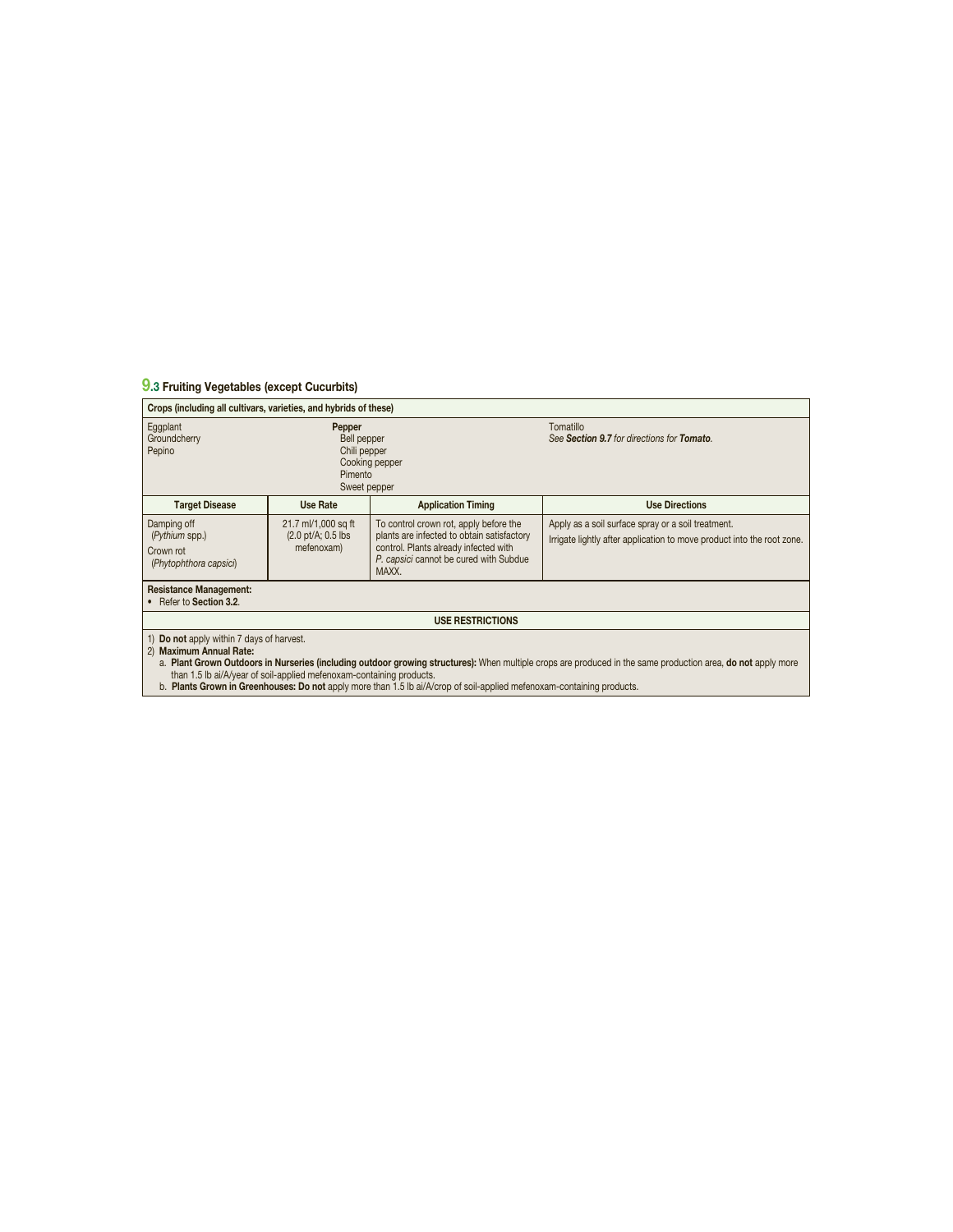## **9.4 Herbs**

| Crops (including all cultivars, varieties, and hybrids of these)                                                                                                                |                                                                                                                                                                        |                                                                                                    |                                                                                                                                                                                                                                                                                                                                                                                                                                                                                                                                                                                           |  |
|---------------------------------------------------------------------------------------------------------------------------------------------------------------------------------|------------------------------------------------------------------------------------------------------------------------------------------------------------------------|----------------------------------------------------------------------------------------------------|-------------------------------------------------------------------------------------------------------------------------------------------------------------------------------------------------------------------------------------------------------------------------------------------------------------------------------------------------------------------------------------------------------------------------------------------------------------------------------------------------------------------------------------------------------------------------------------------|--|
| Angelica<br>Balm<br>Basil<br><b>Borage</b><br><b>Burnet</b><br>Catnip<br>Chamomile<br>Chervil (dried)<br>Chinese chive<br>Chive<br>Cilantro (leaf)<br>Clarv<br>Coriander (leaf) | Costmary<br>Curry (leaf)<br><b>Dillweed</b><br>Horehound<br>Hyssop<br>Lavender<br>Lemongrass<br>Lovage (leaf)<br>Marigold<br>Marjoram<br>Nasturtium<br>Parsley (dried) |                                                                                                    | Pennyroyal<br>Rosemary<br>Rue<br>Sage<br>Savory, Summer and Winter<br>Sweet Bav<br>Tansy<br>Tarragon<br>Thyme<br>Wintergreen<br>Woodruff<br>Wormwood                                                                                                                                                                                                                                                                                                                                                                                                                                      |  |
| <b>Target Disease</b>                                                                                                                                                           | <b>Use Rate</b>                                                                                                                                                        | <b>Application Timing</b>                                                                          | <b>Use Directions</b>                                                                                                                                                                                                                                                                                                                                                                                                                                                                                                                                                                     |  |
| Damping off<br>(Pythium spp.)                                                                                                                                                   | $21.7 - 43.5$ ml/<br>$1,000$ sq ft<br>$(2.0 - 4.0)$ pt/A;<br>$0.5 - 1.0$ lbs<br>mefenoxam)                                                                             | Apply at seeding.                                                                                  | Apply as a soil surface spray or a soil treatment.<br>Irrigate lightly after application to move product into the root zone.                                                                                                                                                                                                                                                                                                                                                                                                                                                              |  |
| Damping off<br>(Pythium spp.)<br>Downy mildew<br>(Peronospora belbahrii)                                                                                                        | 21.7 ml/1,000 sq ft<br>(2.0 pt/A; 0.5 lbs<br>mefenoxam)                                                                                                                | Apply at seeding.                                                                                  | Apply as a soil surface spray or a soil treatment to plug-production*<br>trays after seeding and before seedling emergence in sufficient<br>water to provide uniform coverage<br>Irrigate lightly after application to move product into the root zone,<br>but not to the point of leaching.<br>*Plug production refers to the production of a young plant grown<br>from seed in a multi-celled germination tray for a short period of<br>time. After growing to a desired size, the plug is then transplanted<br>in a larger pot or container to grow to a larger size suitable to sell. |  |
| Downy mildew<br>(Peronospora belbahrii)                                                                                                                                         | 21.7 ml/1,000 sq ft<br>(2.0 pt/A; 0.5 lbs<br>mefenoxam)                                                                                                                | Apply when conditions are favorable<br>for disease, but before infection, on a<br>14-day schedule. | Apply as a foliar spray.<br>Subdue MAXX must be used in a tank mix with other fungicides<br>registered for control of downy mildew. Apply with the full label rate<br>of the tank-mix partner fungicide.                                                                                                                                                                                                                                                                                                                                                                                  |  |

continued...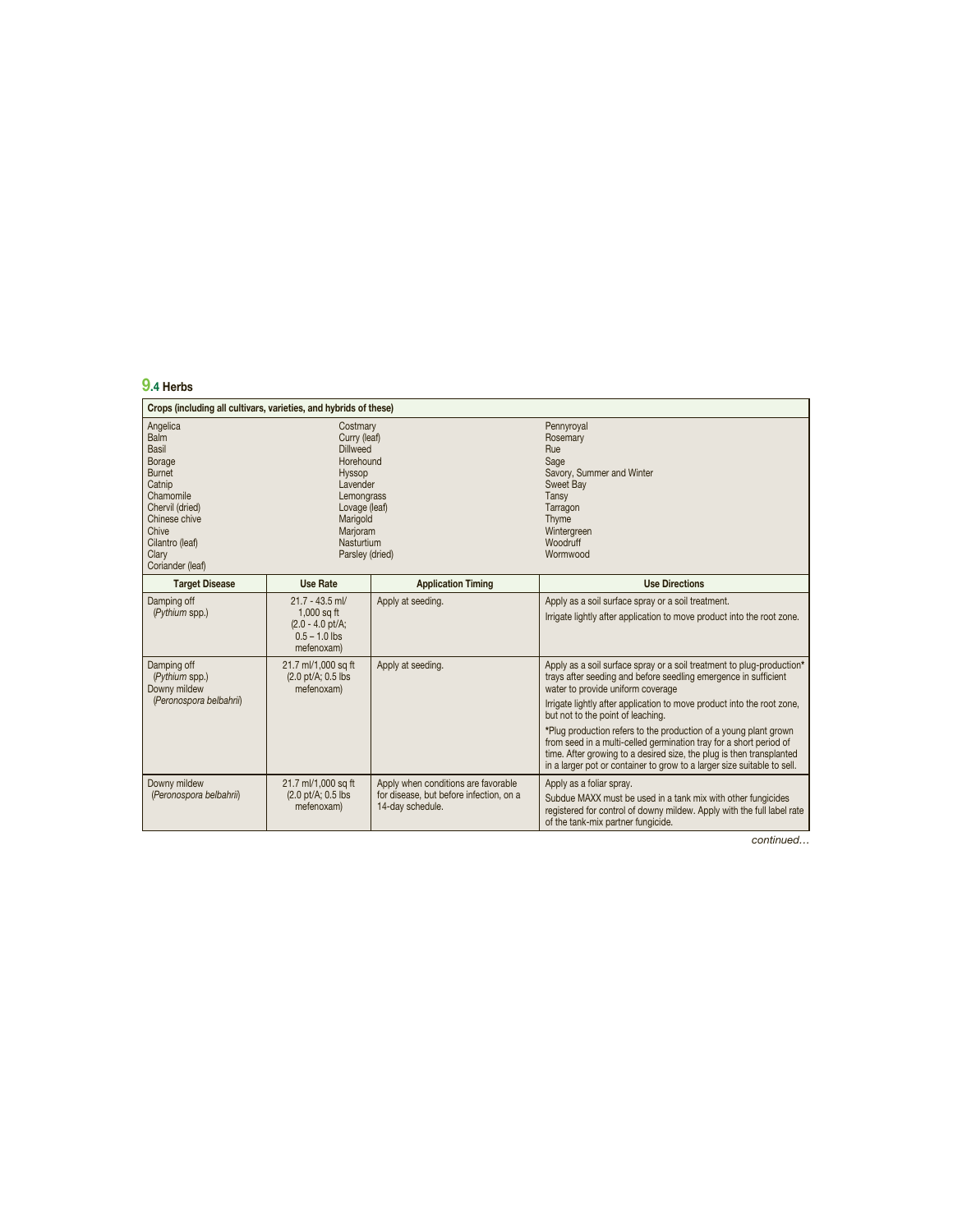## **Resistance Management:** • Refer to **Section 3.2**.

#### **USE RESTRICTIONS**

1) Make only one application to plants grown in plug-production trays.<br>2) Make only one foliar application after plugs are transplanted to a larger pot or container.<br>3) **Do not** apply within 21 days of harvest.<br>4) **Maximum** 

a. **Plant Grown Outdoors in Nurseries (including outdoor growing structures):** When multiple crops are produced in the same production area, **do not** apply more<br> than 2.0 Ib ai/A/year of soil-applied and 0.5 Ib ai/A/y

## **9.5 Leafy Vegetables (except Brassica)**

| Crops (including all cultivars, varieties, and/or hybrids of these) - See additional use directions for lettuce in Section 9.5.1. |                                                                                                   |                           |                                                                                                                              |  |
|-----------------------------------------------------------------------------------------------------------------------------------|---------------------------------------------------------------------------------------------------|---------------------------|------------------------------------------------------------------------------------------------------------------------------|--|
| Amaranth<br>Arugula<br>Chervil<br>Chrysanthemum, edible-leaved<br>Chrysanthemum, garland<br>Corn salad<br>Cress, garden           | Cress, upland<br>Dandelion<br><b>Dock</b><br>Endive<br>Lettuce, head and leaf<br>Orach<br>Parsley |                           | Purslane, garden<br>Purslane, winter<br>Radicchio<br>Spinach<br>Spinach, New Zealand<br>Spinach, vine                        |  |
| <b>Target Disease</b>                                                                                                             | Rate                                                                                              | <b>Application Timing</b> | <b>Use Directions</b>                                                                                                        |  |
| Damping off<br>(Pythium spp.)                                                                                                     | $21.7 - 43.5$ ml/<br>$1,000$ sq ft<br>$(2.0 - 4.0)$ pt/A;<br>$0.5 - 1.0$ lbs<br>mefenoxam)        | Apply at seeding.         | Apply as a soil surface spray or a soil treatment.<br>Irrigate lightly after application to move product into the root zone. |  |
| <b>Resistance Management:</b><br>• Refer to Section 3.2.                                                                          |                                                                                                   |                           |                                                                                                                              |  |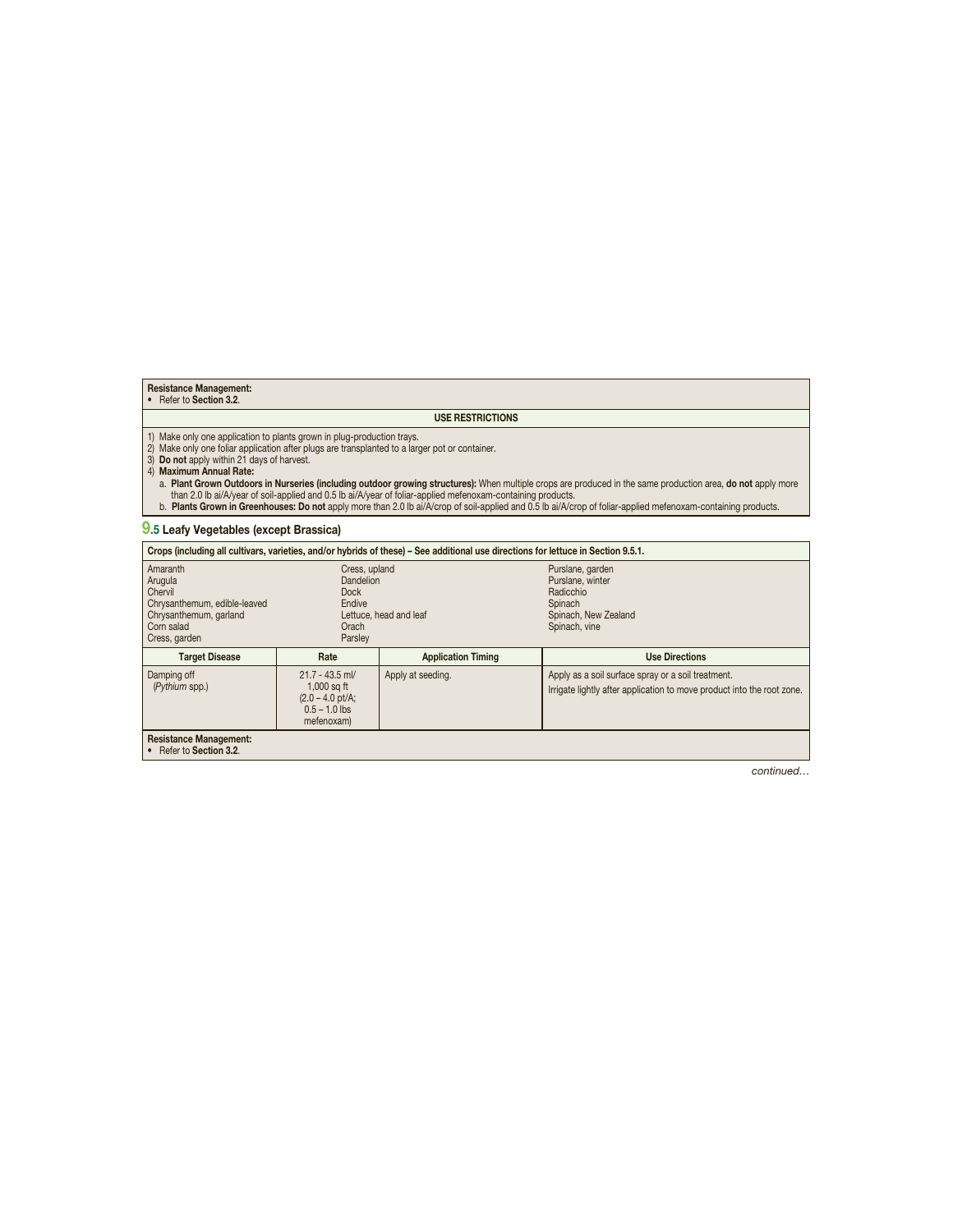#### **USE RESTRICTIONS**

- 
- 

- 1) Make no more than one soil application per crop.<br>2) **Do not** apply within 7 days of harvest (except Spinach)<br>3) For Spinach, **do not** apply within 21 days of harvest.<br>4) **Maximum Annual Rate (except Lettuce):**<br>a. **Plant** than 1.0 lb ai/A/year of soil-applied mefenoxam-containing products.
- b. **Plants Grown in Greenhouses: Do not** apply more than 1.0 lb ai/A/crop of soil-applied mefenoxam-containing products.

#### **9.5.1 ADDITIONAL DIRECTIONS FOR LETTUCE (HEAD AND LEAF) ONLY**

| <b>Target Disease</b>             | Rate                                                                                | <b>Application Timing</b>                                                                          | <b>Use Directions</b>                                                                                                                                                                                      |
|-----------------------------------|-------------------------------------------------------------------------------------|----------------------------------------------------------------------------------------------------|------------------------------------------------------------------------------------------------------------------------------------------------------------------------------------------------------------|
| Downy mildew<br>(Bremia lactucae) | 2.7 - 5.5 ml/1,000 sq ft<br>$(0.25 - 0.50)$ pt/A;<br>$0.063 - 0.125$ lbs mefenoxam) | Apply when conditions are favorable<br>for disease, but before infection, on a<br>14-day schedule. | Apply as a foliar spray.<br>Subdue MAXX must be used in a tank mix with other fungi-<br>cides registered for control of downy mildew. Apply with the<br>full label rate of the tank-mix partner fungicide. |
| <b>USE RESTRICTIONS</b>           |                                                                                     |                                                                                                    |                                                                                                                                                                                                            |

1) **Do not** apply foliar sprays of Subdue MAXX without a labeled tank mix partner.

2) **Do not** apply the Subdue MAXX mixture where downy mildew is already established. 3) **Do not** make more than 4 foliar applications per crop.

4) **Maximum Annual Rate:**

- a. Pl**ant Grown Outdoors in Nurseries (including outdoor growing structures):** When multiple crops are produced in the same production area, **do not** apply more<br> than 1.0 Ib ai/A/year of soil-applied and 0.4 Ib ai/A/y
-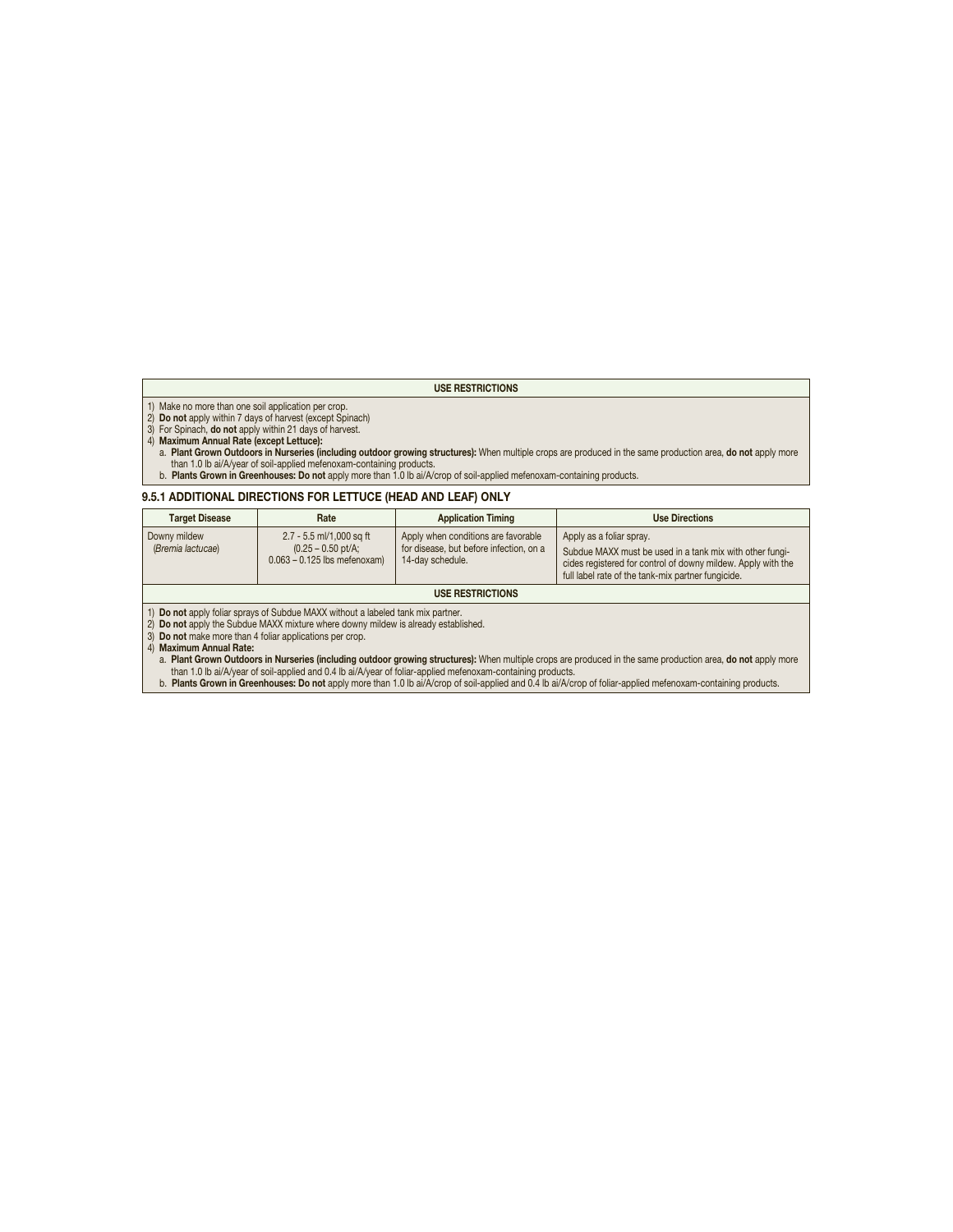## **9.6 Bulb Crops**

| Crops (including all cultivars, varieties, and/or hybrids of these)                                                                                                                      |                                                                                                                                                                                                                                                                 |                           |                                                                                                                                                                                                                    |  |  |
|------------------------------------------------------------------------------------------------------------------------------------------------------------------------------------------|-----------------------------------------------------------------------------------------------------------------------------------------------------------------------------------------------------------------------------------------------------------------|---------------------------|--------------------------------------------------------------------------------------------------------------------------------------------------------------------------------------------------------------------|--|--|
| Dry Bulb Crops<br><b>Chinese Onion Bulb</b><br>Garlic (dry)<br>Great-headed Garlic<br>Lily Bulb<br>Onions (dry)<br>Pearl Onion<br>Potato Onion Bulb<br>Serpent Garlic<br><b>Shallots</b> | <b>Green Bulb Crops</b><br><b>Beltsville Bunching Onions</b><br>Chinese Chive (fresh leaves)<br>Chive (fresh leaves)<br>Fritillaria (leaves)<br>Green Eschalots<br><b>Green Onions</b><br>Green Shallots<br>Hosta Elegans<br>Japanese Bunching Onions<br>Kurrat |                           | Green Bulb Crops (cont'd)<br>Lady's Leek<br><b>Leeks</b><br>Macrostem Onion<br>Onion (fresh)<br><b>Scallions</b><br>Shallot (fresh leaves)<br><b>Spring Onions</b><br><b>Tree Tops Onion</b><br>Welsh Onion (tops) |  |  |
| <b>Target Disease</b>                                                                                                                                                                    | Rate                                                                                                                                                                                                                                                            | <b>Application Timing</b> | <b>Use Directions</b>                                                                                                                                                                                              |  |  |
| Damping off<br>(Pythium spp.)                                                                                                                                                            | $10.9 - 21.7$ ml/<br>$1,000$ sq ft<br>$(1.0 - 2.0)$ pt/A;<br>$0.25 - 0.5$ lbs mefenoxam)                                                                                                                                                                        | Apply at seeding.         | Apply as a soil surface spray or a soil treatment.<br>Irrigate lightly after application to move product into the root zone.                                                                                       |  |  |
| <b>Resistance Management:</b><br>• Refer to Section 3.2.                                                                                                                                 |                                                                                                                                                                                                                                                                 |                           |                                                                                                                                                                                                                    |  |  |
| <b>USE RESTRICTIONS</b>                                                                                                                                                                  |                                                                                                                                                                                                                                                                 |                           |                                                                                                                                                                                                                    |  |  |
| 1) Maximum Annual Rate:<br>a. Plant Grown Outdoors in Nurseries (including outdoor growing structures): When multiple crops are produced in the same production area, do not apply more  |                                                                                                                                                                                                                                                                 |                           |                                                                                                                                                                                                                    |  |  |

a. **Plant Grown Outdoors in Nurseries (including outdoor growing structures):** When multiple crops are produced in the same production area, **do not** apply more<br> than 1.0 Ib ai/A/year of soil-applied mefenoxam-containi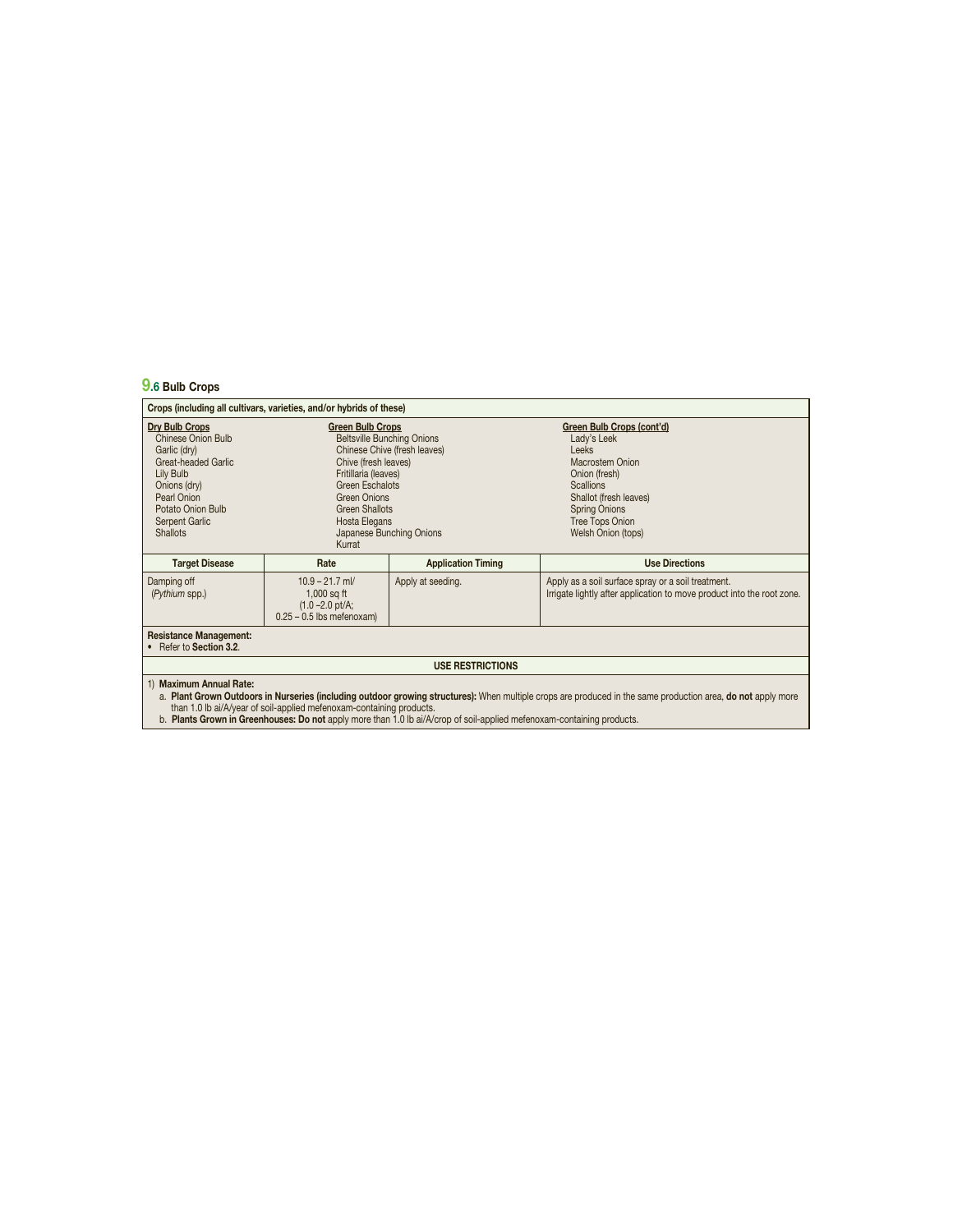## **9.7 Tomato**

| <b>Target Disease</b>                                                                                                                                                                                                                                                                                                                                                                     | Rate                                                                                    | <b>Application Timing</b> | <b>Use Directions</b>                                                                                                        |  |  |  |  |
|-------------------------------------------------------------------------------------------------------------------------------------------------------------------------------------------------------------------------------------------------------------------------------------------------------------------------------------------------------------------------------------------|-----------------------------------------------------------------------------------------|---------------------------|------------------------------------------------------------------------------------------------------------------------------|--|--|--|--|
| Damping off<br>(Pythium spp.)                                                                                                                                                                                                                                                                                                                                                             | $21.7 - 43.5$ ml/<br>$1,000$ sq ft<br>$(2.0 - 4.0)$ pt/A;<br>$0.5 - 1.0$ lbs mefenoxam) | Apply at seeding.         | Apply as a soil surface spray or a soil treatment.<br>Irrigate lightly after application to move product into the root zone. |  |  |  |  |
| Root and fruit rot<br>(Phytophthora spp.)<br>(Pythium spp.)                                                                                                                                                                                                                                                                                                                               | 21.7 ml/1,000 sq ft<br>$(2.0 \text{ pt/A}; 0.5 \text{ lbs})$<br>mefenoxam)              |                           |                                                                                                                              |  |  |  |  |
| <b>Resistance Management:</b><br>• Refer to Section 3.2.                                                                                                                                                                                                                                                                                                                                  |                                                                                         |                           |                                                                                                                              |  |  |  |  |
| <b>USE RESTRICTIONS</b>                                                                                                                                                                                                                                                                                                                                                                   |                                                                                         |                           |                                                                                                                              |  |  |  |  |
| 1) Maximum Annual Rate:<br>a. Plant Grown Outdoors in Nurseries (including outdoor growing structures): When multiple crops are produced in the same production area, do not apply more<br>than 1.5 lb ai/A/year of soil-applied mefenoxam-containing products.<br>b. Plants Grown in Greenhouses: Do not apply more than 1.5 lb ai/A/crop of soil-applied mefenoxam-containing products. |                                                                                         |                           |                                                                                                                              |  |  |  |  |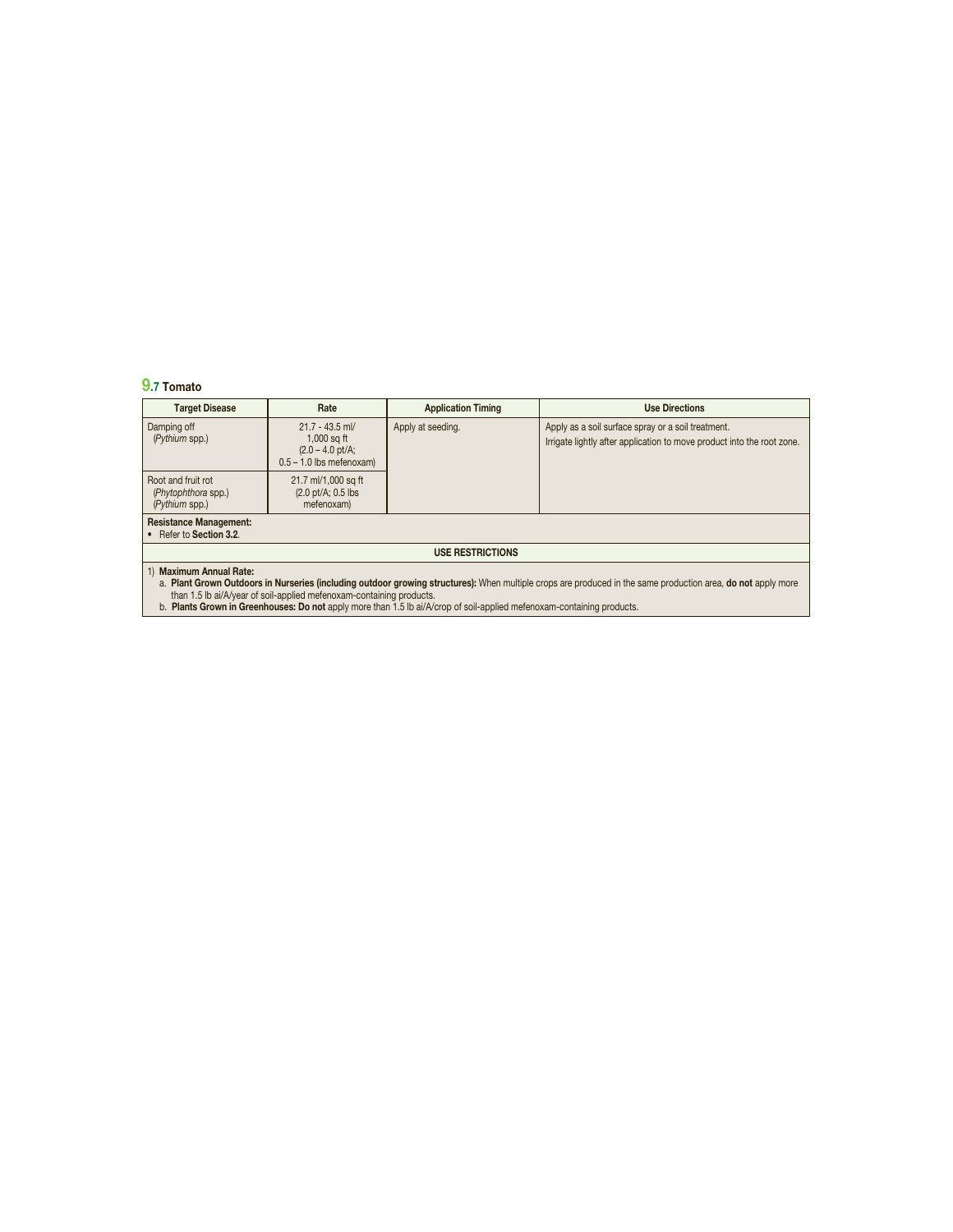## **10.0 TURF USE DIRECTIONS**

Use Subdue MAXX on turf on golf courses; lawns; landscape areas around residential, institutional, public, commercial, and industrial buildings; parks, recreational areas, and athletic fields; and sod farms.

| <b>Target Disease</b>                                                                                                         | Use Rate                                                                                                   | <b>Application Timing</b>                                                                                                   | <b>Use Directions</b>                                                                                                                                                                                                                                                                                                                                                                                                                    |
|-------------------------------------------------------------------------------------------------------------------------------|------------------------------------------------------------------------------------------------------------|-----------------------------------------------------------------------------------------------------------------------------|------------------------------------------------------------------------------------------------------------------------------------------------------------------------------------------------------------------------------------------------------------------------------------------------------------------------------------------------------------------------------------------------------------------------------------------|
| Downy mildew in<br>St. Augustine grass<br>Pythium blight<br>Pythium damping-off<br>Yellow tuft (downy mildew)<br>in bluegrass | $0.50 - 1.0$ fl oz per<br>$1,000$ sq ft                                                                    | Apply immediately after<br>seeding.<br>Re-treat at 7- to 14-day<br>intervals if conditions remain<br>favorable for disease. | Apply to newly seeded areas in 1-5 gallons of water.<br>For best efficacy, <sup>1</sup> /2 inch irrigation or rainfall is required within 24 hours after<br>application.<br>Within the rate range given for turf, use the lower rate for the shortest interval<br>listed and the higher specified rate for the longest interval. Under severe<br>disease conditions, use the specified highest rate and shortest interval.               |
| Pythium blight                                                                                                                |                                                                                                            | Apply 7-10 days after seeding.                                                                                              | For long-term control, use this treatment when seed have been treated with<br>the active ingredient contained in Subdue MAXX.                                                                                                                                                                                                                                                                                                            |
| Downy mildew in<br>St. Augustine grass<br>Pythium blight<br>Yellow tuft (downy mildew)<br>in bluegrass                        | $0.50 - 1.0$ fl oz per<br>$1,000$ sq ft                                                                    | Apply as a preventative<br>treatment.<br>Re-treat at 10- to 21-day<br>intervals.                                            | Apply as a foliar application to established turf in 1-5 gallons of water.<br>Within the rate range given for turf, use the lower rate for the shortest interval<br>listed and the higher specified rate for the longest interval. Under severe<br>disease conditions, use the highest specified rate and shortest interval.<br>During periods of prolonged conditions favorable for disease development,<br>apply on a 14-day schedule. |
| Other diseases of turf                                                                                                        | Refer to the Banner<br>MAXX <sup>®</sup> II (14.3%<br>propiconazole) label<br>(EPA Reg. No. 100-<br>1326). |                                                                                                                             | Use Banner MAXX II alone or in a tank-mix combination with Subdue MAXX.<br>Refer to the Banner MAXX II label for rates, precautions, restrictions, etc.                                                                                                                                                                                                                                                                                  |
| <b>Resistance Management:</b>                                                                                                 |                                                                                                            |                                                                                                                             |                                                                                                                                                                                                                                                                                                                                                                                                                                          |

**Resistance Management:**<br>• **Refer to Section 3.2.**<br>• **To minimize the potential for insensitivity:**<br>• To minimize the potential for insensitivity:<br>• Make no more than 2 applications per season of any product in which the S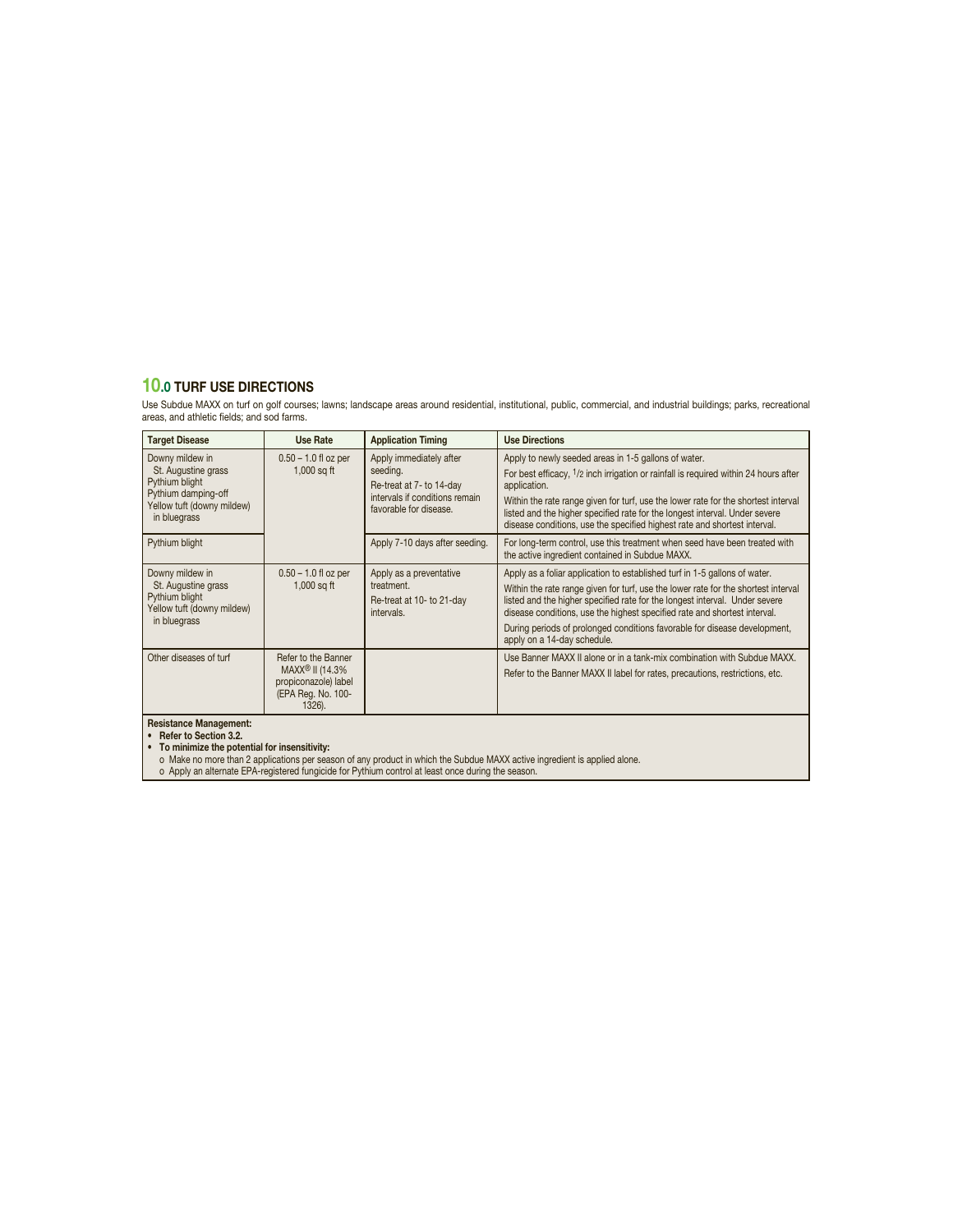## **11.0 STORAGE AND DISPOSAL**

## **STORAGE AND DISPOSAL**

Do not contaminate water, food, or feed by storage or disposal.

#### **Pesticide Storage**

Store in original containers only. Keep container closed when not in use. Do not store near food or feed. In case of spill on floor or paved surfaces, mop and remove to chemical waste storage area until proper disposal can be made if product cannot be used according to label.

#### **Pesticide Disposal**

Pesticide wastes are acutely hazardous. Improper disposal of excess pesticide, spray mixture, or rinsate is a violation of Federal law. If these wastes cannot be disposed of by use according to label instructions, contact your State Pesticide or Environmental Control Agency, or the Hazardous Waste representative at the nearest EPA Regional Office for guidance in proper disposal methods.

#### **Container Handling**

Non-refillable container. Do not reuse or refill this container. Triple rinse container (or equivalent) promptly after emptying. Triple rinse as follows: Empty the remaining contents into application equipment or a mix tank and drain for 10 seconds after the flow begins to drip. Fill the container 1/4 full with water and recap. Shake for 10 seconds. Pour rinsate into application equipment or a mix tank or store rinsate for later use and disposal. Drain for 10 seconds after the flow begins to drip. Repeat this procedure two more times. Then offer for recycling if available or puncture and dispose of in a sanitary landfill, or by incineration, or by other procedures approved by state and local authorities.

**CONTAINER IS NOT SAFE FOR FOOD, FEED OR DRINKING WATER.**

#### **12.0 CONDITIONS OF SALE AND LIMITATION OF WARRANTY AND LIABILITY**

**NOTICE:** Read the entire Directions for Use and Conditions of Sale and Limitation of Warranty and Liability before buying or using this product. If the terms are not acceptable, return the product at once, unopened, and the purchase price will be refunded.

The Directions for Use of this product must be followed carefully. It is impossible to eliminate all risks inherently associated with the use of this product. Crop injury, ineffectiveness or other unintended consequences may result because of such factors as manner of use or application, weather or crop conditions, presence of other materials or other influencing factors in the use of the product, which are beyond the control of SYNGENTA CROP PROTECTION, LLC or Seller. To the extent permitted by applicable law, Buyer and User agree to hold SYNGENTA and Seller harmless for any claims relating to such factors.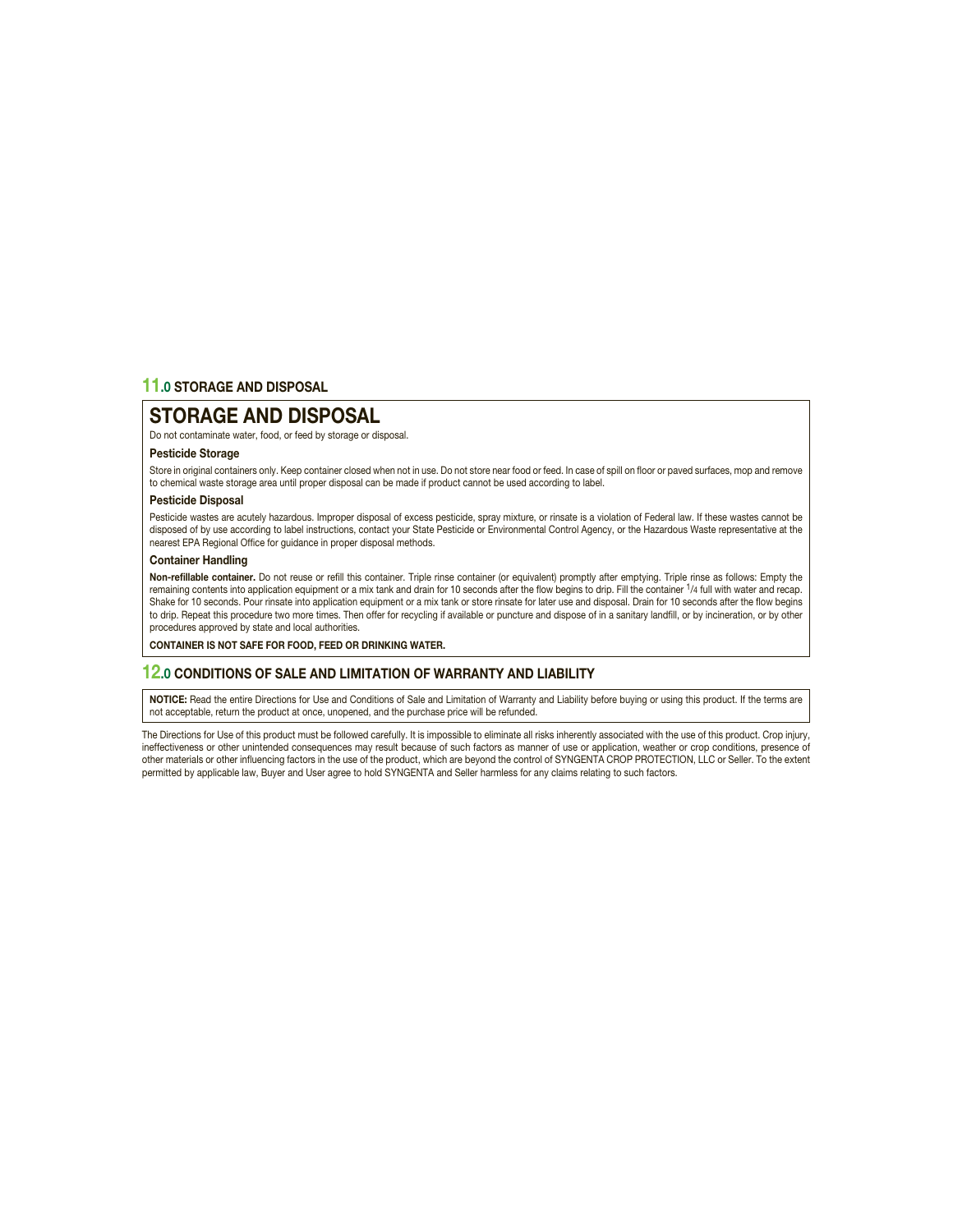SYNGENTA warrants that this product conforms to the chemical description on the label and is reasonably fit for the purposes stated in the Directions for Use, subject to the inherent risks referred to above, when used in accordance with directions under normal use conditions. To the extent permitted by applicable law: (1) this warranty does not extend to the use of the product contrary to label instructions or under conditions not reasonably foreseeable to or beyond the control of Seller or SYNGENTA, and (2) Buyer and User assume the risk of any such use. To the extent permitted by applicable law, SYNGENTA MAKES NO WARRANTIES OF MER-CHANTABILITY OR OF FITNESS FOR A PARTICULAR PURPOSE NOR ANY OTHER EXPRESS OR IMPLIED WARRANTY EXCEPT AS WARRANTED BY THIS LABEL.

To the extent permitted by applicable law, in no event shall SYNGENTA be liable for any incidental, consequential or special damages resulting from the use or<br>handling of this product. **TO THE EXTENT PERMITTED BY APPLICABL LIABILITY OF SYNGENTA AND SELLER FOR ANY AND ALL CLAIMS, LOSSES, INJURIES OR DAMAGES (INCLUDING CLAIMS BASED ON BREACH OF WAR-RANTY, CONTRACT, NEGLIGENCE, TORT, STRICT LIABILITY OR OTHERWISE) RESULTING FROM THE USE OR HANDLING OF THIS PRODUCT, SHALL BE THE RETURN OF THE PURCHASE PRICE OF THE PRODUCT OR, AT THE ELECTION OF SYNGENTA OR SELLER, THE REPLACEMENT OF THE PRODUCT.**

SYNGENTA and Seller offer this product, and Buyer and User accept it, subject to the foregoing Conditions of Sale and Limitation of Warranty and Liability, which may not be modified except by written agreement signed by a duly authorized representative of SYNGENTA.

### **13.0 APPENDIX**

#### **13.1 Mixing Small Quantities of Drench Solution**

| <b>Rate of Subdue MAXX</b><br>(fl oz per 100 gallons) | Amount of Subdue MAXX to add to make the following quantities |                        |                        |                                       |  |  |
|-------------------------------------------------------|---------------------------------------------------------------|------------------------|------------------------|---------------------------------------|--|--|
|                                                       | 1 gallon                                                      | 5 gallons              | 10 gallons             | 25 gallons                            |  |  |
| 0.25                                                  | 4 drops                                                       | 18 drops               | 37 drops/<br>$0.75$ ml | $1.9$ ml/<br>$3/8$ tsp                |  |  |
| 0.5                                                   | 7 drops                                                       | 37 drops/<br>$0.75$ ml | 75 drops/<br>$1.5$ ml  | $3.8$ ml/<br>$3/4$ tsp                |  |  |
| 1.0                                                   | 15 drops                                                      | 75 drops/<br>$1.5$ ml  | $3.0$ ml/<br>$1/2$ tsp | $7.5$ ml/<br>$1.5$ tsp/<br>$1/2$ Tbsp |  |  |
| 1.5                                                   | 22 drops                                                      | $3.0$ ml/<br>$1/2$ tsp | $4.5$ ml/<br>$1$ tsp   | $11.3$ ml/<br>2.25 tsp/<br>$3/4$ Tbsp |  |  |
| 2.0                                                   | 30 drops                                                      | $4.5$ ml/<br>1 tsp     | $6.0$ ml/<br>$1.5$ tsp | 15.0 ml/<br>$3$ tsp/<br>1 Tbsp        |  |  |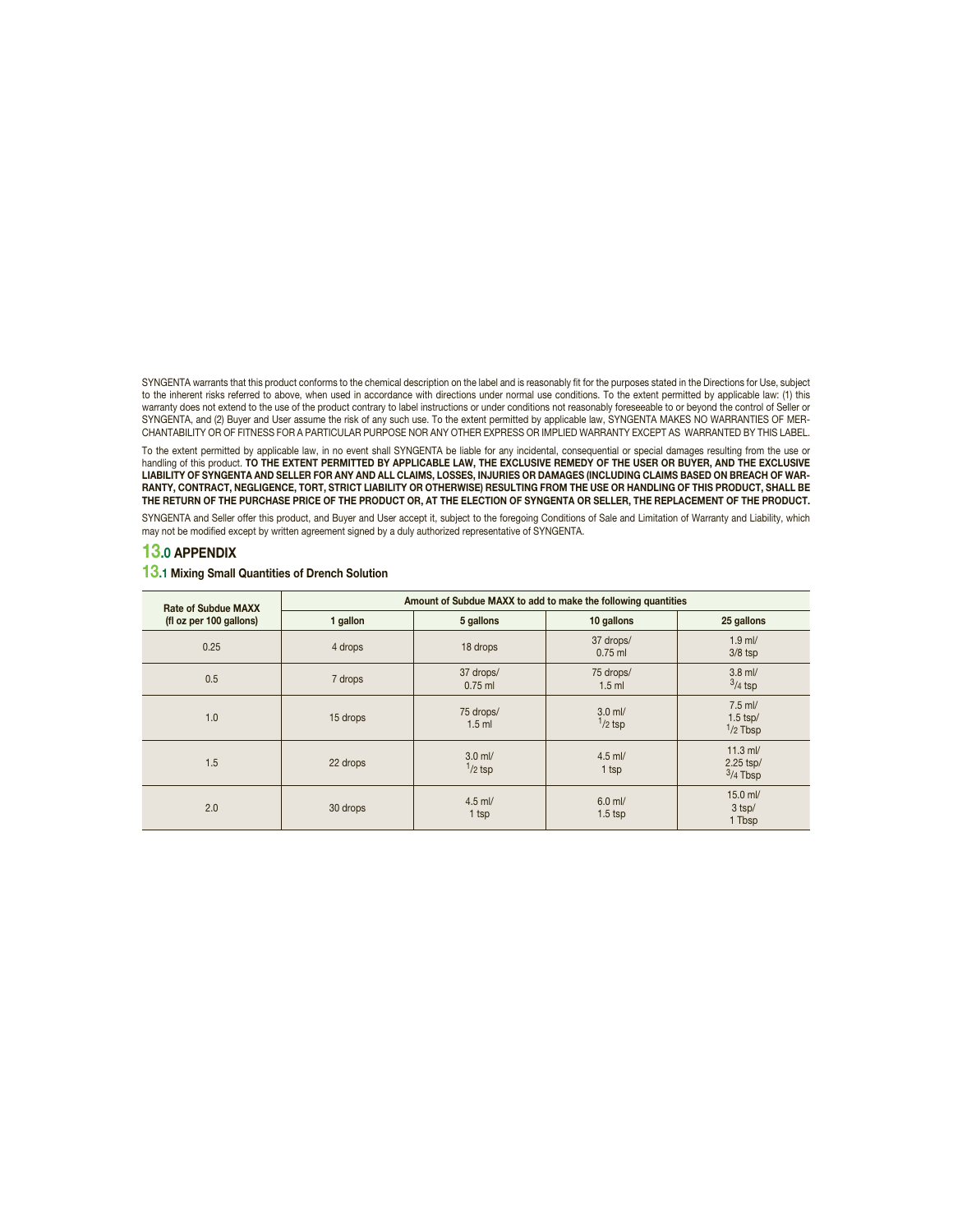Subdue MAXX®, Banner MAXX®, Daconil®, Heritage®, Medallion®, the ALLIANCE FRAME The SYNGENTA Logo and the PURPOSE ICON are Trademarks of a Syngenta Group Company

Fore® trademark of Dow Agrosciences, Inc.

Viton® is a registered trademark of E.I. DuPont de Nemours and Company

©2019 Syngenta

For non-emergency (e.g., current product information), call Syngenta Crop Protection at 1-800-334-9481.

N

Manufactured for: Syngenta Crop Protection, LLC P.O. Box 18300 Greensboro, North Carolina 27419-8300

**SCP 796B-L2M 0919 4112513**